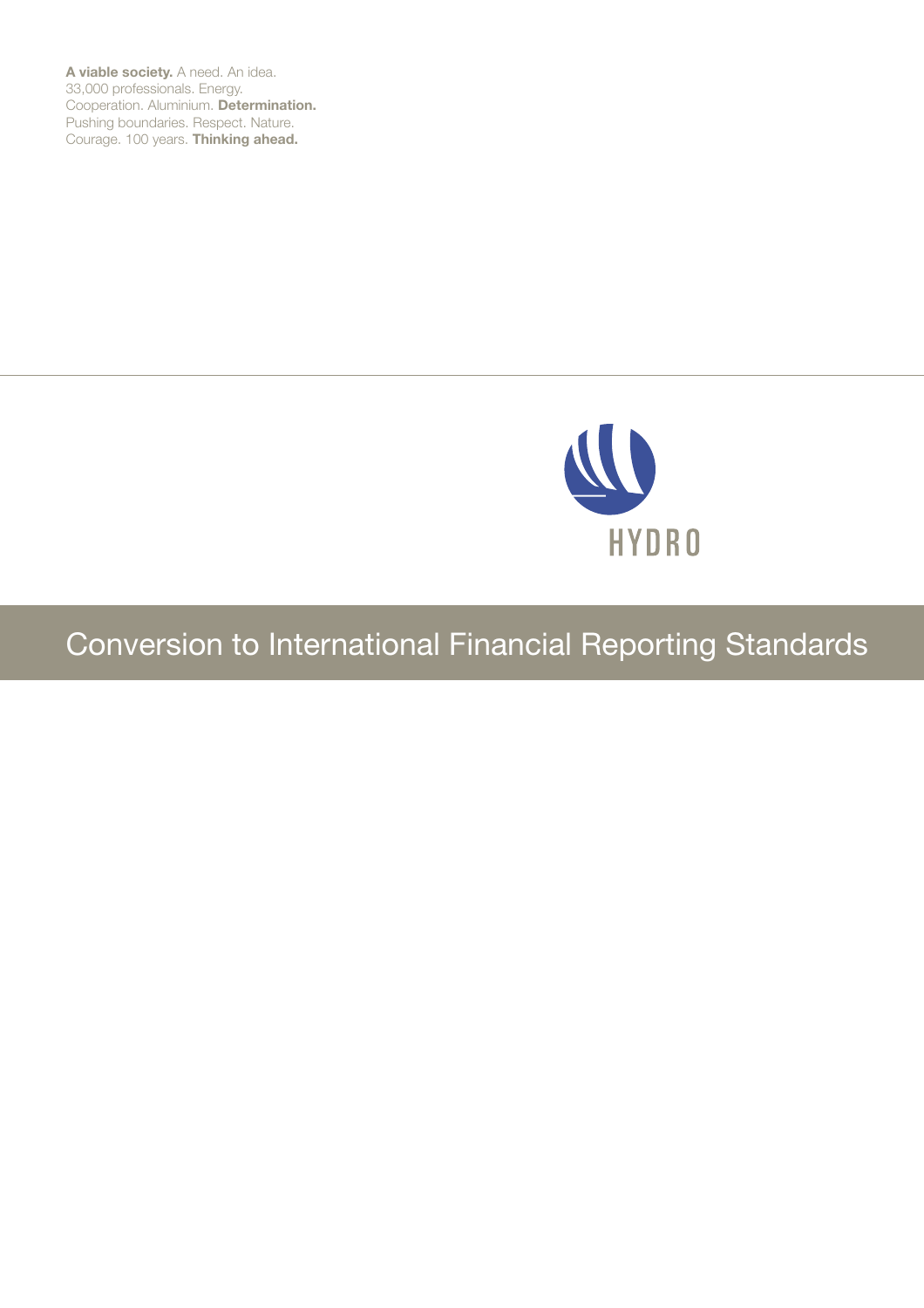# **Contents**

## **Table of Contents**

| Introduction to Hydro IFRS reporting                                                   | 3              |
|----------------------------------------------------------------------------------------|----------------|
| Consolidated income statement 2006 IFRS                                                | 3              |
| Consolidated balance sheets 1 January and 31 December 2006 IFRS                        | 4              |
| Consolidated statement of cash flows 2006 IFRS                                         | 5              |
| Consolidated statement of changes in equity 2006 IFRS                                  | 6              |
| Changes in shares outstanding 2006                                                     | $\overline{7}$ |
| Consolidated condensed income statements - 2006 quarterly presentation IFRS            | 8              |
| Consolidated condensed balance sheets - 2006 quarterly presentation IFRS               | 9              |
| Consolidated segment information - 2006 IFRS                                           | 10             |
| Basis for presentation of Hydro IFRS financial statements                              | 13             |
| IFRS accounting policies and critical accounting estimates                             | 14             |
| Consolidated income statement 2006 US GAAP to IFRS                                     | 21             |
| Consolidated condensed income statements – 2006 quarterly presentation US GAAP to IFRS | 22             |
| First quarter                                                                          | 22             |
| Second quarter                                                                         | 23             |
| Third quarter                                                                          | 24             |
| Fourth quarter                                                                         | 25             |
| Consolidated balance sheet 1 January 2006 US GAAP to IFRS                              | 26             |
| Consolidated balance sheet 31 December 2006 US GAAP to IFRS                            | 28             |
| Reconciliation of equity - 2006 quarterly presentation US GAAP to IFRS                 | 30             |
| US GAAP conversion to IFRS: Explanation of differences                                 | 31             |
| Introduction                                                                           | 31             |
| A – Presentation and classification                                                    | 31             |
| $B -$ Pensions                                                                         | 32             |
| C - Financial instruments                                                              | 33             |
| D - Property, plant & equipment                                                        | 33             |
| $E -$ Other                                                                            | 34             |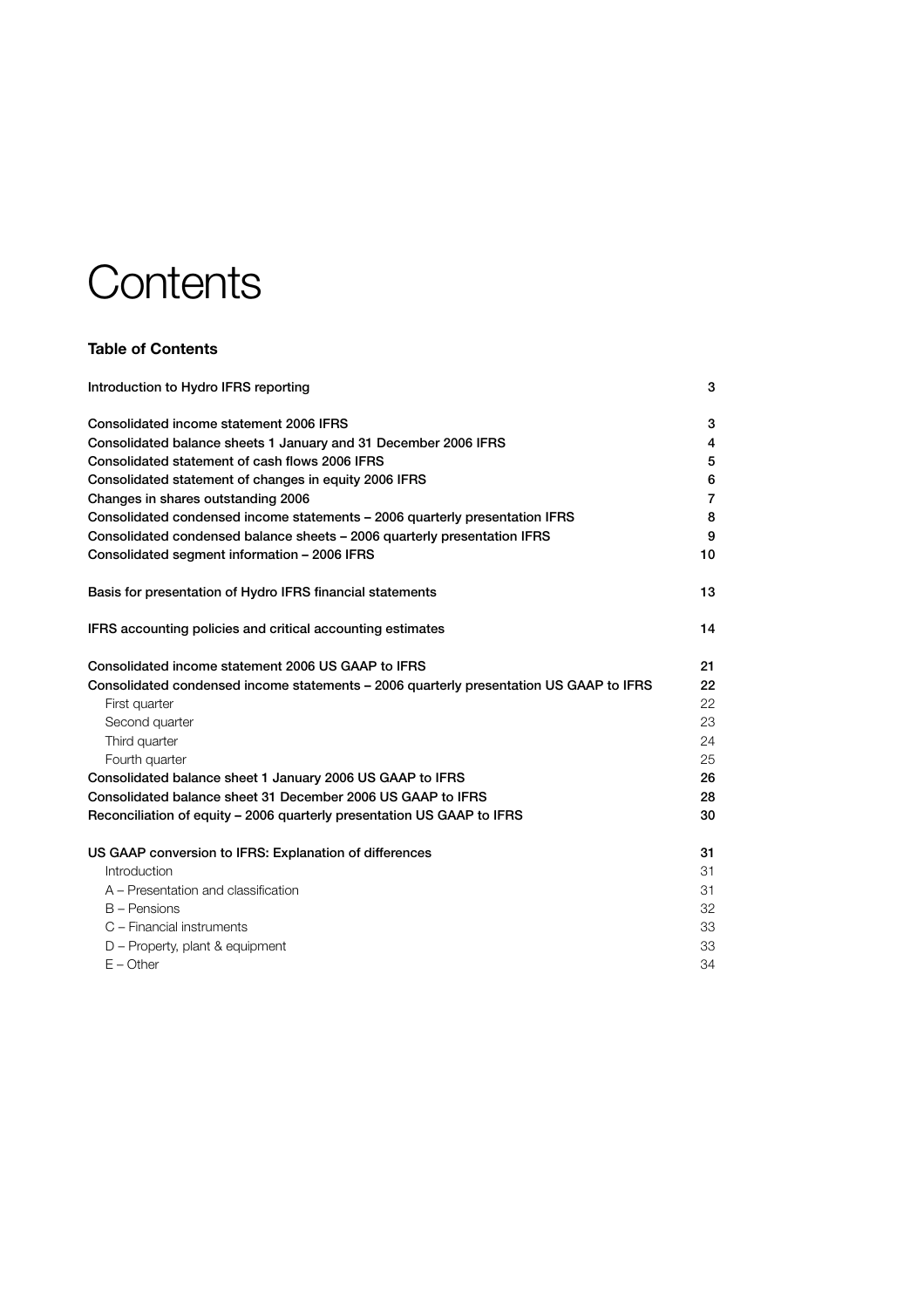## **Introduction to Hydro IFRS reporting**

As of 1 January 2007 Norsk Hydro ASA (Hydro) will prepare financial statements using International Financial Reporting Standards (IFRS). This is a conversion from US GAAP as Hydro's primary financial reporting language.

This document presents the IFRS financial statements for the fiscal year ending 31 December 2006 and the quarters ending 31 March, 30 June, 30 September and 31 December 2006 based on the IFRS principles as adopted by Hydro. IFRS information included in this document is reconciled to the previously released US GAAP 2006 income statement (on an annual and quarterly basis) and the 1 January 2006 and 31 December 2006 balance sheets. Additionally, the IFRS transition principles adopted and the accounting principles used for Hydro's IFRS financial statements are disclosed, as well as a discussion of the principle differences for Hydro between IFRS and US GAAP.

The document is organized with a presentation of the IFRS financial statements, followed by Hydro's IFRS accounting principles. The 2006 income statement and balance sheet, as previously reported under US GAAP, is then converted to present Hydro's income statement and balance sheet using the IFRS presentation, classification and measurement principles that Hydro will continue using in 2007.

This document provides a basis for understanding Hydro's IFRS financial reporting going forward, and should be referred to for additional information in connection with our 2007 quarterly financial reports. Additional information related to our US GAAP reporting is available in Hydro's Annual Report 2006. Additional information related to the 2007 demerger of Hydro's oil and gas activities and the Hydro After Demerger carve-out financial statements is available in the Hydro Information Memorandum, and should be read in combination with this document. The documents are available at www.hydro.com.

## **Consolidated income statement 2006 IFRS** (unaudited)

| Year ended 31 December                                                            |           |
|-----------------------------------------------------------------------------------|-----------|
| Amounts in NOK million                                                            | 2006      |
| Revenue                                                                           | 201,283   |
| Share of the profit (loss) in equity accounted investments                        | 990       |
| Other income, net                                                                 | 1,470     |
| Total revenue and income                                                          | 203,744   |
| Raw material and energy expense                                                   | 82,810    |
| Employee benefits expense                                                         | 19,546    |
| Depreciation and amortization expense                                             | 17,215    |
| Impairment of non-current assets                                                  | 5,492     |
| Other                                                                             | 23,670    |
| Total expenses                                                                    | 148,733   |
| Earnings before financial items and tax                                           | 55,010    |
| Financial income                                                                  | 1,425     |
| Financial expense                                                                 | (43)      |
| Financial income (expense), net                                                   | 1,382     |
| Income before tax                                                                 | 56,392    |
| Income tax expense                                                                | (38, 459) |
| Net income                                                                        | 17,933    |
| Net income attributable to minority interests                                     | 273       |
| Net income attributable to equity holders of the parent                           | 17,660    |
| Basic and diluted earnings per share attributable to equity holders of the parent | 14.20     |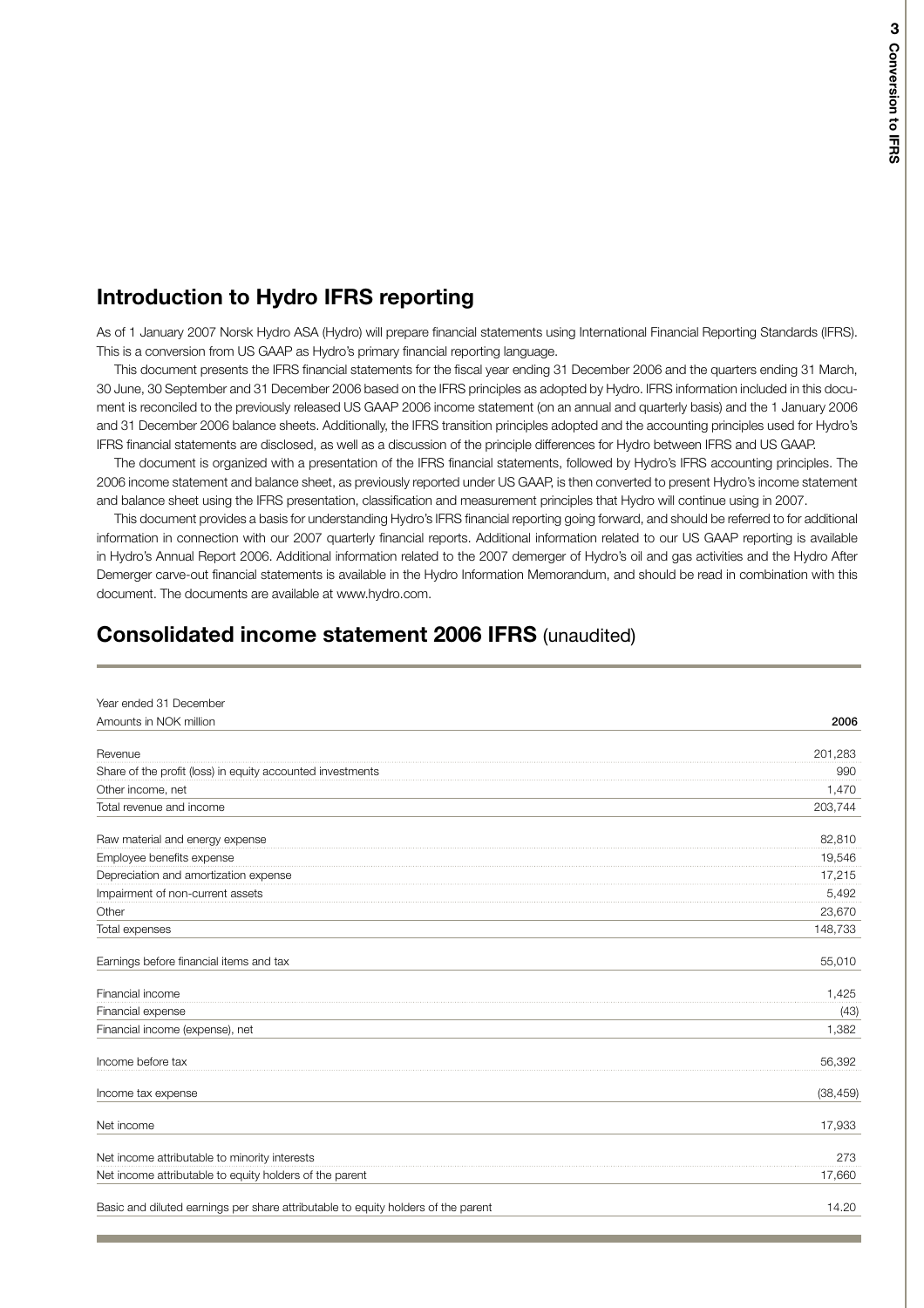## **Consolidated balance sheets 1 January and 31 December 2006 IFRS** (unaudited)

| Amounts in NOK million                                | 31 December | 1 January |
|-------------------------------------------------------|-------------|-----------|
| Assets                                                |             |           |
| Cash and cash equivalents                             | 6,760       | 10,463    |
| Short-term investments                                | 15,020      | 3,865     |
| Accounts receivable                                   | 34,508      | 35,438    |
| Inventories                                           | 16,497      | 14,553    |
| Other current assets                                  | 7,980       | 6,955     |
| Assets held for sale                                  | 3,691       |           |
| Total current assets                                  | 84,457      | 71,275    |
|                                                       |             |           |
| Investments accounted for using the equity method     | 10,690      | 10,844    |
| Property, plant and equipment                         | 119,075     | 124,032   |
| Intangible assets                                     | 11,475      | 10,371    |
| Financial assets                                      | 4,914       | 5,452     |
| Other non-current assets                              | 303         | 96        |
| Deferred tax assets                                   | 2,177       | 1,815     |
| Total non-current assets                              | 148,635     | 152,611   |
| Total assets                                          | 233,092     | 223,885   |
| Liabilities and equity                                |             |           |
| Trade and other payables                              | 29.785      | 27.832    |
| Bank loans and other interest-bearing short-term debt | 3.655       | 5,037     |
| Provisions                                            | 2,197       | 1,200     |
| Taxes payable                                         | 18,995      | 13,843    |
| Other current liabilities                             | 7,949       | 9,066     |
| Liabilities included in disposal groups               | 1,011       |           |
| Total current liabilities                             | 63,591      | 56,978    |
| Long-term debt                                        | 19,619      | 21,387    |
| Provisions                                            | 14,357      | 10,883    |
| Pension obligation                                    | 12,605      | 12,921    |
| Other financial liabilities                           | 353         | 402       |
| Other liabilities                                     | 2,702       | 2,750     |
| Deferred tax liabilities                              | 23,265      | 27,820    |
| Total non-current liabilities                         | 72,900      | 76,164    |
| <b>Total liabilities</b>                              |             | 133,142   |
|                                                       | 136,491     |           |
| Share capital                                         | 4,708       | 4,739     |
| Additional paid-in capital                            | 9,736       | 10,501    |
| Other reserves                                        | (1,533)     | 723       |
| Retained earnings                                     | 89,544      | 77,390    |
| Treasury shares                                       | (6,624)     | (3,589)   |
| Equity attributable to equity holders of the parent   | 95,831      | 89,763    |
| Minority interest                                     | 771         | 980       |
| Total equity                                          | 96,601      | 90,743    |
| Total liabilities and equity                          | 233,092     | 223,885   |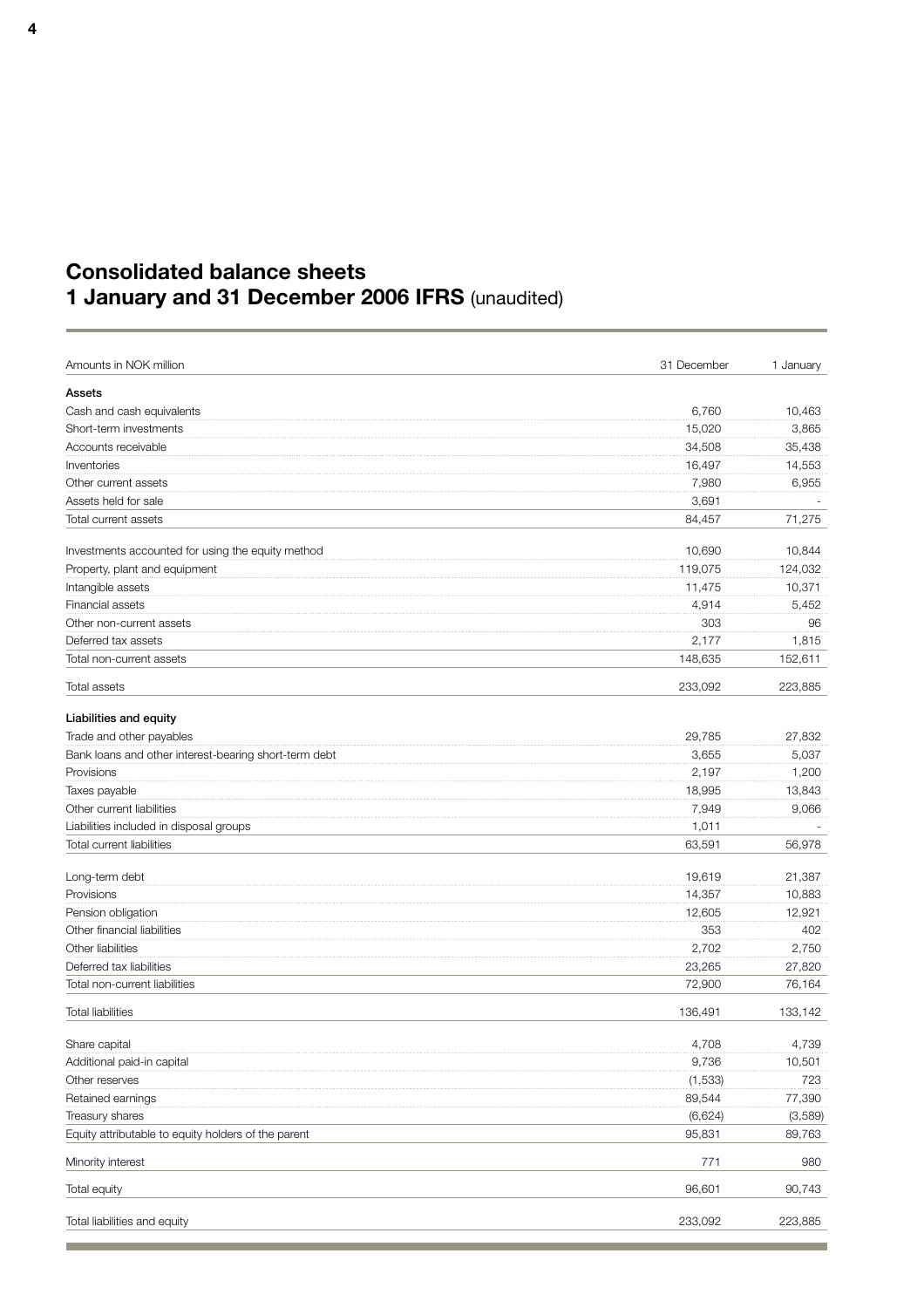## **Consolidated statement of cash flows 2006 IFRS** (unaudited)

| Amounts in NOK million                                                            | 2006      |
|-----------------------------------------------------------------------------------|-----------|
| Operating activities:                                                             |           |
| Net income                                                                        | 17,933    |
|                                                                                   |           |
| Adjustments to reconcile net income to net cash provided by operating activities: |           |
| Depreciation, amortization and impairment losses                                  | 22,707    |
| Share of profits in equity accounted investments                                  | (990)     |
| Dividends received from equity accounted investments                              | 417       |
| Deferred taxes                                                                    | (3,733)   |
| Loss on sale of non-current assets                                                | 519       |
| Gain on foreign currency transactions                                             | (1, 011)  |
| Net sales of trading securities                                                   | 29        |
| Capitalized interest                                                              | (1, 231)  |
| Other                                                                             | (962)     |
| Working capital changes that provided (used) cash:                                |           |
| Receivables                                                                       | 203       |
| Inventories                                                                       | (2,095)   |
| Other current assets                                                              | 543       |
| Other current liabilities                                                         | 6,055     |
| Net cash provided by operating activities                                         | 38,384    |
|                                                                                   |           |
| Investing activities:                                                             |           |
| Purchases of property, plant and equipment                                        | (15, 927) |
| Purchases of other long-term investments                                          | (6, 197)  |
| Purchases of short-term investments                                               | (22, 650) |
| Proceeds from sales of property, plant and equipment                              | 358       |
| Proceeds from sales of other long-term investments                                | 1,658     |
| Proceeds from sales of short-term investments                                     | 11,550    |
| Net cash used in investing activities                                             | (31,208)  |
| Financing activities:                                                             |           |
| Loan proceeds                                                                     | 89        |
| Principal repayments                                                              | (1,431)   |
| Ordinary shares purchased                                                         | (3,949)   |
| Ordinary shares issued                                                            | 59        |
| Dividends paid                                                                    | (5,506)   |
| Net cash used in financing activities                                             | (10, 738) |
| Foreign currency effects on cash and bank overdraft                               | 319       |
| Net decrease in cash, cash equivalents and bank overdraft                         | (3, 243)  |
| Cash, cash equivalents and bank overdraft reclassified to assets held for sale    | (47)      |
| Cash, cash equivalents and bank overdraft at beginning of year                    | 9,964     |
| Cash, cash equivalents and bank overdraft at end of year                          | 6,674     |
|                                                                                   |           |

| Interest     | 85C  |
|--------------|------|
| Income taxes | . 15 |
|              |      |

1) Includes cash disbursements relating to early repayment of long-term debt ("breaking costs") of NOK 15 million.

m.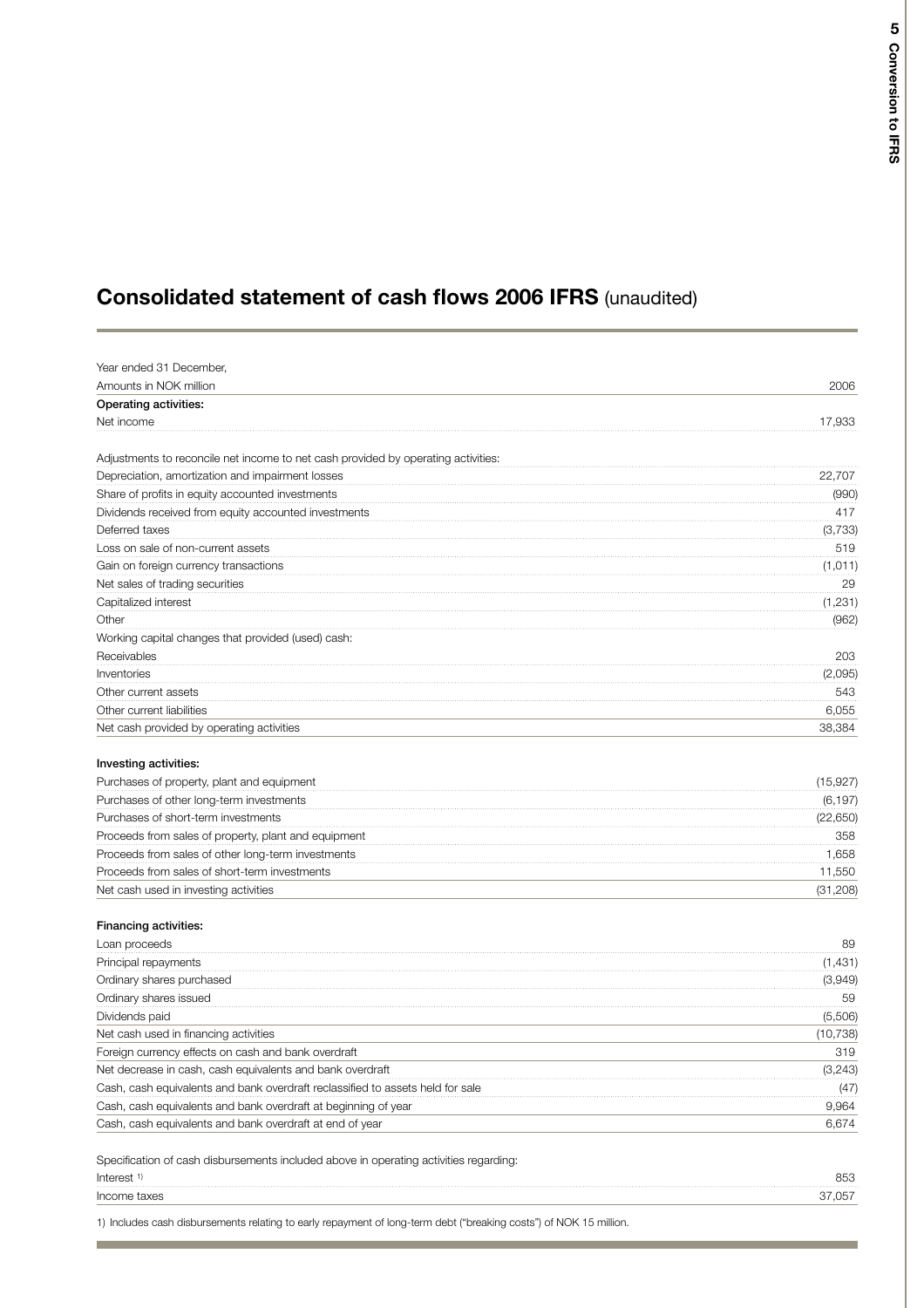## **Consolidated statement of changes in equity 2006 IFRS** (unaudited)

| For year ended 31 December<br>Amounts in NOK million<br>2006<br>Ordinary shares issued<br>Balance at beginning of period<br>4,739<br>Cancellation treasury shares<br>(17)<br>Redeemed shares, the Norwegian State<br>(13)<br>4,708<br>Balance at end of period<br>Additional paid-in capital<br>Balance at beginning of period<br>10,501<br>Treasury stock reissued to employees<br>56<br>Cancellation treasury shares<br>(363)<br>Redeemed shares, the Norwegian State<br>(458)<br>Balance at end of period<br>9,736<br>Other reserves<br>Balance at beginning of period<br>723<br>(1,401)<br>Currency translation differences<br>Net unrealized gain (loss) on securities<br>(84)<br>Cash flow hedges, net of tax<br>(772)<br>(1,533)<br>Balance at end of period<br>Retained earnings<br>77,390<br>Balance at beginning of period<br>17,660<br>Net income<br>Dividend declared and paid<br>(5,506)<br>89,544<br>Balance at end of period<br>Treasury shares issued<br>Balance at beginning of period<br>(3,589)<br>Purchase of treasury shares<br>(3, 477)<br>Treasury stock reissued to employees<br>61<br>Cancellation treasury shares<br>380<br>Balance at end of period<br>(6,624)<br>Equity interests attributable to equity holders of the parent<br>Balance at beginning of period<br>89,763<br>Increase (decrease) in equity interests<br>6,067<br>95,831<br>Balance at end of period<br>Minority interest<br>Balance at beginning of period<br>980<br>273<br>Minority's share of net income<br>Minority's share of dividend declared and paid<br>(231)<br>Equity interest purchased<br>(184)<br>Currency translation differences<br>(68)<br>771<br>Balance at end of period |  |
|-----------------------------------------------------------------------------------------------------------------------------------------------------------------------------------------------------------------------------------------------------------------------------------------------------------------------------------------------------------------------------------------------------------------------------------------------------------------------------------------------------------------------------------------------------------------------------------------------------------------------------------------------------------------------------------------------------------------------------------------------------------------------------------------------------------------------------------------------------------------------------------------------------------------------------------------------------------------------------------------------------------------------------------------------------------------------------------------------------------------------------------------------------------------------------------------------------------------------------------------------------------------------------------------------------------------------------------------------------------------------------------------------------------------------------------------------------------------------------------------------------------------------------------------------------------------------------------------------------------------------------------------------------------------------------------------|--|
|                                                                                                                                                                                                                                                                                                                                                                                                                                                                                                                                                                                                                                                                                                                                                                                                                                                                                                                                                                                                                                                                                                                                                                                                                                                                                                                                                                                                                                                                                                                                                                                                                                                                                         |  |
|                                                                                                                                                                                                                                                                                                                                                                                                                                                                                                                                                                                                                                                                                                                                                                                                                                                                                                                                                                                                                                                                                                                                                                                                                                                                                                                                                                                                                                                                                                                                                                                                                                                                                         |  |
|                                                                                                                                                                                                                                                                                                                                                                                                                                                                                                                                                                                                                                                                                                                                                                                                                                                                                                                                                                                                                                                                                                                                                                                                                                                                                                                                                                                                                                                                                                                                                                                                                                                                                         |  |
|                                                                                                                                                                                                                                                                                                                                                                                                                                                                                                                                                                                                                                                                                                                                                                                                                                                                                                                                                                                                                                                                                                                                                                                                                                                                                                                                                                                                                                                                                                                                                                                                                                                                                         |  |
|                                                                                                                                                                                                                                                                                                                                                                                                                                                                                                                                                                                                                                                                                                                                                                                                                                                                                                                                                                                                                                                                                                                                                                                                                                                                                                                                                                                                                                                                                                                                                                                                                                                                                         |  |
|                                                                                                                                                                                                                                                                                                                                                                                                                                                                                                                                                                                                                                                                                                                                                                                                                                                                                                                                                                                                                                                                                                                                                                                                                                                                                                                                                                                                                                                                                                                                                                                                                                                                                         |  |
|                                                                                                                                                                                                                                                                                                                                                                                                                                                                                                                                                                                                                                                                                                                                                                                                                                                                                                                                                                                                                                                                                                                                                                                                                                                                                                                                                                                                                                                                                                                                                                                                                                                                                         |  |
|                                                                                                                                                                                                                                                                                                                                                                                                                                                                                                                                                                                                                                                                                                                                                                                                                                                                                                                                                                                                                                                                                                                                                                                                                                                                                                                                                                                                                                                                                                                                                                                                                                                                                         |  |
|                                                                                                                                                                                                                                                                                                                                                                                                                                                                                                                                                                                                                                                                                                                                                                                                                                                                                                                                                                                                                                                                                                                                                                                                                                                                                                                                                                                                                                                                                                                                                                                                                                                                                         |  |
|                                                                                                                                                                                                                                                                                                                                                                                                                                                                                                                                                                                                                                                                                                                                                                                                                                                                                                                                                                                                                                                                                                                                                                                                                                                                                                                                                                                                                                                                                                                                                                                                                                                                                         |  |
|                                                                                                                                                                                                                                                                                                                                                                                                                                                                                                                                                                                                                                                                                                                                                                                                                                                                                                                                                                                                                                                                                                                                                                                                                                                                                                                                                                                                                                                                                                                                                                                                                                                                                         |  |
|                                                                                                                                                                                                                                                                                                                                                                                                                                                                                                                                                                                                                                                                                                                                                                                                                                                                                                                                                                                                                                                                                                                                                                                                                                                                                                                                                                                                                                                                                                                                                                                                                                                                                         |  |
|                                                                                                                                                                                                                                                                                                                                                                                                                                                                                                                                                                                                                                                                                                                                                                                                                                                                                                                                                                                                                                                                                                                                                                                                                                                                                                                                                                                                                                                                                                                                                                                                                                                                                         |  |
|                                                                                                                                                                                                                                                                                                                                                                                                                                                                                                                                                                                                                                                                                                                                                                                                                                                                                                                                                                                                                                                                                                                                                                                                                                                                                                                                                                                                                                                                                                                                                                                                                                                                                         |  |
|                                                                                                                                                                                                                                                                                                                                                                                                                                                                                                                                                                                                                                                                                                                                                                                                                                                                                                                                                                                                                                                                                                                                                                                                                                                                                                                                                                                                                                                                                                                                                                                                                                                                                         |  |
|                                                                                                                                                                                                                                                                                                                                                                                                                                                                                                                                                                                                                                                                                                                                                                                                                                                                                                                                                                                                                                                                                                                                                                                                                                                                                                                                                                                                                                                                                                                                                                                                                                                                                         |  |
|                                                                                                                                                                                                                                                                                                                                                                                                                                                                                                                                                                                                                                                                                                                                                                                                                                                                                                                                                                                                                                                                                                                                                                                                                                                                                                                                                                                                                                                                                                                                                                                                                                                                                         |  |
|                                                                                                                                                                                                                                                                                                                                                                                                                                                                                                                                                                                                                                                                                                                                                                                                                                                                                                                                                                                                                                                                                                                                                                                                                                                                                                                                                                                                                                                                                                                                                                                                                                                                                         |  |
|                                                                                                                                                                                                                                                                                                                                                                                                                                                                                                                                                                                                                                                                                                                                                                                                                                                                                                                                                                                                                                                                                                                                                                                                                                                                                                                                                                                                                                                                                                                                                                                                                                                                                         |  |
|                                                                                                                                                                                                                                                                                                                                                                                                                                                                                                                                                                                                                                                                                                                                                                                                                                                                                                                                                                                                                                                                                                                                                                                                                                                                                                                                                                                                                                                                                                                                                                                                                                                                                         |  |
|                                                                                                                                                                                                                                                                                                                                                                                                                                                                                                                                                                                                                                                                                                                                                                                                                                                                                                                                                                                                                                                                                                                                                                                                                                                                                                                                                                                                                                                                                                                                                                                                                                                                                         |  |
|                                                                                                                                                                                                                                                                                                                                                                                                                                                                                                                                                                                                                                                                                                                                                                                                                                                                                                                                                                                                                                                                                                                                                                                                                                                                                                                                                                                                                                                                                                                                                                                                                                                                                         |  |
|                                                                                                                                                                                                                                                                                                                                                                                                                                                                                                                                                                                                                                                                                                                                                                                                                                                                                                                                                                                                                                                                                                                                                                                                                                                                                                                                                                                                                                                                                                                                                                                                                                                                                         |  |
|                                                                                                                                                                                                                                                                                                                                                                                                                                                                                                                                                                                                                                                                                                                                                                                                                                                                                                                                                                                                                                                                                                                                                                                                                                                                                                                                                                                                                                                                                                                                                                                                                                                                                         |  |
|                                                                                                                                                                                                                                                                                                                                                                                                                                                                                                                                                                                                                                                                                                                                                                                                                                                                                                                                                                                                                                                                                                                                                                                                                                                                                                                                                                                                                                                                                                                                                                                                                                                                                         |  |
|                                                                                                                                                                                                                                                                                                                                                                                                                                                                                                                                                                                                                                                                                                                                                                                                                                                                                                                                                                                                                                                                                                                                                                                                                                                                                                                                                                                                                                                                                                                                                                                                                                                                                         |  |
|                                                                                                                                                                                                                                                                                                                                                                                                                                                                                                                                                                                                                                                                                                                                                                                                                                                                                                                                                                                                                                                                                                                                                                                                                                                                                                                                                                                                                                                                                                                                                                                                                                                                                         |  |
|                                                                                                                                                                                                                                                                                                                                                                                                                                                                                                                                                                                                                                                                                                                                                                                                                                                                                                                                                                                                                                                                                                                                                                                                                                                                                                                                                                                                                                                                                                                                                                                                                                                                                         |  |
|                                                                                                                                                                                                                                                                                                                                                                                                                                                                                                                                                                                                                                                                                                                                                                                                                                                                                                                                                                                                                                                                                                                                                                                                                                                                                                                                                                                                                                                                                                                                                                                                                                                                                         |  |
|                                                                                                                                                                                                                                                                                                                                                                                                                                                                                                                                                                                                                                                                                                                                                                                                                                                                                                                                                                                                                                                                                                                                                                                                                                                                                                                                                                                                                                                                                                                                                                                                                                                                                         |  |
|                                                                                                                                                                                                                                                                                                                                                                                                                                                                                                                                                                                                                                                                                                                                                                                                                                                                                                                                                                                                                                                                                                                                                                                                                                                                                                                                                                                                                                                                                                                                                                                                                                                                                         |  |
|                                                                                                                                                                                                                                                                                                                                                                                                                                                                                                                                                                                                                                                                                                                                                                                                                                                                                                                                                                                                                                                                                                                                                                                                                                                                                                                                                                                                                                                                                                                                                                                                                                                                                         |  |
|                                                                                                                                                                                                                                                                                                                                                                                                                                                                                                                                                                                                                                                                                                                                                                                                                                                                                                                                                                                                                                                                                                                                                                                                                                                                                                                                                                                                                                                                                                                                                                                                                                                                                         |  |
|                                                                                                                                                                                                                                                                                                                                                                                                                                                                                                                                                                                                                                                                                                                                                                                                                                                                                                                                                                                                                                                                                                                                                                                                                                                                                                                                                                                                                                                                                                                                                                                                                                                                                         |  |
|                                                                                                                                                                                                                                                                                                                                                                                                                                                                                                                                                                                                                                                                                                                                                                                                                                                                                                                                                                                                                                                                                                                                                                                                                                                                                                                                                                                                                                                                                                                                                                                                                                                                                         |  |
|                                                                                                                                                                                                                                                                                                                                                                                                                                                                                                                                                                                                                                                                                                                                                                                                                                                                                                                                                                                                                                                                                                                                                                                                                                                                                                                                                                                                                                                                                                                                                                                                                                                                                         |  |
|                                                                                                                                                                                                                                                                                                                                                                                                                                                                                                                                                                                                                                                                                                                                                                                                                                                                                                                                                                                                                                                                                                                                                                                                                                                                                                                                                                                                                                                                                                                                                                                                                                                                                         |  |
|                                                                                                                                                                                                                                                                                                                                                                                                                                                                                                                                                                                                                                                                                                                                                                                                                                                                                                                                                                                                                                                                                                                                                                                                                                                                                                                                                                                                                                                                                                                                                                                                                                                                                         |  |
|                                                                                                                                                                                                                                                                                                                                                                                                                                                                                                                                                                                                                                                                                                                                                                                                                                                                                                                                                                                                                                                                                                                                                                                                                                                                                                                                                                                                                                                                                                                                                                                                                                                                                         |  |
|                                                                                                                                                                                                                                                                                                                                                                                                                                                                                                                                                                                                                                                                                                                                                                                                                                                                                                                                                                                                                                                                                                                                                                                                                                                                                                                                                                                                                                                                                                                                                                                                                                                                                         |  |
|                                                                                                                                                                                                                                                                                                                                                                                                                                                                                                                                                                                                                                                                                                                                                                                                                                                                                                                                                                                                                                                                                                                                                                                                                                                                                                                                                                                                                                                                                                                                                                                                                                                                                         |  |
|                                                                                                                                                                                                                                                                                                                                                                                                                                                                                                                                                                                                                                                                                                                                                                                                                                                                                                                                                                                                                                                                                                                                                                                                                                                                                                                                                                                                                                                                                                                                                                                                                                                                                         |  |
|                                                                                                                                                                                                                                                                                                                                                                                                                                                                                                                                                                                                                                                                                                                                                                                                                                                                                                                                                                                                                                                                                                                                                                                                                                                                                                                                                                                                                                                                                                                                                                                                                                                                                         |  |
|                                                                                                                                                                                                                                                                                                                                                                                                                                                                                                                                                                                                                                                                                                                                                                                                                                                                                                                                                                                                                                                                                                                                                                                                                                                                                                                                                                                                                                                                                                                                                                                                                                                                                         |  |
|                                                                                                                                                                                                                                                                                                                                                                                                                                                                                                                                                                                                                                                                                                                                                                                                                                                                                                                                                                                                                                                                                                                                                                                                                                                                                                                                                                                                                                                                                                                                                                                                                                                                                         |  |

n.

٠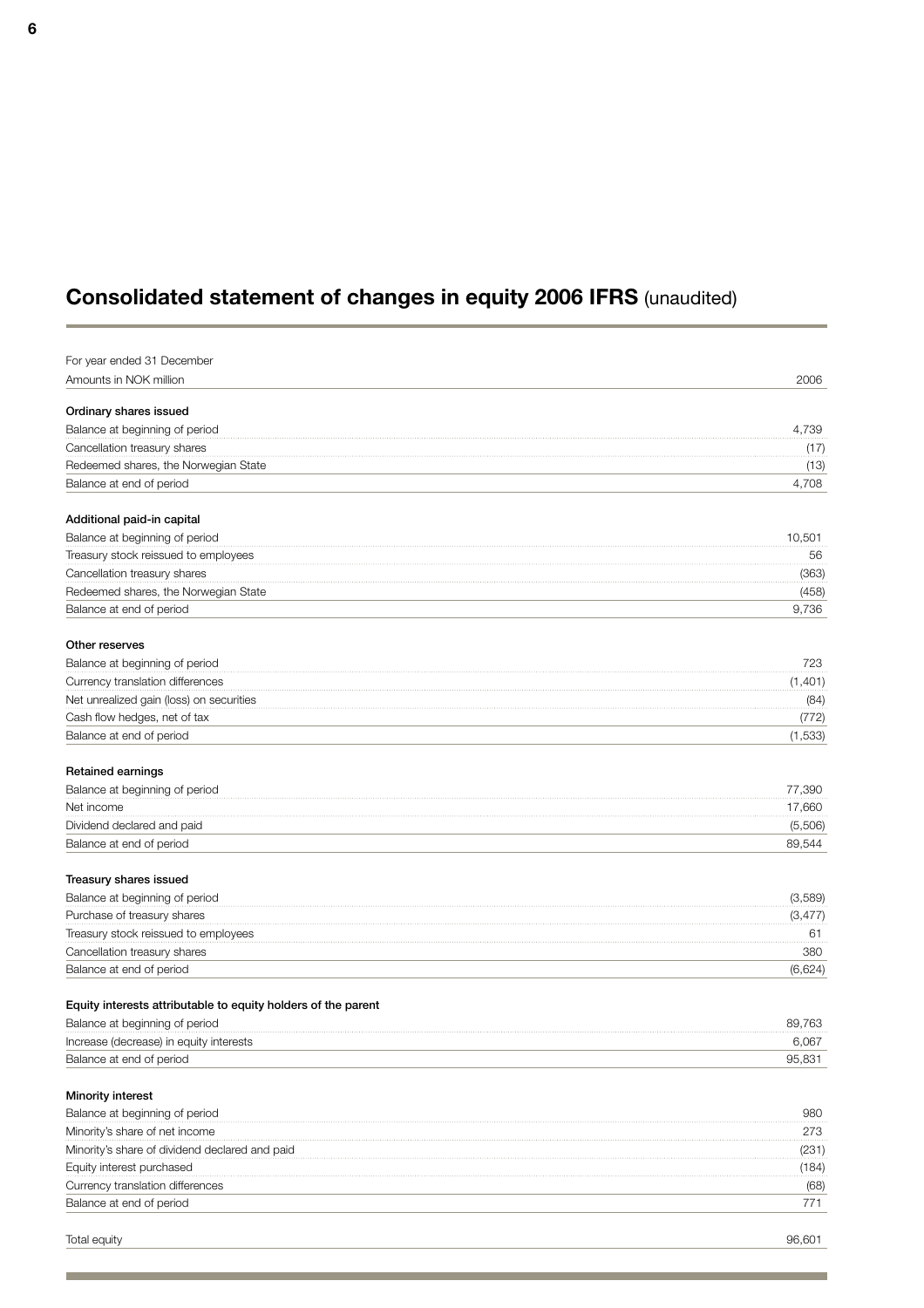## **Changes in shares outstanding 2006** (unaudited)

| For year ended 31 December           |           |
|--------------------------------------|-----------|
| Number of shares in thousands        | 2006      |
| Share information:                   |           |
| Ordinary shares issued               |           |
| Balance at beginning of period       | .294.772  |
| Cancellation treasury shares         | (4,672)   |
| Redeemed shares, the Norwegian State | (3,645)   |
| Balance at end of period             | 1,286,455 |
| Treasury shares issued               |           |
| Balance at beginning of period       | (44,080)  |
| Purchase of treasury shares          | (21, 627) |
| Treasury stock reissued to employees | 755       |
| Cancellation treasury shares         | 4,672     |
| Balance at end of period             | (60,280)  |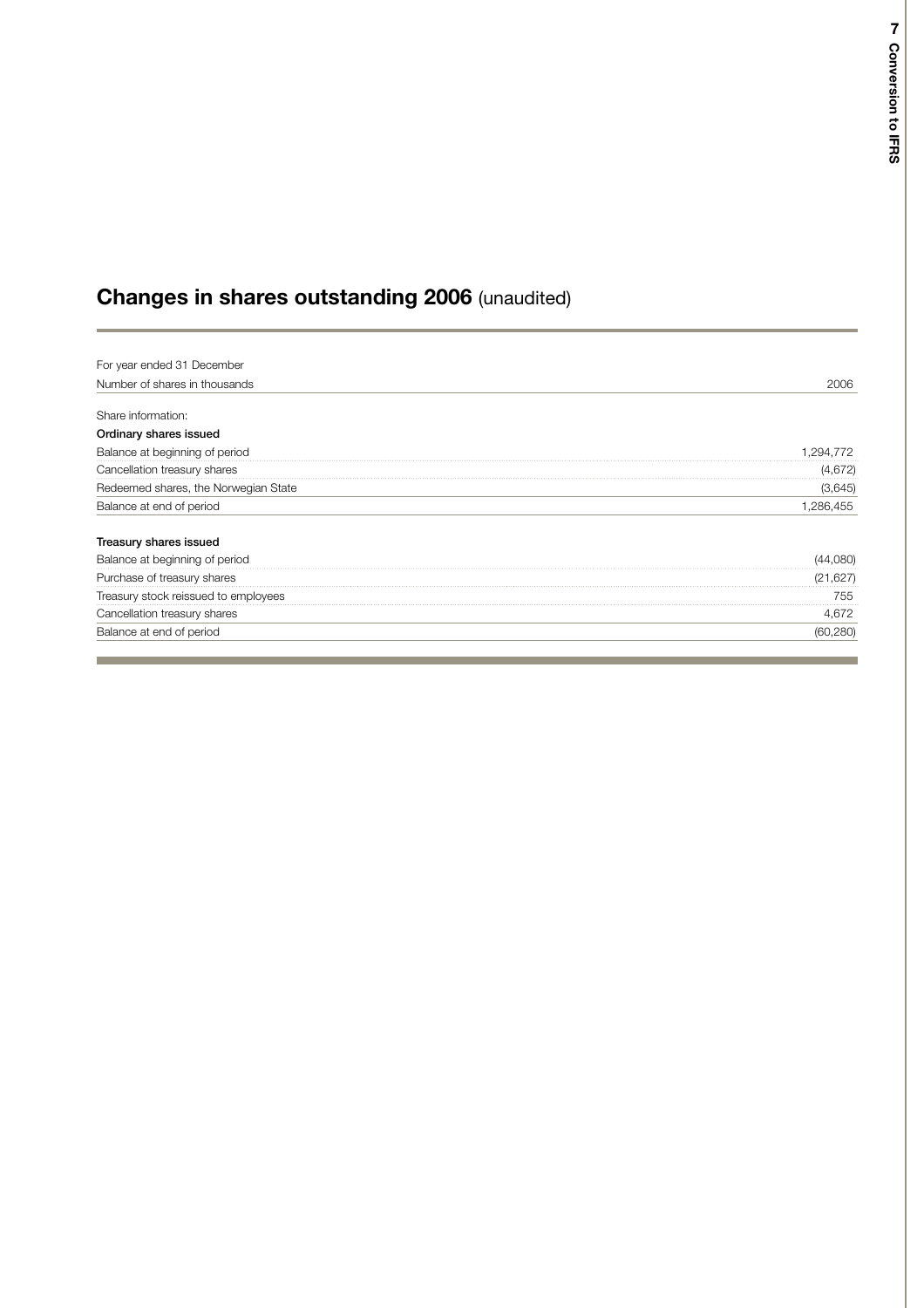## **Consolidated condensed income statements – 2006 quarterly presentation IFRS** (unaudited)

|                                                                                   | First     | Second   | Third   | Fourth  |           |
|-----------------------------------------------------------------------------------|-----------|----------|---------|---------|-----------|
| Amounts in NOK million                                                            | quarter   | quarter  | quarter | quarter | 2006      |
| Revenue                                                                           | 53,050    | 49.711   | 50,309  | 48,213  | 201,283   |
| Share of the profit (loss) in equity accounted investments                        | 321       | 376      | 234     | 59      | 990       |
| Other income, net                                                                 | 244       | 432      | 298     | 496     | 1,470     |
| Revenue and income                                                                | 53.615    | 50.519   | 50.841  | 48.768  | 203,744   |
| Depreciation, amortization and impairment                                         | 4,131     | 4,094    | 6,057   | 8,425   | 22,707    |
| Other expenses                                                                    | 32.613    | 30,593   | 30,622  | 32,198  | 126,026   |
| Total expenses                                                                    | 36,745    | 34,686   | 36,679  | 40,624  | 148,733   |
| Earnings before financial items and tax                                           | 16,870    | 15,833   | 14,162  | 8,144   | 55,010    |
| Financial income (expense), net                                                   | 664       | 792      | (819)   | 745     | 1,382     |
| Income before tax                                                                 | 17,534    | 16.626   | 13.343  | 8.889   | 56,392    |
| Income tax expense                                                                | (12, 751) | (10,693) | (9,486) | (5,529) | (38, 459) |
| Net income                                                                        | 4.783     | 5.932    | 3.858   | 3.361   | 17,933    |
| Net income attributable to minority interests                                     | (77)      | 103      | 238     | 8       | 273       |
| Net income attributable to equity holders of the parent                           | 4,859     | 5,829    | 3,619   | 3,353   | 17,660    |
| Basic and diluted earnings per share attributable to equity holders of the parent | 3.90      | 4.70     | 2.90    | 2.70    | 14.20     |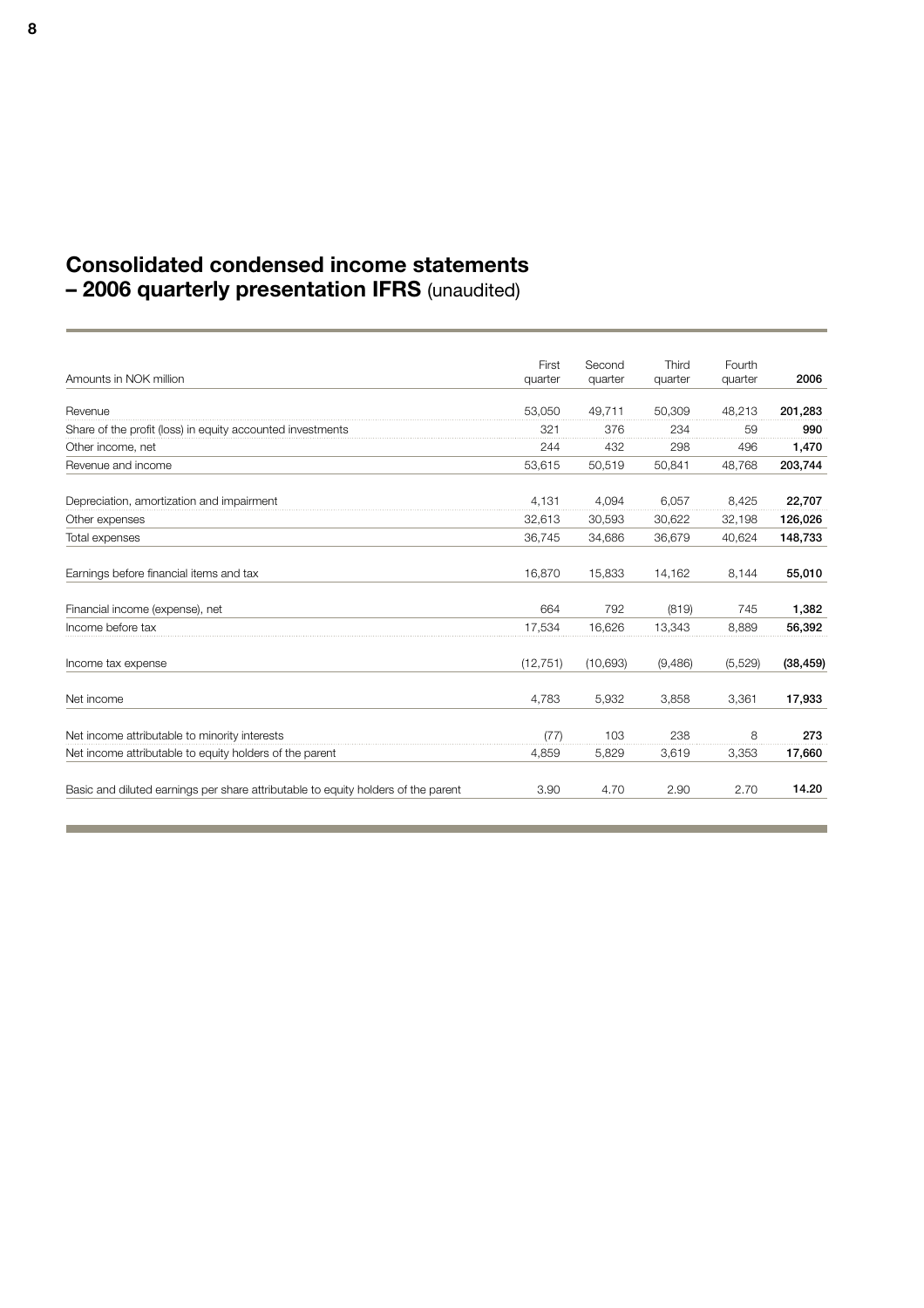## **Consolidated condensed balance sheets – 2006 quarterly presentation IFRS** (unaudited)

| Amounts in NOK million                                | 1 January | 31 March | 30 June | 30 September 31 December |         |
|-------------------------------------------------------|-----------|----------|---------|--------------------------|---------|
| Cash and cash equivalents                             | 10,463    | 20,762   | 7.725   | 16.490                   | 6,760   |
| Short-term investments                                | 3.865     | 3.850    | 12,669  | 12,699                   | 15,020  |
| Receivables and other current assets                  | 42,393    | 48,294   | 47,021  | 47,587                   | 42,488  |
| Inventories                                           | 14,553    | 15,230   | 15,985  | 16,310                   | 16,497  |
| Assets held for sale                                  |           |          |         |                          | 3,691   |
| Total current assets                                  | 71,275    | 88,135   | 83,400  | 93,086                   | 84,457  |
| Property, plant and equipment                         | 124,032   | 123,349  | 122,106 | 123,298                  | 119,075 |
| Other non-current assets                              | 28,579    | 28,159   | 28,348  | 31,044                   | 29,561  |
| Total non-current assets                              | 152,611   | 151,508  | 150,454 | 154,341                  | 148,635 |
| Total assets                                          | 223,885   | 239,643  | 233,854 | 247,427                  | 233,092 |
| Bank loans and other interest-bearing short-term debt | 5,037     | 3,855    | 3,545   | 3,346                    | 3,655   |
| Other current liabilities                             | 51,941    | 66,068   | 65,381  | 72,418                   | 58,925  |
| Liabilities included in disposal groups               |           |          |         |                          | 1,011   |
| <b>Total current liabilities</b>                      | 56.978    | 69.923   | 68.926  | 75.763                   | 63,591  |
| Long-term debt                                        | 21,387    | 20.814   | 19,942  | 20,653                   | 19,619  |
| Other long-term liabilities                           | 26.957    | 27,521   | 27,480  | 27.729                   | 30,017  |
| Deferred tax liabilities                              | 27,820    | 27,379   | 26,370  | 27,153                   | 23,265  |
| Total non-current liabilities                         | 76,164    | 75,714   | 73,792  | 75,536                   | 72,900  |
| <b>Total liabilities</b>                              | 133,142   | 145.637  | 142.718 | 151,299                  | 136,491 |
| Equity attributable to equity holders of the parent   | 89.763    | 93.135   | 90,436  | 95,336                   | 95,831  |
| Minority interest                                     | 980       | 871      | 700     | 792                      | 771     |
| Total equity                                          | 90,743    | 94,006   | 91,136  | 96,129                   | 96,601  |
| Total liabilities and equity                          | 223,885   | 239,643  | 233,854 | 247,427                  | 233,092 |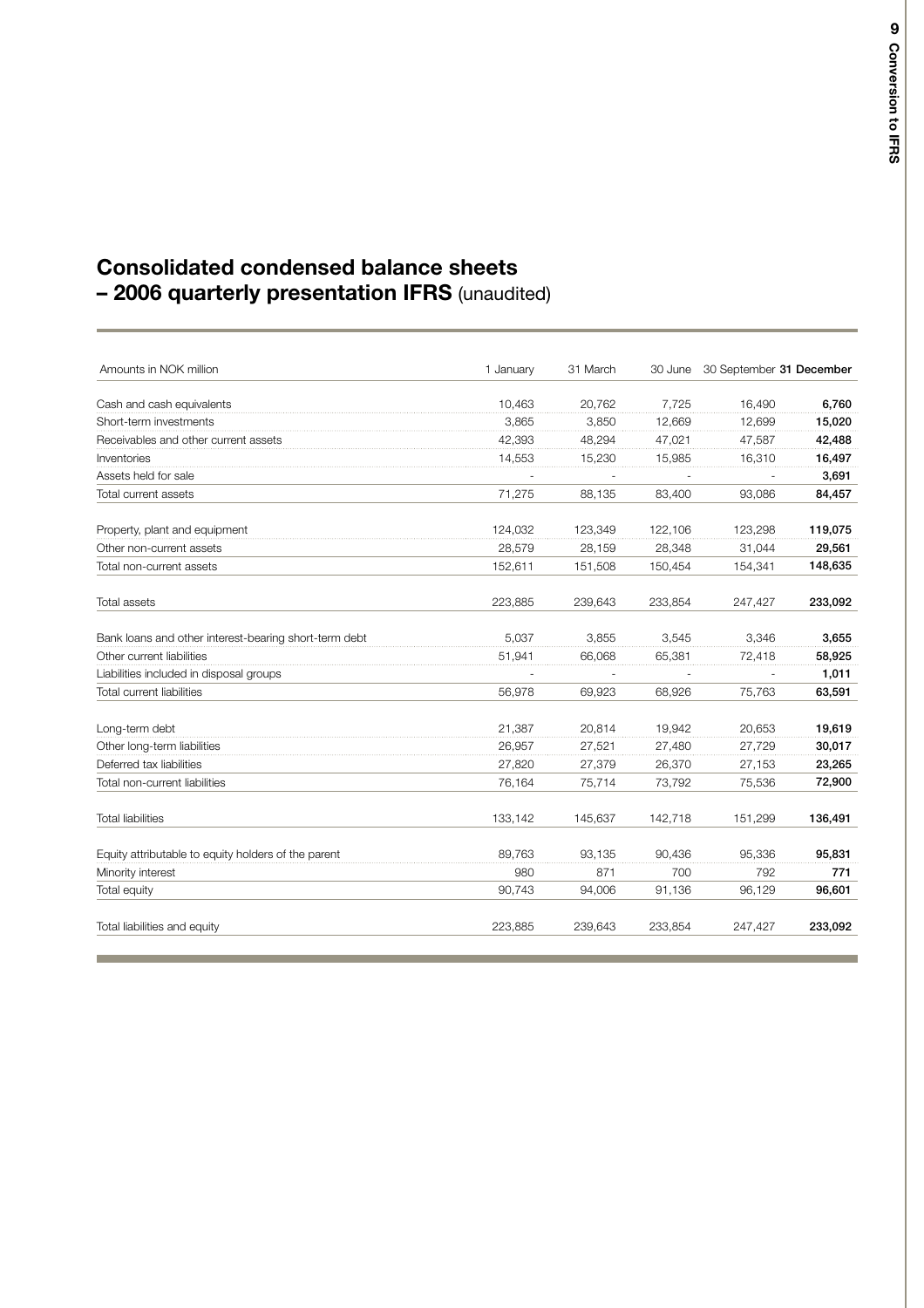## **Consolidated segment information**

**– 2006 IFRS** (unaudited)

| Amounts in NOK million                                     | First quarter | Second quarter | Third quarter | Fourth quarter | 2006      |
|------------------------------------------------------------|---------------|----------------|---------------|----------------|-----------|
| Total revenue                                              |               |                |               |                |           |
| <b>Exploration and Production</b>                          | 20,561        | 17,818         | 19,863        | 19,235         | 77,476    |
| Energy and Oil Marketing                                   | 22.218        | 20,182         | 20,823        | 20,008         | 83,232    |
| Eliminations                                               | (15,077)      | (14, 267)      | (14, 028)     | (13, 914)      | (57, 286) |
| Oil & Energy                                               | 27,702        | 23,733         | 26,658        | 25,329         | 103,422   |
| Aluminium Metal                                            | 17,933        | 17,906         | 16,182        | 16,239         | 68,259    |
| <b>Aluminium Products</b>                                  | 12,967        | 13,538         | 13,263        | 13,819         | 53,588    |
| Other activities                                           | 2,935         | 2,719          | 2,582         | 2,818          | 11,054    |
| Corporate and eliminations                                 | (8,486)       | (8, 185)       | (8,376)       | (9,992)        | (35,040)  |
| Total                                                      | 53,050        | 49,711         | 50,309        | 48,213         | 201,283   |
| <b>External revenue</b>                                    |               |                |               |                |           |
| <b>Exploration and Production</b>                          | 6,106         | 4,298          | 5,473         | 5,658          | 21,534    |
| Energy and Oil Marketing                                   | 20,359        | 18,211         | 19,722        | 16,544         | 74,837    |
| Eliminations                                               | 2             | (2)            |               | 63             | 63        |
| Oil & Energy                                               | 26,467        | 22,507         | 25,195        | 22,266         | 96,434    |
| Aluminium Metal                                            | 11.602        | 11,606         | 9,912         | 10,482         | 43,603    |
| Aluminium Products                                         | 12,910        | 13,476         | 13,205        | 13,740         | 53,331    |
| Other activities                                           | 2,077         | 2,125          | 1,996         | 1,719          | 7,917     |
| Corporate and eliminations                                 | (5)           | (4)            |               | 7              | (1)       |
| Total                                                      | 53,050        | 49.711         | 50,309        | 48,213         | 201,283   |
| Internal revenue                                           |               |                |               |                |           |
| <b>Exploration and Production</b>                          | 14,455        | 13,520         | 14,390        | 13,577         | 55,942    |
| Energy and Oil Marketing                                   | 1,859         | 1,971          | 1,101         | 3,464          | 8,395     |
| Eliminations                                               | (15,079)      | (14, 265)      | (14,028)      | (13, 977)      | (57, 350) |
| Oil & Energy                                               | 1,235         | 1,226          | 1,463         | 3,064          | 6,988     |
| Aluminium Metal                                            | 6,331         | 6,299          | 6,270         | 5,757          | 24,657    |
| Aluminium Products                                         | 58            | 62             | 58            | 80             | 257       |
| Other activities                                           | 858           | 593            | 586           | 1,099          | 3,137     |
| Corporate and eliminations                                 | (8,482)       | (8, 181)       | (8, 377)      | (10,000)       | (35,039)  |
| Total                                                      |               |                |               |                |           |
| Share of the profit (loss) in equity accounted investments |               |                |               |                |           |
| <b>Exploration and Production</b>                          | $\mathbf{2}$  | $\overline{c}$ | $\mathbf{2}$  | 1              | 7         |
| Energy and Oil Marketing                                   | 56            | 73             | 47            | 42             | 218       |
| Eliminations                                               |               |                |               |                | (2)       |
| Oil & Energy                                               | 58            | 75             | 49            | 42             | 223       |
| Aluminium Metal                                            | 233           | 249            | 385           | (12)           | 854       |
| Aluminium Products                                         | 18            | 30             | (224)         | 9              | (168)     |
| Other activities                                           | 13            | 17             | 22            | 20             | 73        |
| Corporate and eliminations                                 |               | 6              | 2             |                | 8         |
| Total                                                      | 321           | 376            | 234           | 59             | 990       |

and the state of the state of the state of the state of the state of the state of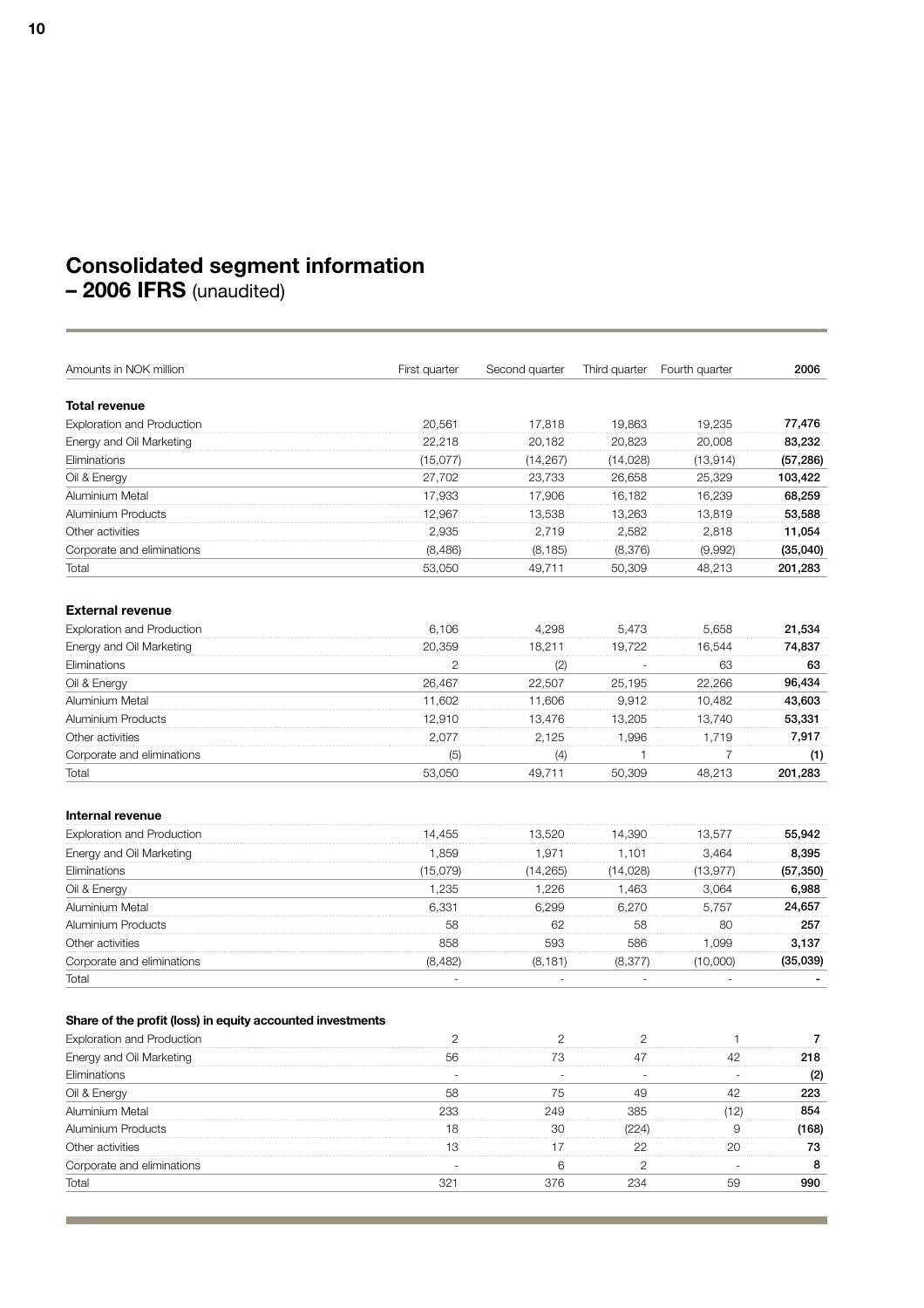| Amounts in NOK million                    | First quarter | Second quarter | Third quarter | Fourth quarter | 2006     |
|-------------------------------------------|---------------|----------------|---------------|----------------|----------|
| Depreciation, amortization and impairment |               |                |               |                |          |
| <b>Exploration and Production</b>         | 2,886         | 2,757          | 4,813         | 6,543          | 16,999   |
| Energy and Oil Marketing                  | 181           | 174            | 165           | 311            | 831      |
| Eliminations                              |               |                |               |                |          |
| Oil & Energy                              | 3,067         | 2,931          | 4,979         | 6,853          | 17,830   |
| Aluminium Metal                           | 507           | 497            | 494           | 694            | 2,192    |
| Aluminium Products                        | 437           | 552            | 462           | 709            | 2.159    |
| Other activities                          | 117           | 115            | 119           | 167            | 518      |
| Corporate and eliminations                | 3             | (1)            | 3             | 1              | 7        |
| Total                                     | 4,131         | 4,094          | 6,057         | 8,425          | 22,707   |
| Earnings before financial items and tax   |               |                |               |                |          |
| <b>Exploration and Production</b>         | 12,927        | 11,675         | 10,860        | 7,246          | 42,707   |
| Energy and Oil Marketing                  | 1,157         | 1,178          | 944           | 1,324          | 4,603    |
| Eliminations                              | 57            | 344            | 381           | 539            | 1,321    |
| Oil & Energy                              | 14,140        | 13,196         | 12,186        | 9,109          | 48,632   |
| Aluminium Metal                           | 1,706         | 2,333          | 2,365         | 899            | 7,302    |
| Aluminium Products                        | 486           | 326            | (435)         | (481)          | (104)    |
| Other activities                          | 134           | 245            | 264           | 736            | 1,379    |
| Corporate and eliminations                | 404           | (267)          | (217)         | (2, 119)       | (2, 199) |
| Total                                     | 16,870        | 15,833         | 14,162        | 8,144          | 55,010   |
| <b>Adjusted EBITDA</b>                    |               |                |               |                |          |
| <b>Exploration and Production</b>         | 15,813        | 14,432         | 15,673        | 13,788         | 59,706   |
| Energy and Oil Marketing                  | 1,343         | 1,357          | 1,121         | 1,640          | 5,461    |
| Eliminations                              | 57            | 344            | 382           | 540            | 1,323    |
| Oil & Energy                              | 17,213        | 16,133         | 17,176        | 15,968         | 66,490   |
| Aluminium Metal                           | 2,223         | 2,841          | 2,868         | 1,603          | 9,536    |
| Aluminium Products                        | 938           | 892            | 281           | 242            | 2,353    |
| Other activities                          | 251           | 360            | 383           | 939            | 1,933    |
| Corporate and eliminations                | 407           | (274)          | (215)         | (2, 118)       | (2, 201) |
| Total                                     | 21,033        | 19,952         | 20,493        | 16,635         | 78,112   |
| <b>Investments</b>                        |               |                |               |                |          |
| <b>Exploration and Production</b>         | 3,463         | 3,540          | 6,598         | 6,789          | 20,390   |
| Energy and Oil Marketing                  | 246           | 533            | 496           | 757            | 2,032    |
| Eliminations                              |               |                |               |                |          |
| Oil & Energy                              | 3,709         | 4,073          | 7,093         | 7,546          | 22,421   |
| Aluminium Metal                           | 514           | 505            | 504           | 993            | 2,515    |
| Aluminium Products                        | 232           | 227            | 241           | 552            | 1,252    |
| Other activities                          | 107           | 102            | 232           | 206            | 647      |
| Corporate and eliminations                | 12            | 6              | 12            | 5              | 35       |
| Total                                     | 4,572         | 4,912          | 8,083         | 9,302          | 26,869   |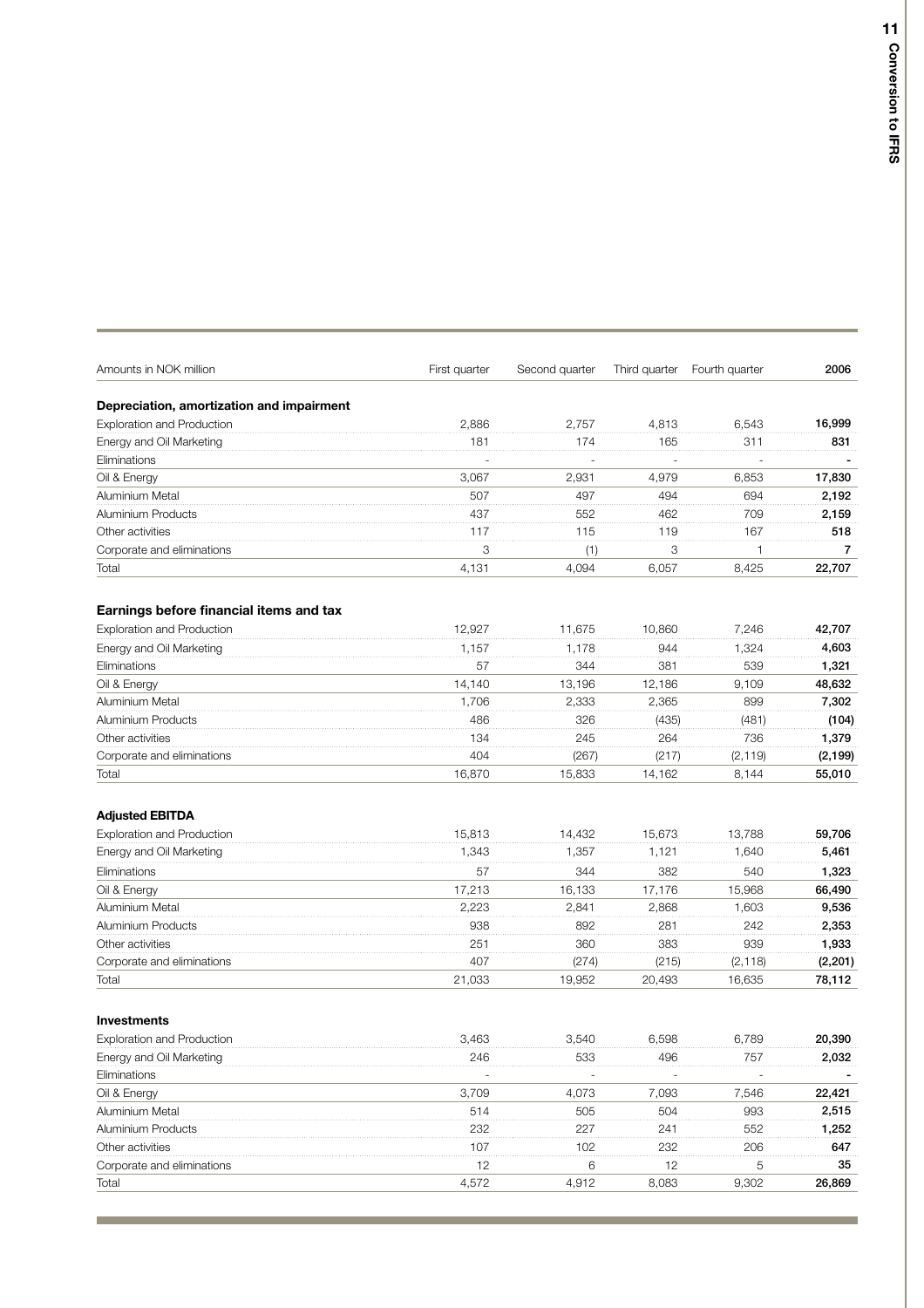## **Consolidated segment information**

**– 2006 IFRS** (unaudited)

|                                   |            | Current assets |            | Non-current assets |            | Total assets |  |
|-----------------------------------|------------|----------------|------------|--------------------|------------|--------------|--|
| Amounts in NOK million            | 31.12.2006 | 01.01.2006     | 31.12.2006 | 01.01.2006         | 31.12.2006 | 01.01.2006   |  |
| <b>Exploration and Production</b> | 30.502     | 38.572         | 90.538     | 90.598             | 121.040    | 129.170      |  |
| Energy and Oil Marketing          | 26.312     | 31.362         | 20.003     | 20.174             | 46.315     | 51,536       |  |
| Eliminations                      | (5.044)    | (7, 419)       | 17         | (175)              | (5.027)    | (7,594)      |  |
| Oil & Energy                      | 51.771     | 62.516         | 110.557    | 110.596            | 162.328    | 173.112      |  |
| Aluminium Metal                   | 69.871     | 44.237         | 25.368     | 25.267             | 95.239     | 69.504       |  |
| Aluminium Products                | 27.527     | 28.997         | 13.094     | 16.456             | 40.621     | 45.453       |  |
| Other activities                  | 8.476      | 7.698          | 5.733      | 5.379              | 14.209     | 13.077       |  |
| Corporate and eliminations        | (76,879)   | (72, 174)      | (6, 117)   | (5,087)            | (82,996)   | (77, 261)    |  |
| Total continued operations        | 80.766     | 71.275         | 148.635    | 152.611            | 229,401    | 223.885      |  |
| Classified as held for sale       | 3.691      |                |            |                    | 3.691      |              |  |
| Total                             | 84.457     | 71.275         | 148.635    | 152.611            | 233.092    | 223.885      |  |

|                                   | Investments accounted for<br>using the equity method | Segment debt |            |            |
|-----------------------------------|------------------------------------------------------|--------------|------------|------------|
| Amounts in NOK million            | 31.12.2006                                           | 01.01.2006   | 31.12.2006 | 01.01.2006 |
| <b>Exploration and Production</b> | 54                                                   | 52           | 12.537     | 10.061     |
| Energy and Oil Marketing          | 2,042                                                | 2,597        | 7.431      | 10.527     |
| Eliminations                      | 16                                                   | 18           |            |            |
| Oil & Energy                      | 2.112                                                | 2.667        | 19.968     | 20,588     |
| Aluminium Metal                   | 4.926                                                | 3.851        | 9.800      | 7.588      |
| Aluminium Products                | 1.913                                                | 2.460        | 5.863      | 5,638      |
| Other activities                  | 1.176                                                | 1.134        | 2.206      | 2.080      |
| Corporate and eliminations        | 563                                                  | 732          | 2.094      | 2,204      |
| Total continued operations        | 10.690                                               | 10.844       | 39,930     | 38,098     |
| Classified as held for sale       | 279                                                  |              | 720        |            |
| Total                             | 10.969                                               | 10.844       | 40,650     | 38,098     |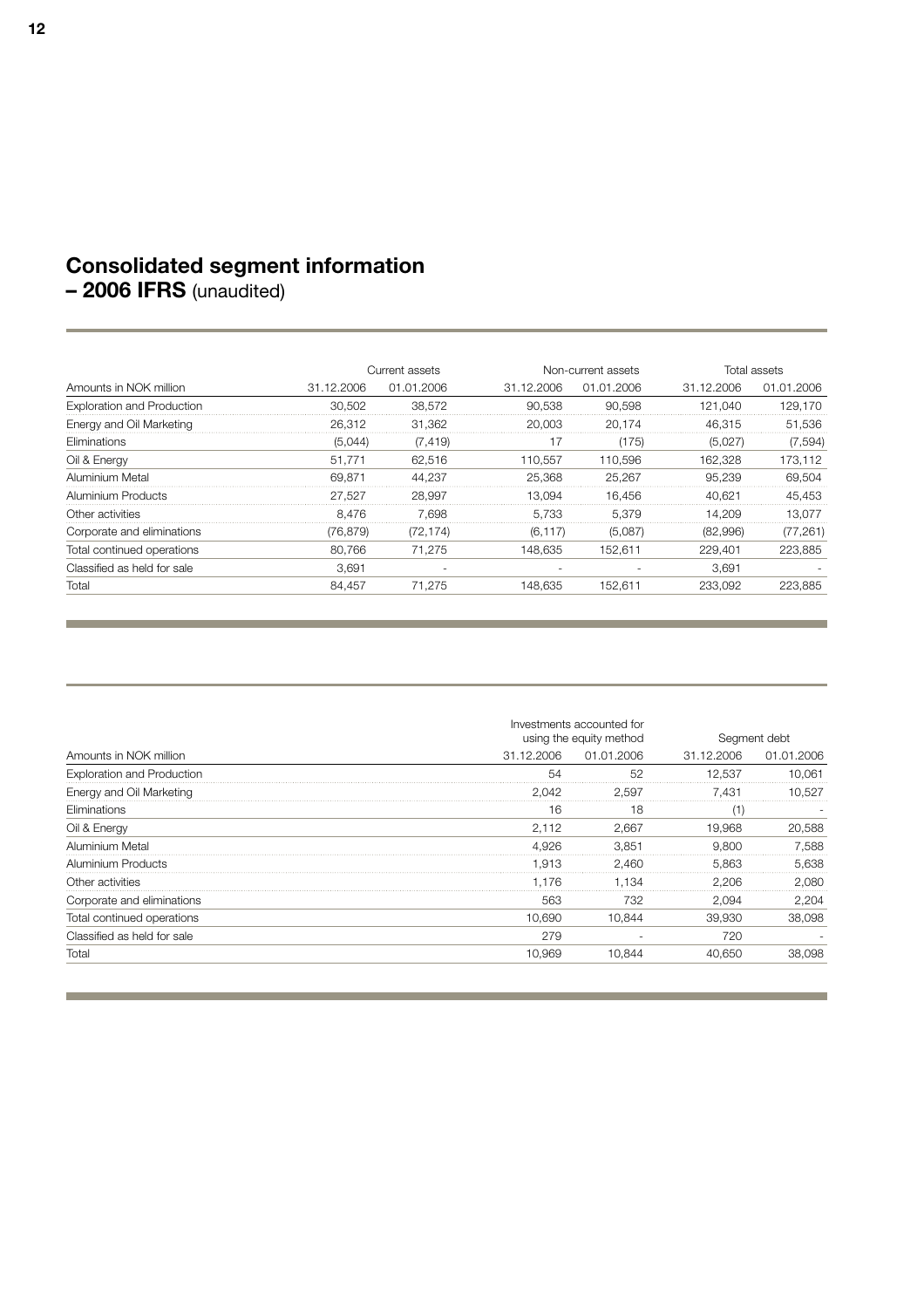## **Basis for presentation of Hydro IFRS financial statements**

## **Introduction**

Hydro will use IFRS as the primary GAAP for financial reporting, with a transition date of 1 January 2006. The first IFRS reporting period will be 2007 with comparable IFRS figures presented for 2006. Hydro has implemented all IFRS standards issued as of 1 May 2007, and the 31 December 2007 annual financial statements and 2006 comparable figures will be presented using all required IFRS standards for accounting periods ending 31 December 2007.

The European Unions's (EU) Regulation (the "regulation") requires the use of IFRS as approved by the EU for all listed companies in the EU and European Economic Area (EEA). The regulation was incorporated into Norwegian law in December 2004, and applies to Hydro. The United States Securities and Exchange Commission (SEC) allows companies using IFRS as their primary GAAP to file their annual financial statements with the SEC using IFRS with a reconciliation to US GAAP with certain reliefs compared to companies using foreign national GAAPs. Hydro will use IFRS as approved by the IASB in the financial statements. However, the standard setting process is such that there may be a standard issued by the IASB applicable for Hydro, that has not yet been approved by the EU as of the date of Hydro's financial statements. Therefore, it may occur that Hydro's annual financial statements that are filed with the SEC are prepared in accordance with IFRS as approved by the EU, with a reconciliation to IFRS as approved by the IASB, that is then reconciled to US GAAP.

## **Transition to IFRS – IFRS 1 elected exemptions**

Hydro's transition to IFRS follows the regulation in IFRS 1 *First-time Adoption of International Financial Reporting Standards* (IFRS 1). IFRS 1 offers the possibility to utilize certain exemptions from retrospective implementation of IFRS as if always applied. Hydro has evaluated the options available in IFRS 1, and has elected to adopt transition implementation policies in the areas of business combinations, employee benefits, cumulative translation differences, designation of previously recognized financial instruments, share-based payment transactions and asset retirement obligations. A summary of these transition accounting policies is given below. Transition policies available in IFRS 1 that are not material for Hydro are not included in the discussion.

## **Business combinations**

IFRS 3 *Business Combinations* (IFRS 3) deviates in certain respects when compared to the US GAAP standards applicable for accounting for business combinations. The implementation guidance for the current US GAAP standards gives, for certain acquisitions, a different result compared to full retrospective implementation of IFRS 3. Hydro has elected to utilize the option in IFRS 1 to not apply IFRS 3 retrospectively to past business combinations completed as of 1 January 2006. The impact of this policy decision is that all prior

business combinations will continue to be accounted for as they originally were under US GAAP, including the allocation of acquisition cost. This includes the recognition of any goodwill identified in these transactions.

## **Employee benefits**

IFRS 1 allows for all cumulative actuarial gains and losses at the date of transition to be recognized as of the date of transition as an alternative to full retrospective application of IAS 19 *Employee Benefits.* Hydro has chosen to adopt this transition policy, and has recognized all 1 January 2006 cumulative actuarial gains and losses at the date of transition with the effect posted directly against equity. Hydro applies the same economic and actuarial assumptions under IFRS as applied under US GAAP, and will continue to use the corridor approach when accounting for actuarial gains and losses on an ongoing basis.

## **Cumulative translation differences**

IFRS 1 offers the first-time adopter of IFRS the option to reset the cumulative translation differences that existed at the date of adoption (i.e. the US GAAP translation differences) to zero as of the date of transition to IFRS as an alternative to establishing a cumulative translation difference as if the accounting and translation principles in IAS 21 *The Effects of Changes in Foreign Exchange Rates* had always been used and the measurement of assets and liabilities had been as required by currently implemented IFRS. Hydro has elected to utilize this option, and has reset the cumulative translation differences for all foreign operations to zero as of 1 January 2006. Future gains or losses on a subsequent disposal of any foreign operation will therefore exclude translation differences that arose before 1 January 2006.

## **Designation of previously recognized financial instruments**

Marketable and non-marketable trading shares as defined under US GAAP are classified as financial assets at fair value through profit and loss under IFRS. Shares held for trading are classified as part of Short-term investments. Hydro has elected that nonmarketable shares previously classified under US GAAP as not held for trading are classified as available-for-sale under IFRS with changes in fair value booked against equity. The shares are presented in the balance sheet as part of Financial Assets. Nonmarketable shares in the US GAAP balance sheet were classified as Prepaid pension, investment and other non-current assets, and measured at cost.

## **Share-based payment transactions**

Hydro adopted IFRS2*Share-basedPayment* (IFRS2) as of 1 January 2006. IFRS 1 encourages first-time adopters of IFRS to apply IFRS 2 to equity instruments granted on or before 7 November 2002. Hydro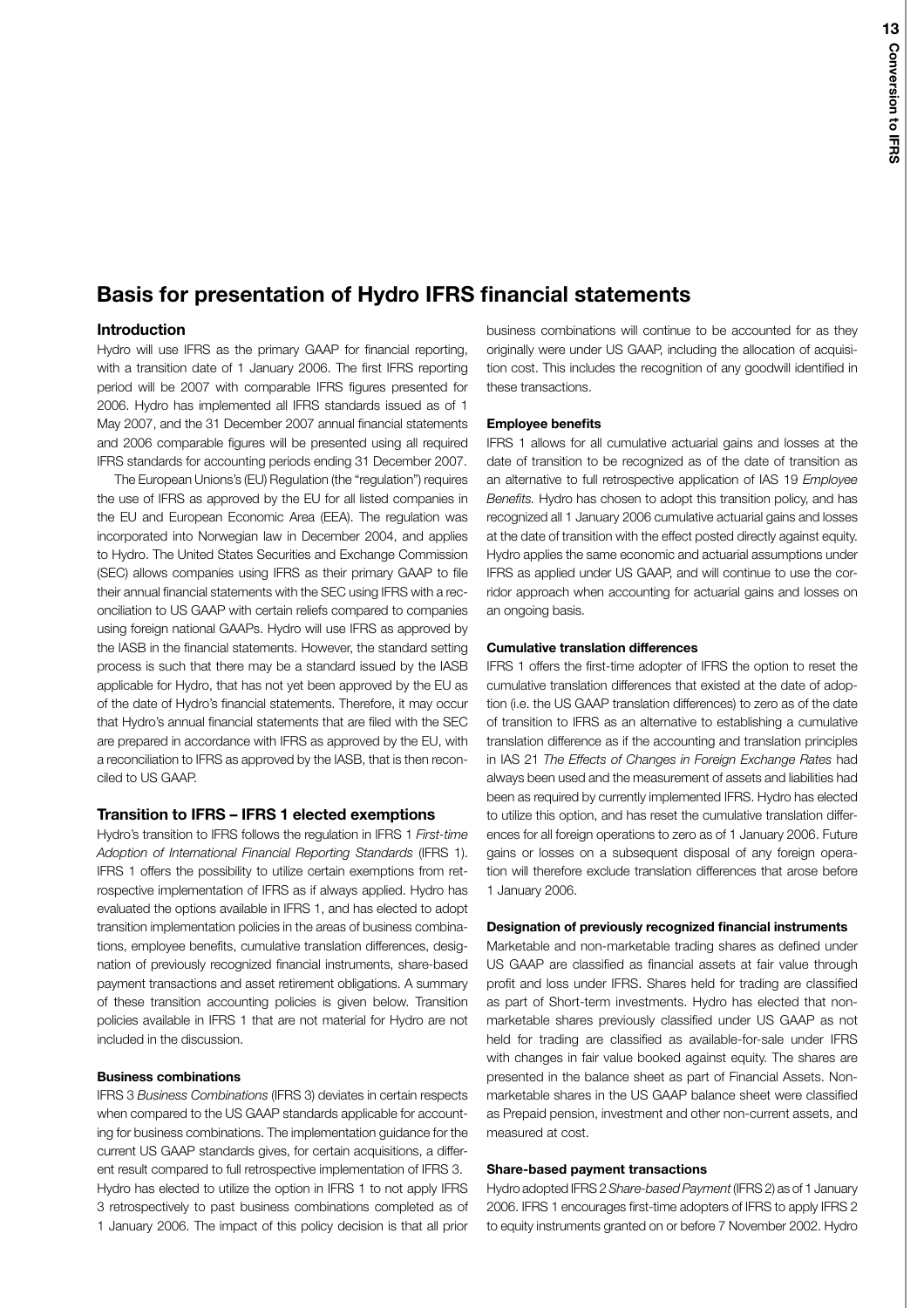has applied IFRS 2 to all share-based payments, including the share appreciation rights granted prior to 7 November 2002.

## **Asset retirement obligations**

IFRS 1 allows for a simplified treatment of historic changes when estimating the asset retirement obligations between the initial inception of the liability and the adoption of IFRS. Hydro has elected to utilize this option. The asset retirement obligations have been calculated as of Hydro's 1 January 2006 transition date in accordance with IAS 37 *Provisions* using the best estimate of removal cost and timing, and the risk free interest rates for the relevant currencies and expected life of the asset as of the date of estimation. The IFRS

estimate resulted in an increase in recognized asset retirement obligations of NOK 3,040 million as of 1 January 2006. The estimated amount that would have been included in the historical cost of the asset, based on historical interest rates and accumulated depreciation based on that amount, have been calculated. That estimated amount is only insignificantly different from the asset value recognized under US GAAP. Hydro has therefore not recognized any difference in historical cost or carrying value of the related fixed assets in connection with the transition to IFRS.

## **IFRS accounting policies and critical accounting estimates**

## **Introduction**

Norsk Hydro ASA is an offshore producer of oil and gas, as well as an integrated aluminium supplier with operations in nearly 40 countries. The 2006 consolidated income statements, balance sheets, statements of cash flows and statements of changes in equity of Norsk Hydro ASA and its subsidiaries (Hydro), presented both on an annual and quarterly basis, are prepared in accordance with International Financial Reporting Standards (IFRSs) and are included on pages 3 to 12 of this document.

Prior to adoption of IFRS as of 1 January 2007, Hydro's primary financial statements were prepared in accordance with accounting principles generally accepted in the United States of America (US GAAP). The 2006 consolidated income statements and balance sheets, reconciled from US GAAP to IFRS, are located on pages 21 to 25. An equity reconciliation from US GAAP to IFRS is found on page 30. The statement of cash flows is not reconciled from US GAAP to IFRS. See the section "US GAAP and IFRS financial statement differences" for an explanation of the Hydro accounting policy differences between US GAAP and IFRS, which includes a discussion of the statement of cash flows differences.

The financial information has been prepared on a historical cost basis except for the revaluation of certain non-current assets and liabilities and financial instruments. Preparation of the financial information requires management to make estimates and assumptions that affect the reported amounts of assets, liabilities, revenues and expenses as well as the contingency disclosures. Actual results may differ from estimates. See the discussion at the end of this section titled "Critical accounting estimates."

This section of the document describes the Hydro IFRS accounting policies. See the Annual Report 2006 note 1 for a comparable summary of Hydro's US GAAP accounting policies.

## **Basis of consolidation**

The consolidated financial statements include Norsk Hydro ASA and subsidiary companies. Hydro consolidates subsidiaries where Hydro owns, directly or indirectly, more than 50 percent of the voting power or exercises control. Hydro consolidates special purpose entities (SPEs) determined to be controlled by Hydro. Control is achieved when Hydro has the power to govern the financial and operating policies of the entity or power over more than half of the voting rights by virtue of an agreement with other investors.

All significant intercompany transactions and balances have been eliminated.

## **Business combinations**

Business combinations are accounted for using the purchase method in accordance with IFRS 3 *Business Combinations* (IFRS 3). The purchase price is the sum of the fair values, as of the date of exchange, of the assets given, liabilities incurred or assumed, and equity instruments issued by Hydro in exchange for control of the acquiree, plus any costs directly attributable to the combination. The acquiree's identifiable assets, liabilities and contingent liabilities are recognized separately at the acquisition date at their fair value irrespective of any minority interest.

Goodwill is recognized from the date of exchange and is initially measured as the excess of the purchase price over Hydro's interest in the net fair value of the acquiree's identifiable assets, liabilities and contingent liabilities. Goodwill is not amortized, but is reviewed for impairment annually and more frequently if indicators of possible impairment are observed, in accordance with IAS 36 Impairment of Assets. Goodwill is allocated to the groups of cash generating units expected to benefit from the synergies of the combination and that are monitored for internal management purposes. For Hydro this is the sector level in Aluminium Metal and Aluminium Products, and the sub-segment level in Oil & Energy.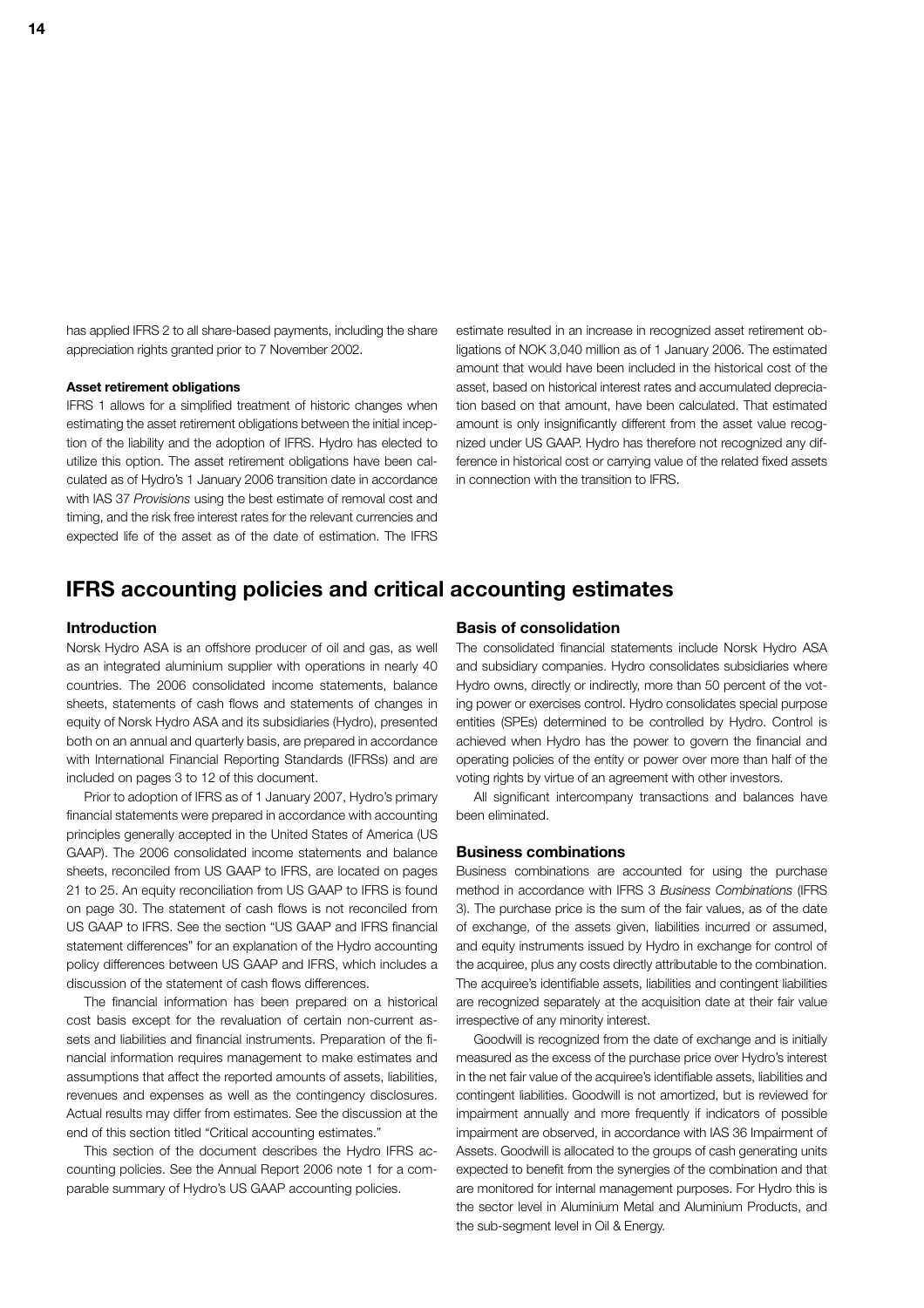The interest of minority shareholders in the acquiree is initially measured as the minority's proportion of the net fair value of the assets, liabilities and contingent liabilities recognized.

See the Annual Report 2006 note 2 for a description of significant acquisitions and disposals during 2006.

### **Investments in associates and joint ventures**

Hydro accounts for associates using the equity method. The definition of an associate is based on Hydro's ability to exercise significant influence, which is the power to participate in the financial and operating policies of the entity. Significant influence is assumed to exist if Hydro owns between 20 to 50 percent of the voting rights. However, exercise of judgment may lead to the conclusion of significant influence at ownership levels less than 20 percent or a lack of significant influence at ownership percentages greater than 20 percent. Hydro uses the equity method for a limited number of investees where Hydro owns less than 20 percent of the voting rights, based on an evaluation of the governance structure in each investee.

A joint venture is an entity, asset or operation that is subject to contractually established joint control. In corporate joint ventures, special voting rights in some companies give each of the partners decision rights that exceed what normally would follow from the ownership share. This may be in the form of a specified number of board representatives, in the form of a right of refusal on important decisions, or by requiring a qualified majority for all or most of the important decisions. Participation in joint ventures is accounted for using the equity method, except for jointly controlled assets or operations where the partners have a direct ownership in the assets or direct participation in operations (undivided interest). These joint ventures are accounted for by including Hydro's share of assets, liabilities, income and expense on a line-by-line basis (the proportional method).

The equity method involves showing the investment in the associate or joint venture at Hydro's percentage ownership of the equity in the associate or joint ventures, including any excess values or goodwill. Hydro's share of net income, including depreciation and amortization of excess values, is included in Share of the profit or loss of associates and joint ventures. Material unrealized profits resulting from transactions with an associate or equity accounted joint venture are eliminated. The proportional method involves consolidating the income statement and balance sheet of the joint ventures based on Hydro's percentage ownership in the joint ventures, with full elimination of inter-company transactions.

The financial statements of associates and joint ventures are prepared for the same reporting year as the group. Where necessary, adjustments are made to those financial statements to bring the accounting policies used into line with those of Hydro.

Hydro reviews investments in associates and joint ventures for impairment when indicators of a possible loss in value are identified. As Hydro's investees generally are not listed on a stock exchange or regularly traded, our impairment review for such investees can only in rare cases be based on market prices. Impairment indicators include such items as operating losses or adverse market conditions. The fair value of the investment is estimated based on valuation model techniques. If the estimated fair value of the investee is below Hydro's carrying value and the impairment is considered to be prolonged, the investment is written down as impaired. Impairment losses are reversed if the impairment situation is deemed to no longer exist.

## **Assets held for sale and discontinued operations**

When an asset or a group of assets are decided to be sold, they are reported separately as Assets held for sale in accordance with IFRS 5 *Non-current Assets Held for Sale and Discontinued Operations*, provided that the sale is highly probable, which includes the criteria that management is committed to the sale, and that the sale will be completed within one year. Assets held for sale are not depreciated, but are measured at the lower of book value and the fair value less costs to sell. Assets meeting the criteria for presentation as an Asset held for sale are not reclassified as an Asset held for sale in prior period balance sheets. Immaterial disposal groups are not classified as assets held for sale.

A discontinued operation is a component of Hydro that can be clearly distinguished from the rest of Hydro, both operationally and for financial reporting purposes. A discontinued operation is be a separate major line of business or a geographical area of operations. Cash flows, results of operations and any gain or loss from disposal are excluded from Earnings before financial items and tax and reported separately as discontinued.

Components disposed of through a spin-off to shareholders are presented as Discontinued operations as of the date of disposal. Prior period results of operations are reclassified to be comparable.

### **Provisions**

Provisions are recognized when Hydro has a present obligation (legal or constructive) as a result of a past event, and it is probable that Hydro will be required to settle the obligation. Hydro recognizes provisions only when a reliable estimate can be made of the amount, taking into account the risks and uncertainties. If a provision is measured using the cash flows estimated to settle the present obligation, its carrying amount is the present value of the cash flows. See also the accounting policy discussion for asset retirement obligations and share-based payments.

**Restructuring costs** Hydro recognizes a provision for costs associated with an exit or disposal activity upon formal commitment to an exit plan. A provision for termination benefits related to the involuntary termination of employees is recognized as of the date of employee notification.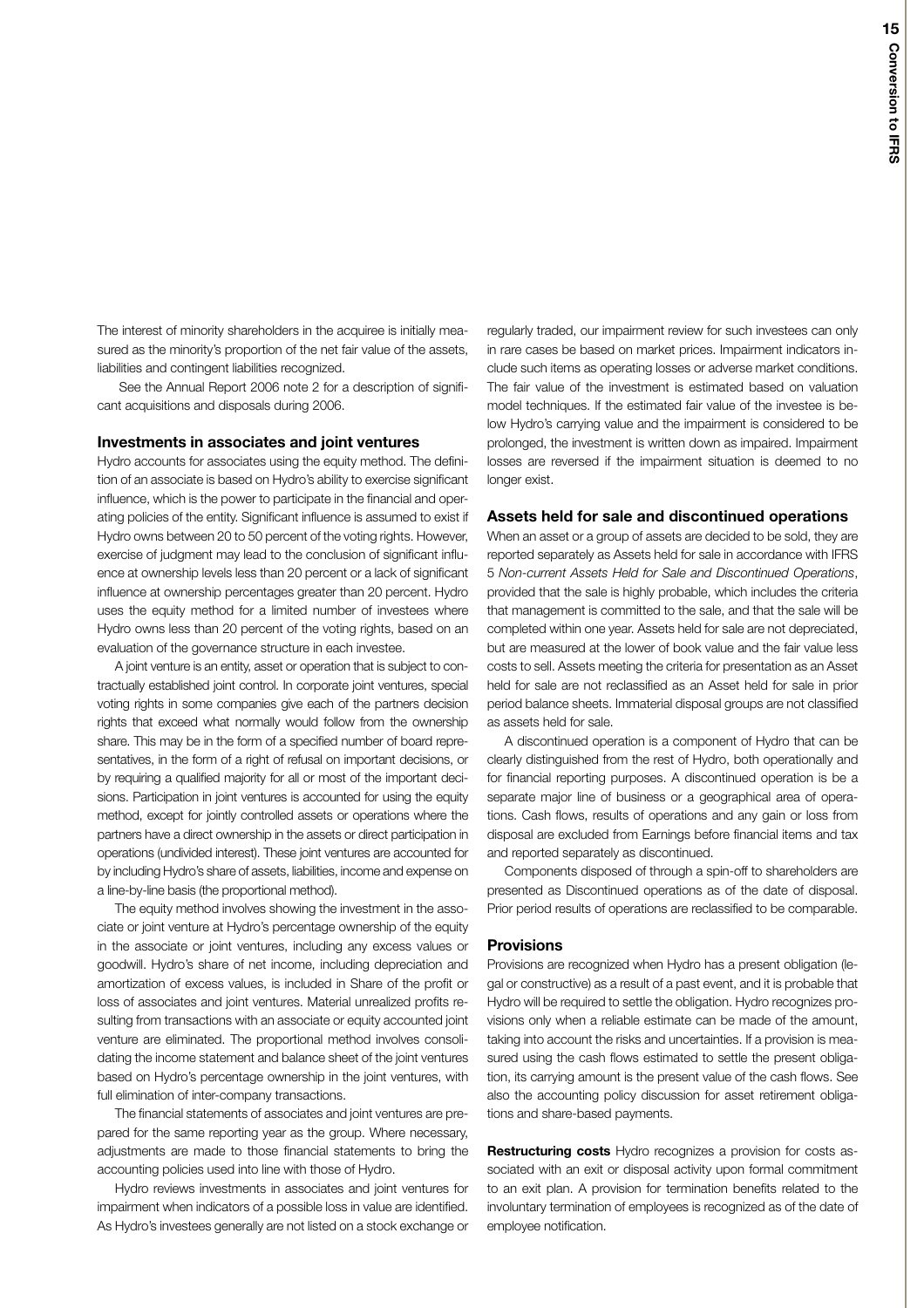## **Foreign currency translation**

In individual companies, transactions in foreign currencies are initially recorded in the functional currency by applying the rate of exchange as of the date of the transaction. Monetary assets and liabilities denominated in foreign currencies are translated into the functional currency at the rate of exchange ruling at the balance sheet date. The realized and unrealized currency gains or losses are included in financial expenses. Non-monetary assets and liabilities that are measured in terms of historical cost in a foreign currency are translated into the functional currency using the rates of exchange as of the date of the initial transaction.

In the consolidated financial statements, the assets and liabilities of non-Norwegian krone functional currency subsidiaries, joint ventures and associates, including the related goodwill, are translated into Norwegian krone using the rate of exchange as of the balance sheet date. The results and cash flows of non-Norwegian krone functional currency subsidiaries, joint ventures and associates are translated into Norwegian krone using the average exchange rate for the period reported. Exchange adjustments arising when the opening net assets and the net income for the year retained by the non-Norwegian krone operation are translated into Norwegian kroner are taken into Other reserves and reported in the statement of changes in equity. On disposal of a non-Norwegian krone functional currency subsidiary, joint venture or associate, the deferred cumulative amount recognized in equity relating to that particular non-Norwegian krone entity is recognized in the income statement.

## **Revenue recognition**

Revenue from sales of products, including products sold in international commodity markets, is recognized when ownership passes to the customer. Generally, this is when products are delivered. Certain contracts specify price determination in a later period. In these cases, the revenue is recognized when the revenue can be measured reliably. Rebates and incentive allowances are deferred and recognized in income upon the realization or at the closing of the rebate period. In arrangements where Hydro acts as an agent, such as commission sales, only the net commission fee is recognized as revenue.

Revenues from the production of oil and gas are recognized on the basis of the company's net working interest, regardless of whether the production is sold (entitlement method). The difference between Hydro's share of produced volumes and sold volumes is not material.

Activities related to the trading of derivative commodity instruments, or related to the purchase or delivery of physical commodities on a widely recognized commodity exchange or delivery hub, as well as physical commodity swaps with a single counterparty, are presented on a net basis in the income statement, with the margin from trading recognized in revenues.

## **Cash and cash equivalents**

Cash and cash equivalents includes cash, bank deposits and all other monetary instruments with a maturity of less than three months from the date of acquisition.

Cash and cash equivalents, as defined for reporting purposes in the statement of cash flows, consist of cash and cash equivalents as defined above, net of outstanding bank overdrafts connected to cash management activities.

## **Short-term investments**

Short-term investments include bank deposits and all other monetary instruments with a maturity between three and twelve months at the date of purchase and Hydro's current portfolio of marketable equity and debt securities. The securities in this portfolio are considered trading securities and are valued at fair value. The resulting unrealized holding gains and losses are included in financial income and expense. Investment income is recognized when earned.

### **Accounts receivable**

Accounts receivable are presented at fair value at inception in the balance sheet and reviewed for impairment on an ongoing basis. Hydro recognizes an impairment loss on individual accounts based on an assessment of delayed payments, and other indicators of financial difficulty of the customer. Excluding the account balances that have been impaired based on the individual account evaluation process, Hydro then assesses all remaining overdue accounts receivable for impairment based on prior collection experience, the customer portfolio and business and political climate.

#### **Inventories**

Inventories are valued at the lower of cost, using the first-in, first-out method (FIFO), or net realizable value. Cost includes direct materials, direct labor and the appropriate portion of production overhead or the purchase price of the inventory. Abnormal amounts of idle facility expense, freight, handling costs, and wasted materials are recognized as expense in the current period.

### **Non-current assets**

Non-current assets include Hydro's portfolio of long-term marketable equity securities that are not consolidated or accounted for using the equity method. The portfolio is considered as availablefor-sale securities and is measured at fair value with changes in fair value recognized through equity. Other investment income is recognized when earned. Investments are reviewed for impairment if indications of a loss in value are identified. Fair value of the investment is estimated based on valuation model techniques for non-marketable securities. When the estimated fair value of the investee is below Hydro's carrying value the impairment is recognized in earnings.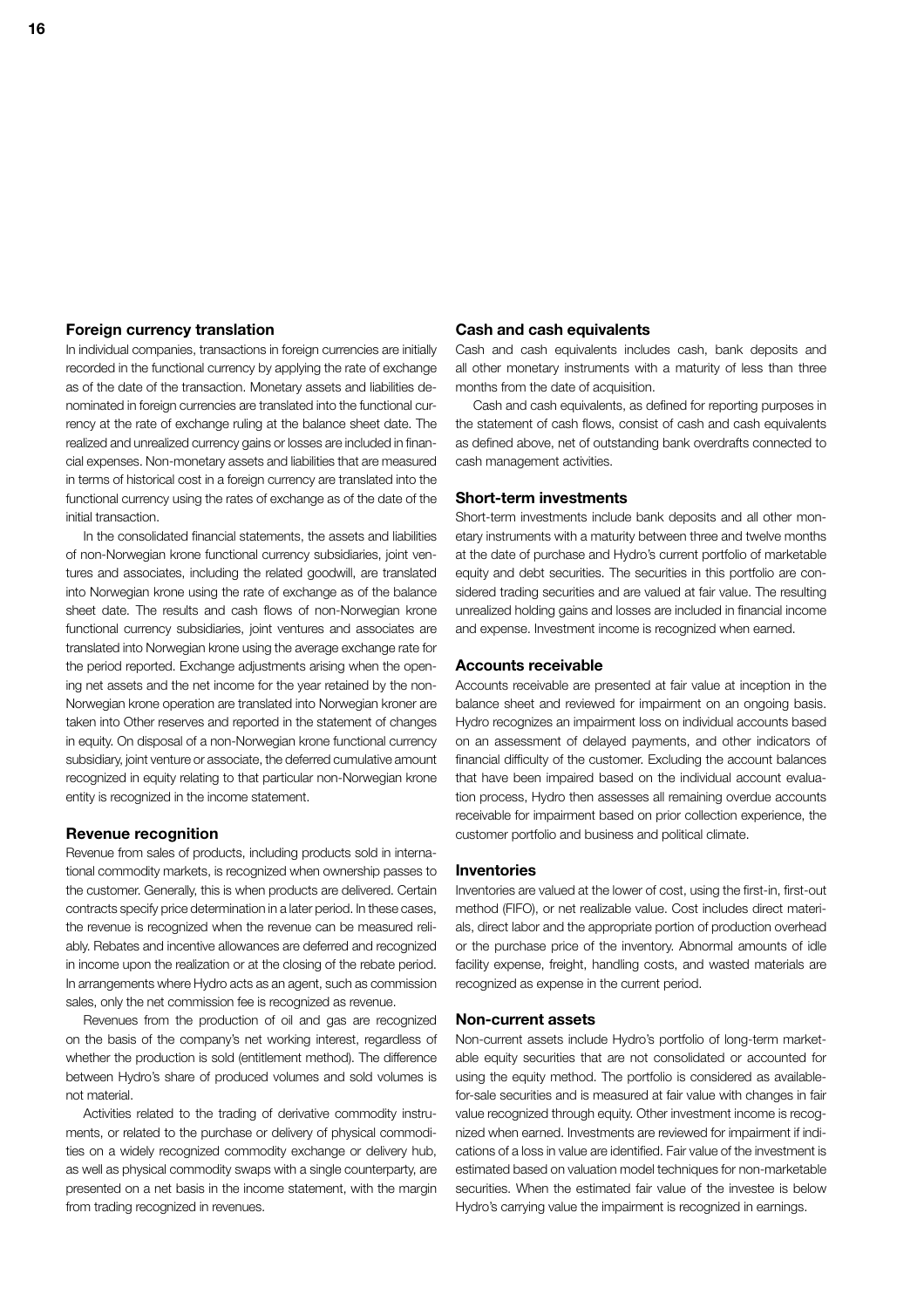## **Property, plant and equipment**

Property, plant and equipment (PP&E) is recognized based upon management's assessment of probable future economic benefit and when the acquisition cost can be measured reliably. PP&E book value is the historical cost less accumulated depreciation and any accumulated impairment losses. If a legal obligation for the retirement of a tangible long-lived asset is incurred, the carrying value of the related asset is increased by the estimated fair value of the asset retirement obligation (decommissioning costs) upon initial recognition of the liability. See section below titled "Asset Retirement Obligations".

**Periodic maintenance** Expenditures for periodic maintenance and repairs applicable to production facilities are capitalized when these costs meet the criteria in accordance with IAS 16 Property, Plant and Equipment (IAS 16). Normal maintenance and repairs for all other properties are expensed as incurred. Major replacements and renewals that materially extend the life of properties are capitalized and any assets replaced are retired.

**Capitalized interest** Hydro capitalizes borrowing costs on qualifying assets in accordance with IAS 23 *Borrowing Costs* (IAS 23).

**Leased assets** Leases which transfer to Hydro substantially all the risks and benefits incidental to ownership of the leased item are accounted for as finance leases in accordance with IAS 17 *Leases* (IAS 17) and IFRIC 4 *Determining whether an Arrangement contains a lease* (IFRIC 4). Finance leases are capitalized at inception at the fair value of the leased property, or, if lower, at the present value of the minimum lease payments as assets under Property, plant and equipment. The liability is included in Long-term debt. The finance leases are depreciated over the shorter of the estimated useful life of the asset or the lease term. The related liability is reduced each reporting period by the amount of the lease payment less the effective interest expense. All other leases are classified as operating leases and the lease payments are recognized as an expense over the term of the lease.

**Depreciation and amortization** Amortization expense is determined on a straight-line basis. Depreciation is determined using the straight-line method over the estimated useful life of the asset with the following rates:

| 5-25 percent |
|--------------|
| 2-5 percent  |
| 10-20 percen |
|              |

Hydro depreciates separately any component of an item of property, plant and equipment when that component has a useful life and cost that is significant in relation to the total PP&E cost and PP&E useful life. At each financial year-end Hydro reviews the residual value and useful life of our assets, with any estimate changes accounted for prospectively.

Oil and gas producing properties are depreciated individually using the unit-of-production method as proved developed reserves are produced. Unit-of-production depreciation rates are reviewed and revised whenever there is an indication of the need for a change in the rates and at a minimum all producing fields are reviewed at least once a year. Any revisions in the rates are accounted for prospectively.

## **Asset retirement obligations**

Hydro recognizes the estimated fair value of asset retirement obligations (ARO) in the period in which it is incurred. This cost includes the cost of dismantlement, removal or restoration. Obligations for oil and gas installations are recognized when the assets are constructed and ready for production. Related asset retirement costs are capitalized as part of the carrying value of the long-lived asset and the liability is accreted for the change in its present value each reporting period. Accretion expense is classified as part of Financial expense. Liabilities that are conditional on a future event (e.g. the timing or method of settlement), whether under the control of Hydro or not, are recognized if the fair value of the liability can be reasonably estimated. Asset retirement costs are depreciated over the useful life of the related long-lived asset.

#### **Exchanges of non-monetary assets**

Non-monetary transactions that have commercial substance are accounted for at fair value and any resulting gain or loss on the exchange is recognized in the income statement. A non-monetary exchange has commercial substance if Hydro's future cash flows are expected to change significantly as a result of the exchange. Hydro accounts for certain non-monetary exchanges of oil and gas related assets at fair value and accounts for certain other nonmonetary exchanges of oil and gas producing assets where Hydro has substantial continuing involvement without recognizing a gain or loss on the exchange.

## **Intangible assets**

Intangible assets acquired individually or as a group are recorded at fair value when acquired. Intangible assets acquired in a business combination are recognized at fair value separately from goodwill when they arise from contractual or legal rights or can be separated from the acquired entity and sold or transferred. Intangible assets with finite useful lives are amortized on a straight-line basis over their benefit period. Intangible assets determined to have an indefinite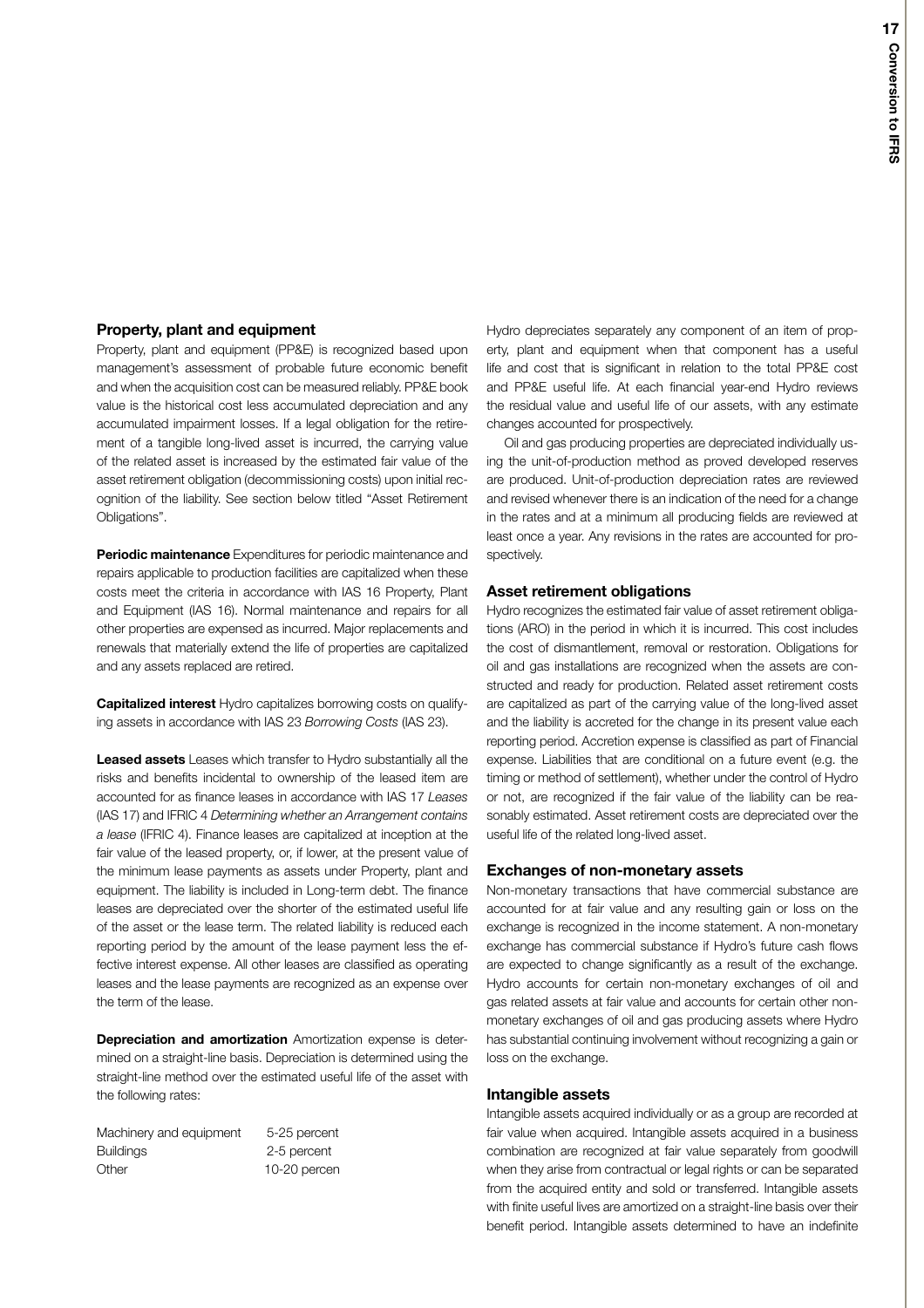useful life are not amortized but are subject to impairment testing on an annual basis.

**Emission rights** Hydro accounts for Norwegian and EU government granted and purchased CO<sub>2</sub> emission allowances at nominal value (cost) as an intangible asset. The emission rights are not amortized as they are either settled on an annual basis before year-end (matched specifically against actual CO $_{_2}$  emissions) or rolled over to cover the next year's emissions; impairment testing is done on an annual basis. Actual CO $_{_2}$  emissions over the 95 percent level granted by the government are recognized as a liability at the point in time when emissions exceed the 95 percent level. Any sale of government granted CO $_{_2}$  emission rights is recognized at the time of sale at the transaction price.

## **Research and development**

All expenditures on research are expensed as incurred. Development costs are capitalized as an intangible asset at cost when all of the recognition criteria in IAS 38 *Intangible Assets* (IAS 38) are met, it is probable that Hydro will receive a future economic benefit that is attributable to the asset, and the cost can be measured reliably.

## **Impairment of property, plant and equipment and intangible assets**

Hydro reviews property, plant and equipment for impairment whenever events or changes in circumstances indicate that the carrying amount may not be recoverable, in accordance with IAS 36 *Impairment of Assets* (IAS 36). The carrying amount is not recoverable if it exceeds the asset's or cash generating group's fair value less costs to sell or the value in use. If the carrying amount is not recoverable, an impairment loss is recognized in the amount that the carrying value exceeds its recoverable amount. In the event of a subsequent increase in the recoverable amount, previously recognized impairment losses are reversed.

## **Contingencies and guarantees**

Hydro recognizes a liability for the fair value of obligations it has undertaken in issuing guarantees, including Hydro's ongoing obligation to stand ready to perform over the term of the guarantee in the event that the specified triggering events or conditions occur. Contingencies are recognized in the financial statements when probable of occurrence and can be estimated reliably.

## **Financial assets**

Financial assets represent a contractual right by Hydro to receive cash or another financial asset in the future. Financial assets classified as non-current include long-term financial instruments, other investments, long-term loans to employees, long-term bank accounts and restricted cash and other long-term receivables.

Financial assets are derecognized when the rights to receive cash from the asset have expired or when Hydro has transferred its rights to receive cash flows from the asset and has either transferred substantially all of the risks and rewards of the asset or has transferred control of the asset.

## **Financial liabilities**

Financial liabilities represent a contractual obligation by Hydro to deliver cash in the future, and are classified as either short or long-term. Financial liabilities include financial instruments used for cash-flow hedges, financial derivatives and commodity derivative contracts.

Financial liabilities are derecognized when the obligation is discharged through payment or when Hydro is legally released from the primary responsibility for the liability.

## **Oil and gas royalty**

Oil and gas revenue is recorded net of royalties payable in kind.

## **Exploration and development costs of oil and gas reserves**

Hydro uses the successful efforts method of accounting for oil and gas exploration and development costs. In accordance with IFRS 6 *Exploration for and Evaluation of Mineral Resources*, Hydro accounts for oil and gas exploration in a similar manner as under our previous GAAP. Exploratory costs, excluding the cost of exploratory wells and acquired exploration rights, are charged to expense as incurred. Drilling costs for exploratory wells are capitalized pending the determination of the existence of proved reserves. If reserves are not found, the drilling costs are charged to operating expense. Well costs may remain capitalized beyond one year from drilling, dependent on project reviews, which take place periodically and no less frequently than every quarter.

Cost relating to acquired exploration rights are allocated to the relevant areas and capitalized, pending the determination of the existence of proved reserves. The acquired exploration rights are charged to operating expense when a determination is made that proved reserves will not be found in the area. Each block or area is assessed separately. Capitalized exploration costs are included in Intangible assets until determination that proved reserves have been found. Upon determination that proved reserves have been found and will be developed, the exploration costs for that field is transferred to Property, plant and equipment and aggregated with costs incurred to develop the field.

All development costs for wells, platforms, equipment and related interest are capitalized. Capitalized exploration and development costs are reviewed for impairment whenever events or changes in circumstances indicate that the carrying amount may not be recoverable. To the extent that Hydro uses future net cash flows to evaluate unproved properties for impairment, the unproved reserves are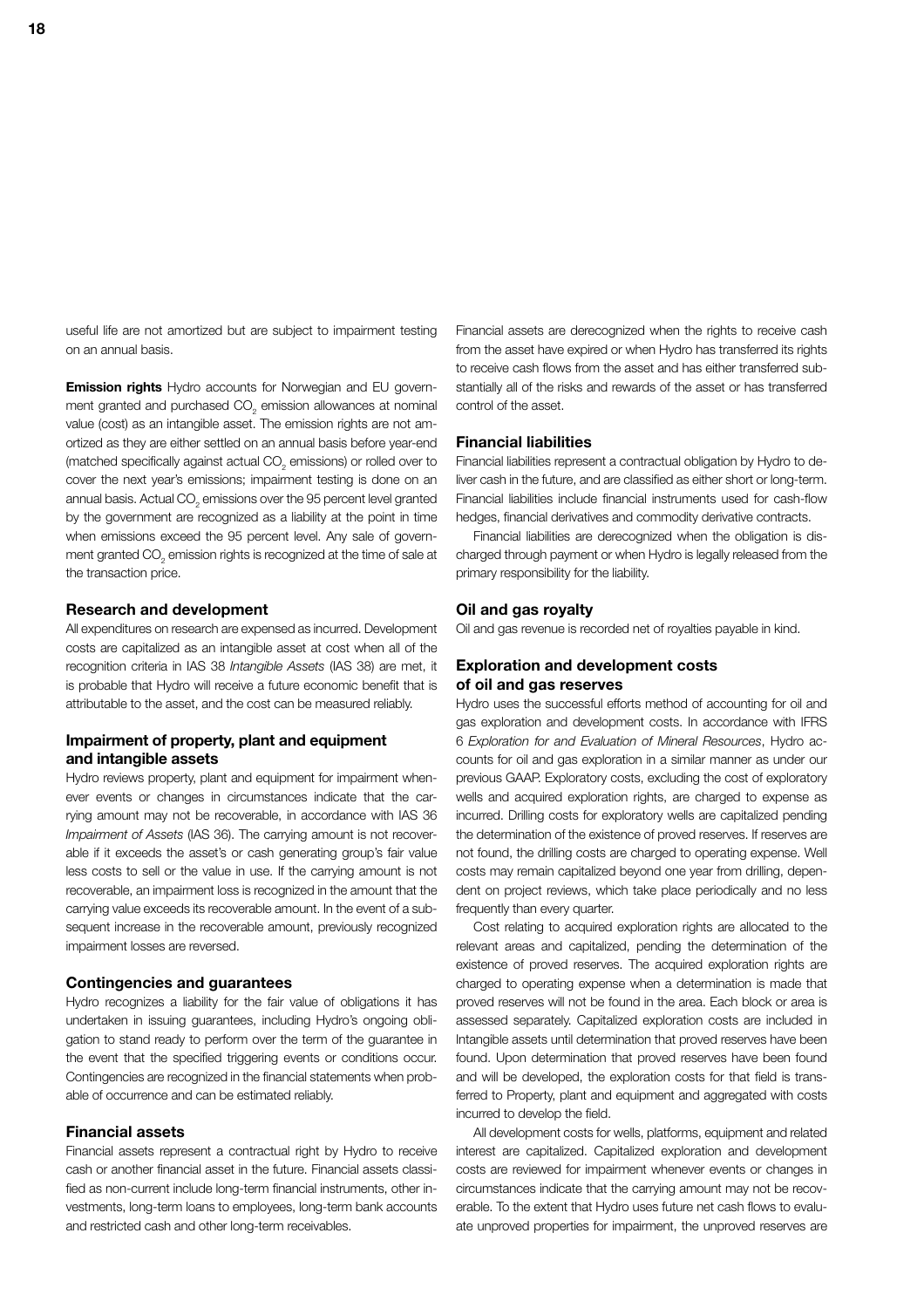risk adjusted before estimating future cash flows associated with those resources. Preproduction costs are expensed as incurred. See Hydro Annual Report 2006 note 26 for additional information.

## **Shipping costs**

Shipping and handling costs are included in Other expenses. Shipping and handling costs invoiced to customers are included in Revenues.

### **Other income, net**

Transactions resulting in income from sources other than normal production and sales operations are classified as Other income, net. Gains and losses resulting from the sale or disposal of PP&E, investments in associates or joint ventures, and subsidiaries are included in Other income, net as well as rental income and certain other incremental income and gains.

## **Income taxes**

Deferred income tax expense is calculated using the liability method in accordance with IAS 12 *Income Taxes* (IAS 12). Deferred tax assets and liabilities are classified as non-current in the balance sheet and are measured based on the difference between the carrying value of assets and liabilities for financial reporting and their tax basis when such differences are considered temporary in nature. Temporary differences related to inter-company profits are deferred using the buyer's tax rate. Deferred tax assets are reviewed for recoverability, and the amount probable of recovery is recognized. Deferred income tax expense represents the change in deferred tax asset and liability balances during the year except for the deferred tax related to items charged directly to equity and deferred taxes related to purchase and sales of subsidiaries. Changes resulting from amendments and revisions in tax laws and tax rates are recognized when the new tax laws are substantially enacted. Uncertain tax positions are recognized in the financial statements based on management's expectations.

Hydro recognizes the effect of uplift, a special deduction for petroleum surtax in Norway, at the investment date. Deferred taxes are not provided on undistributed earnings of most subsidiaries, when such earnings are assessed by management to be capable of being repatriated to Norway without tax effect.

## **Derivative instruments and fair value option instruments**

Hydro applies IASB International Financial Reporting Standards No. 32 *Financial Instruments: Presentation* (IAS 32), and No. 39 *Financial Instruments: Recognition and Measurement* (IAS 39) when accounting for derivatives, as well as when determining whether contracts are derivatives. Derivative financial instruments are marked-to-market with the resulting gain or loss reflected in net financial expense, except when the instruments meet the criteria for cash flow hedge

accounting. All derivatives and embedded derivatives are classified as short-term, including derivatives and embedded derivatives with a final maturity date that is more than twelve months after the balance sheet date, except for derivative hedging instruments that are classified as long-term provided that their final maturity date is more than twelve months after the balance sheet date. If Hydro has master netting agreements and the intention and ability to settle two or more derivatives net, the agreements are presented net on the face of the balance sheet. The ability to settle net is conditional on simultaneous cash-flows from the two contracts. Otherwise, derivative contracts are presented gross at their fair value.

Physical commodity contracts are considered on a portfolio basis. If a portfolio of contracts contain contracts of a similar nature that are settled net in cash, or the assets are not intended for own use, the entire portfolio of contracts is recognized at fair value, and classified as derivatives.

Forward currency contracts and currency options are recognized in the financial statements and measured at fair value at each balance sheet date with the resulting unrealized gain or loss recorded in financial expense.

Interest income and expense relating to swaps are netted and recognized as income or expense over the life of the contract. Foreign currency swaps are translated into Norwegian krone at applicable exchange rates as of the balance sheet date with the resulting unrealized exchange gain or loss recorded in Financial income (expense), net.

Derivative commodity instruments are marked-to-market with their fair value recorded in the balance sheet as either assets or liabilities. Adjustments for changes in the fair value of the instruments are reflected in the current period's revenue and/or operating cost, unless the instrument is designated as a cash flow hedge instrument and qualifies for hedge accounting. The fair value option is currently not utilized by Hydro.

Hedge accounting is applied when specific hedge criteria are met. The changes in fair value of the qualifying hedging instruments are offset in part or in whole by the corresponding changes in the fair value or cash flows of the underlying exposures being hedged. For cash flow hedges, gains and losses on the hedging instruments are deferred in Other reserves until the underlying transaction is recognized in earnings. When it is determined that a forecasted hedged transaction is no longer expected to occur, all the corresponding gains and losses deferred in Other reserves are immediately recognized in earnings. Any amounts resulting from hedge ineffectiveness for both fair value and cash flow hedges are recognized in the current period's income statement. For fair value hedges, both the changes in the fair value of the designated derivative instrument and the changes in the fair value of the hedged item are recognized currently in earnings.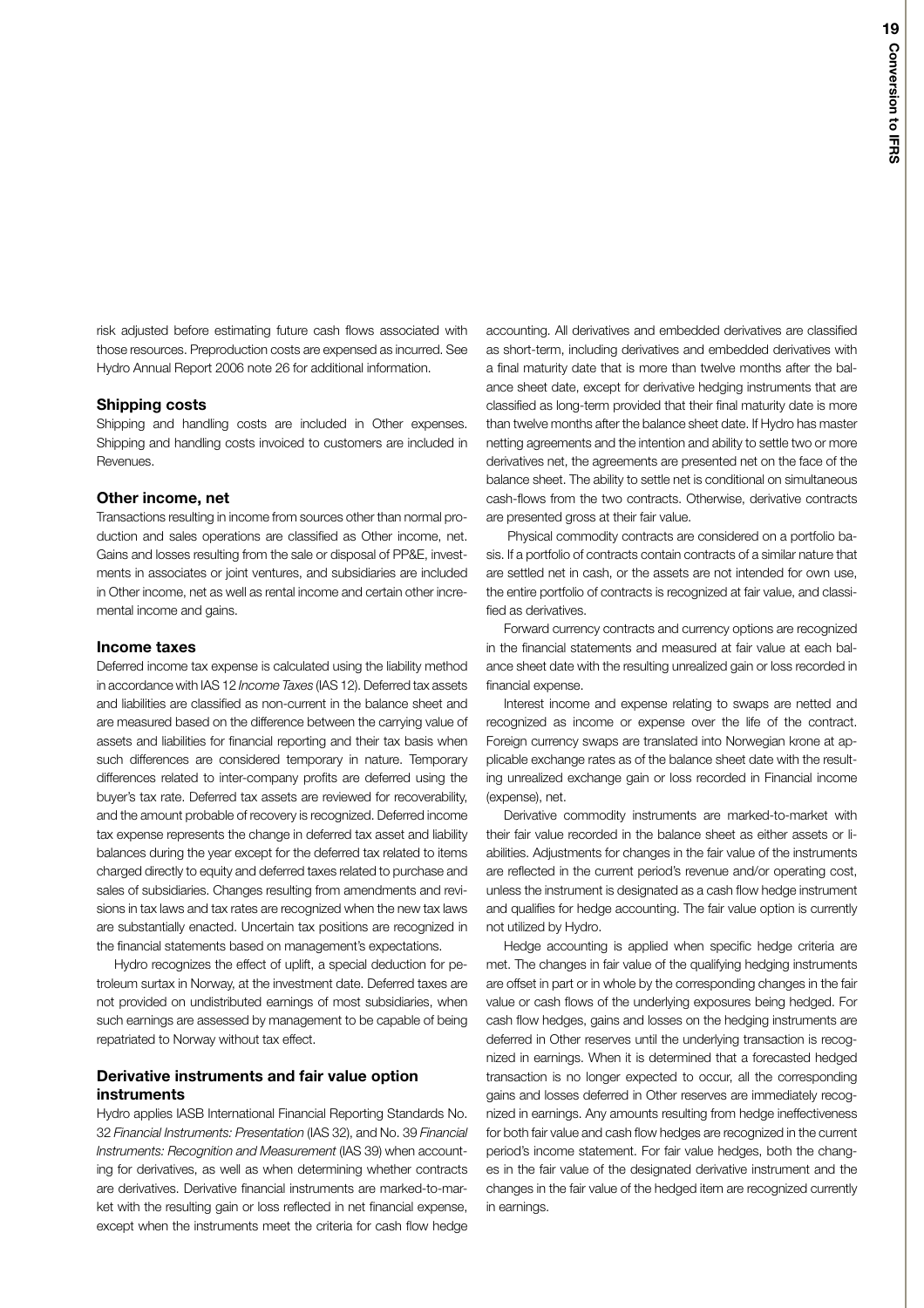## **Share-based compensation**

Hydro accounts for share-based compensation in accordance with IFRS 2 *Share-based Payment* (IFRS 2). Hydro has an executive stock option plan, with a granting of share appreciation rights (SARs) to top management on an annual basis. The SARs are cash-settled upon exercise. At each reporting period, the fair value of the outstanding SARs is remeasured using a Black-Scholes option-pricing model and compensation expense is accrued, pro-rata based on the fair value, over the service period. SARs have been granted each year from 2002 to 2006, inclusive, and all grants are accounted for under IFRS 2 as of 1 January 2006. Hydro also has an employee share purchase rebate plan, where the plan payout is based on share price performance. Compensation expense in connection with this plan is measured at fair value over the service period. All share-based compensation expense includes social security taxes that will be paid by Hydro at the settlement date. All changes in fair value are recognized in profit and loss for the period. See the Annual Report 2006 note 4 for additional information.

## **Employee benefits and post-employment benefits**

Short-term employee benefits, such as wages, salaries, social security contributions, paid annual leave, as well as short-term bonus agreements are accrued in the period in which the associated services are rendered by the employee.

Post-employment benefits are recognized in accordance with IAS 19 *Employee Benefits* (IAS 19). The cost of providing pension benefits under a defined benefit plan is determined separately for each plan using the projected unit method. Past service costs are recognized in the income statement on a straight-line basis over the remaining vesting period. Net cumulative actuarial gains and losses in excess of the greater of 10 percent of the benefit obligation (before deducting plan assets) and 10% of the fair value of any plan assets are amortized in the current period's income statement over the remaining service period of active plan participants. The funded status of a defined benefit pension plan is measured as of 31 December. Hydro recognizes the pre-paid pension asset and the accrued pension liability related to our defined benefit plans in the statement of financial position.

Contributions to defined contribution schemes are recognized in the income statement in the period in which they accrue.

## **Segment information**

Hydro identifies its reportable segments and disclose segment information under IFRS 8 *Operating Segments.* This standard requires Hydro to identify its segments according to the organization and reporting structure used by management. See the Annual Report 2006 note 5 for a description of Hydro's segments and management model. The accounting policies used for segment reporting reflect those used for the group with the following exceptions: Certain inter-

nal commodity contracts may meet the definition of a financial instrument in IAS 39 or contain embedded derivatives that are required to be bifurcated and valued at fair value under IAS 39. However, Hydro consider these contracts as sourcing of raw materials or sale of own production even though the contracts for various reasons include clauses that meet the definition of a derivative or an embedded derivative. Such internal contracts are accounted for as executory contracts. Also certain internal contracts may contain lease arrangements that qualify as capital leases. However, the segment reporting reflects the responsibility allocated by Hydro management for those assets. Costs related to certain pension schemes covering more than one segment are allocated to the operating segments based on either premium charged or estimated service cost.

IFRS 8 is currently not endorsed by the EU. The identified segments and reported performance measures and other information reported in accordance with IFRS 8 may in certain respects be different from what would have been reported had its predecessor standard, IAS 14 *Reporting Financial Information by Segment* been applied.

## **Critical accounting estimates**

Inherent in many of Hydro's accounting policies is the need for management to make estimates and judgments in the determination of certain revenues, expenses, assets and liabilities. The conversion to IFRS has not changed our evaluation in respect to the accounting policy areas where Hydro makes critical accounting estimates. The accounting policy areas are exploration costs of oil and gas reserves, proved oil and gas reserves, derivative instruments, asset retirement obligations, impairment of long-lived assets, contingencies and environmental liabilities, business combinations and goodwill, income taxes and employee retirement plans. These critical areas involve a higher degree of judgment and complexity which, in turn, could materially impact Hydro's financial statements if various assumptions were changed significantly. See the Annual Report 2006 pages 100- 105 for a discussion of Hydro's critical accounting policies.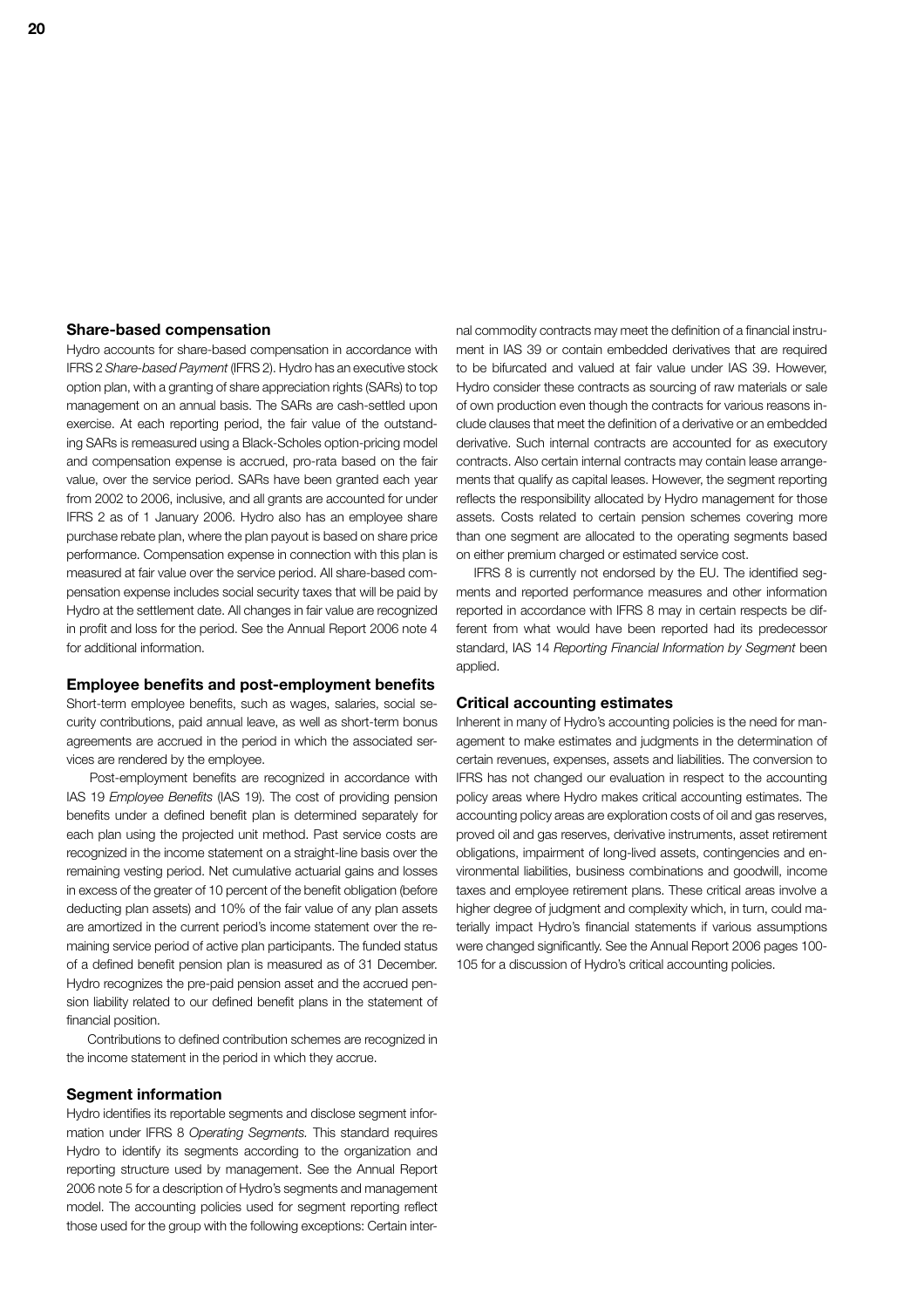## **Consolidated income statement 2006 US GAAP to IFRS** (unaudited)

|                                                            | <b>US GAAP</b> | Presentation<br>and classi- | US GAAP<br>fication reclassified | Pensions<br>and other<br>employee | Financial<br>benefits instruments | Property,<br>plant and<br>equipment | Other                    | <b>IFRS</b> |
|------------------------------------------------------------|----------------|-----------------------------|----------------------------------|-----------------------------------|-----------------------------------|-------------------------------------|--------------------------|-------------|
| Year ended 31 December 2006                                |                |                             |                                  |                                   |                                   |                                     |                          |             |
| Amounts in NOK million                                     |                |                             |                                  |                                   |                                   |                                     |                          |             |
| Note reference                                             |                | Α                           |                                  | B                                 | C                                 | D                                   | E                        |             |
| Operating revenues                                         | 196,234        | (196, 234)                  |                                  |                                   |                                   |                                     |                          |             |
| Revenue                                                    |                | 198,862                     | 198,862                          | ÷,                                | 2,422                             | $\sim$                              | $\overline{\phantom{a}}$ | 201,283     |
| Share of the profit (loss) in equity accounted investments |                | 971                         | 971                              |                                   |                                   |                                     | 19                       | 990         |
| Other income, net                                          |                | 1,496                       | 1,496                            | ä,                                |                                   | (43)                                | 17                       | 1,470       |
| Total revenue and income                                   |                | 201,329                     | 201,329                          | ä,                                | 2,422                             | (43)                                | 36                       | 203,744     |
| Raw material and energy expense                            | 98,961         | (17,994)                    | 80,966                           |                                   | 1,844                             |                                     |                          | 82,810      |
| Employee benefits expense / Payroll and related costs      | 19,404         | 706                         | 20,110                           | (564)                             |                                   | ÷,                                  | $\overline{a}$           | 19,546      |
| Depreciation and amortization expense                      | 16,937         | (110)                       | 16,826                           |                                   |                                   | 389                                 |                          | 17,215      |
| Impairment of non-current assets / Impairment losses       | 5,228          |                             | 5,228                            |                                   |                                   | 264                                 |                          | 5,492       |
| Other                                                      | 3,481          | 20,804                      | 24,285                           | ÷.                                | ÷,                                | (572)                               | (43)                     | 23,670      |
| Total expenses / Operating costs and expenses              | 144,010        | 3,406                       | 147,415                          | (564)                             | 1,844                             | 81                                  | (43)                     | 148,733     |
| Operating income                                           | 52.224         | (52, 224)                   |                                  |                                   |                                   |                                     |                          |             |
| Earnings before financial items and tax                    |                | 53,914                      | 53,914                           | 564                               | 578                               | (124)                               | 79                       | 55,010      |
| Financial income (expense), net                            | 1,785          | (1,785)                     |                                  |                                   |                                   |                                     |                          |             |
| Financial income                                           |                | 1,425                       | 1,425                            |                                   |                                   |                                     |                          | 1,425       |
| Financial expense                                          |                | (82)                        | (82)                             |                                   | (46)                              | 85                                  | i,                       | (43)        |
| Financial income (expense), net                            | 1,785          | (441)                       | 1,343                            | ä,                                | (46)                              | 85                                  | J.                       | 1,382       |
| Equity in net income of non-consolidated investees         | 962            | (962)                       |                                  |                                   |                                   |                                     |                          |             |
| Other income (expense), net                                | 53             | (53)                        |                                  |                                   |                                   |                                     |                          |             |
| Income before tax / Income from continuing operations      |                |                             |                                  |                                   |                                   |                                     |                          |             |
| before taxes and minority interest                         | 55,024         | 233                         | 55,257                           | 564                               | 532                               | (39)                                | 79                       | 56,392      |
| Income tax expense                                         | (37, 598)      | (66)                        | (37,665)                         | (189)                             | (645)                             | (11)                                | 50                       | (38, 459)   |
| Mintority interest                                         | (202)          | 202                         |                                  |                                   |                                   |                                     |                          |             |
| Income from continuing operations                          | 17,224         | (17, 224)                   |                                  |                                   |                                   |                                     |                          |             |
| Income from discontinued operations                        | 167            | (167)                       |                                  |                                   |                                   |                                     |                          |             |
| Net income                                                 | 17,391         | 202                         | 17,593                           | 375                               | (113)                             | (50)                                | 129                      | 17,933      |
| Net income attributable to minority interests              |                | 202                         | 202                              |                                   |                                   | 71                                  | 1                        | 273         |
| Net income attributable to equity holders of the parent    |                | 17,391                      | 17,391                           | 375                               | (113)                             | (120)                               | 127                      | 17,660      |
|                                                            |                |                             |                                  |                                   |                                   |                                     |                          |             |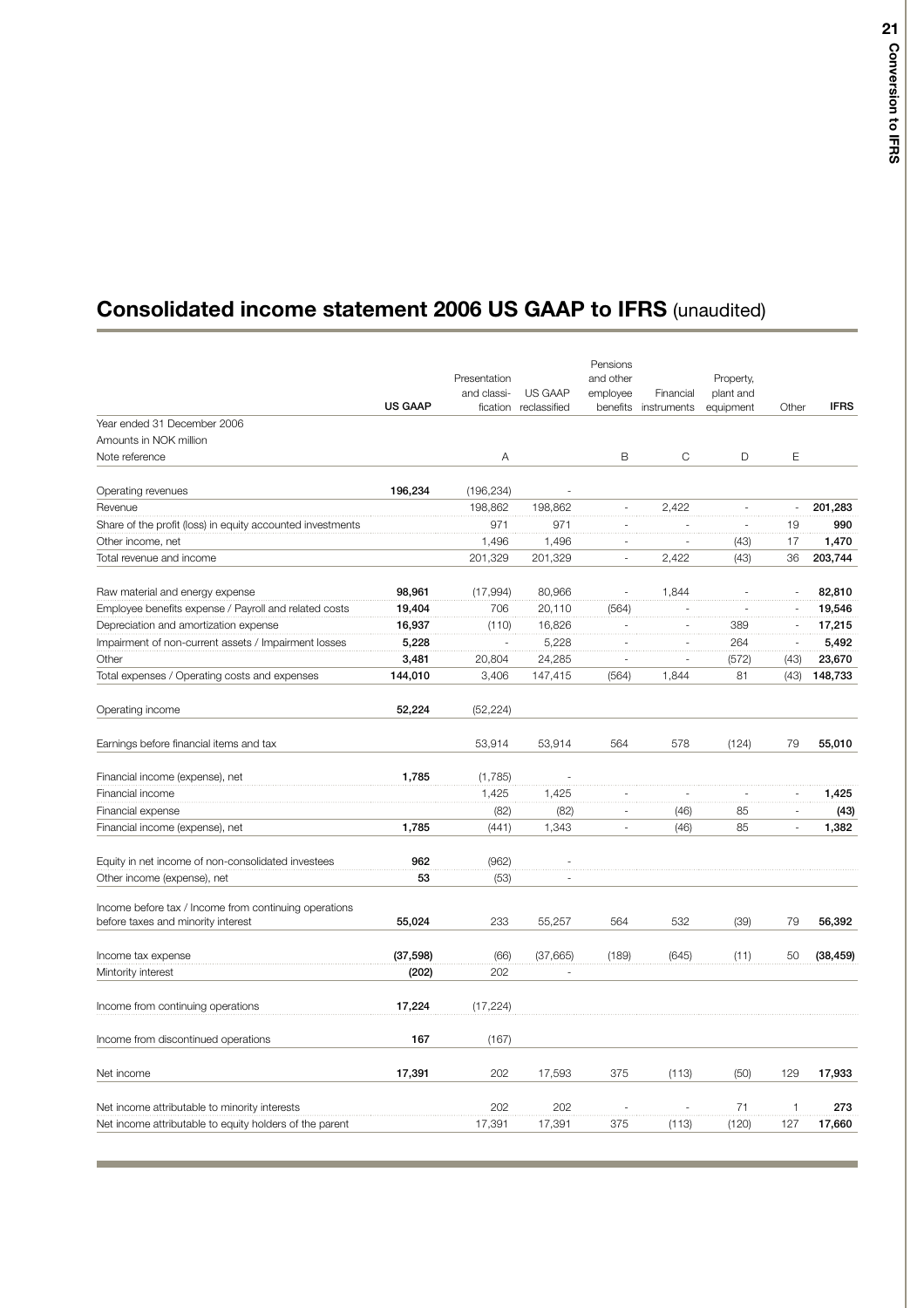## **Consolidated condensed income statements – 2006 quarterly presentation US GAAP to IFRS** (unaudited)

|                                                            |                | Presentation |              | Pensions<br>and other    |                      | Property, |       |             |
|------------------------------------------------------------|----------------|--------------|--------------|--------------------------|----------------------|-----------|-------|-------------|
|                                                            |                | and classi-  | US GAAP      | employee                 | Financial            | plant and |       |             |
|                                                            | <b>US GAAP</b> | fication     | reclassified |                          | benefits instruments | equipment | Other | <b>IFRS</b> |
| First quarter 2006                                         |                |              |              |                          |                      |           |       |             |
| Amounts in NOK million                                     |                |              |              |                          |                      |           |       |             |
| Note reference                                             |                | A            |              | B                        | C                    | D         | E     |             |
| Operating revenues                                         | 54,504         | (54, 504)    |              |                          |                      |           |       |             |
| Revenue                                                    |                | 54,048       | 54,048       |                          | (997)                |           |       | 53,050      |
| Share of the profit (loss) in equity accounted investments |                | 316          | 316          |                          |                      |           | 5     | 321         |
| Other income, net                                          |                | 253          | 253          |                          |                      | (10)      |       | 244         |
| Revenue and income                                         |                | 54,617       | 54,617       | $\overline{\phantom{a}}$ | (997)                | (10)      | 5     | 53,615      |
| Depreciation, amortization and impairment                  | 4,056          | (28)         | 4,028        |                          |                      | 103       |       | 4,131       |
| Other expenses / Other operating costs                     | 32,645         | (354)        | 32,291       | (141)                    | 314                  | (146)     | 295   | 32,613      |
| Total expense / Operating costs and expenses               | 36,701         | (381)        | 36.319       | (141)                    | 314                  | (43)      | 295   | 36,745      |
| Operating income                                           | 17,804         | (17, 804)    |              |                          |                      |           |       |             |
| Earnings before financial items and tax                    |                | 18,298       | 18,298       | 141                      | (1, 311)             | 33        | (290) | 16,870      |
| Equity in net income of non-consolidated investees         | 309            | (309)        |              |                          |                      |           |       |             |
| Financial income (expense), net                            | 760            | (115)        | 645          |                          |                      | 19        |       | 664         |
| Income before tax / Income from continuing operations      |                |              |              |                          |                      |           |       |             |
| before taxes and minority interest                         | 18,872         | 71           | 18.943       | 141                      | (1, 311)             | 52        | (290) | 17,534      |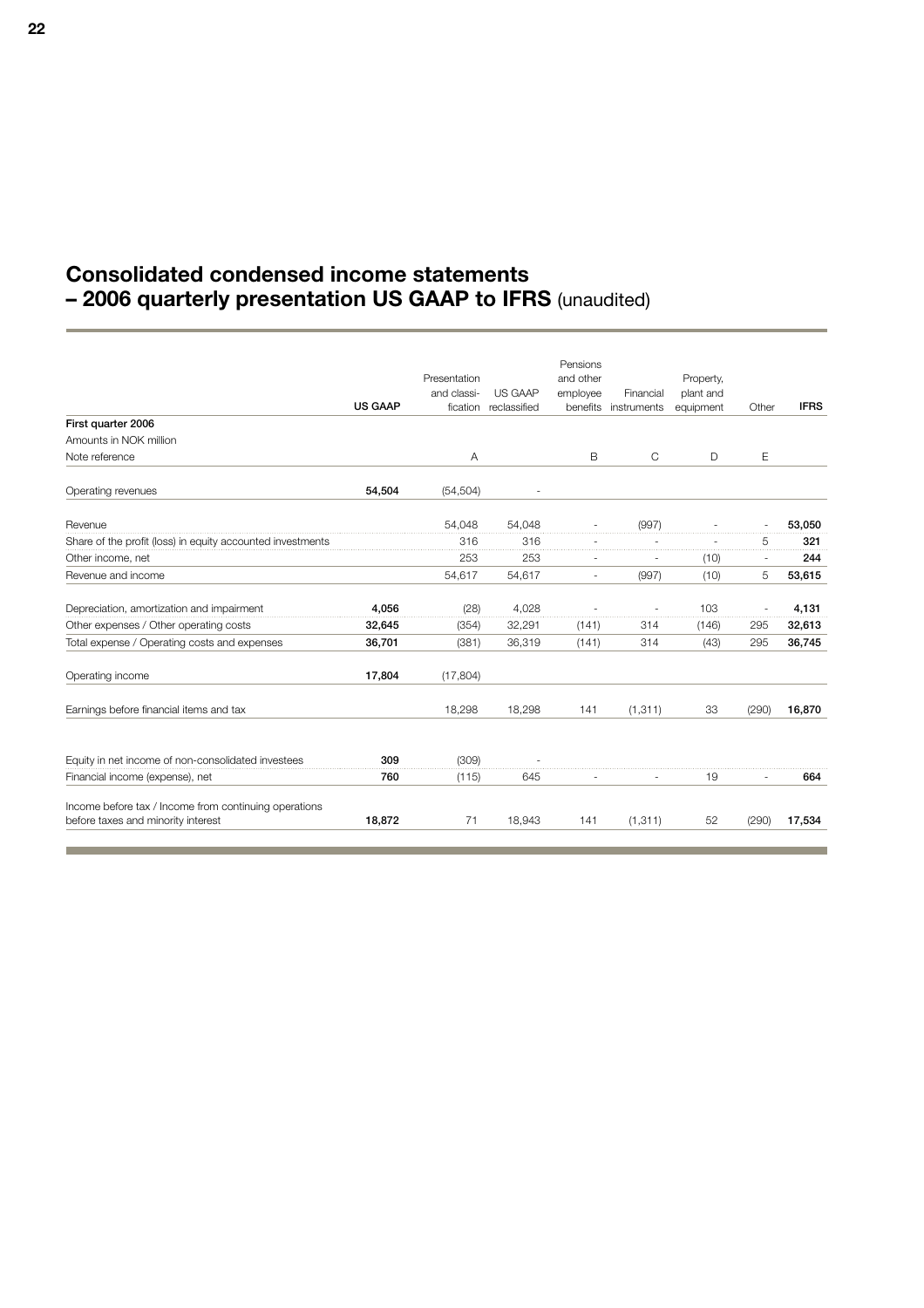|                                                                                             |                |              |                          | Pensions  |             |           |                |             |
|---------------------------------------------------------------------------------------------|----------------|--------------|--------------------------|-----------|-------------|-----------|----------------|-------------|
|                                                                                             |                | Presentation |                          | and other |             | Property, |                |             |
|                                                                                             |                | and classi-  | US GAAP                  | employee  | Financial   | plant and |                |             |
|                                                                                             | <b>US GAAP</b> |              | fication reclassified    | benefits  | instruments | equipment | Other          | <b>IFRS</b> |
| Second quarter 2006                                                                         |                |              |                          |           |             |           |                |             |
| Amounts in NOK million                                                                      |                |              |                          |           |             |           |                |             |
| Note reference                                                                              |                | Α            |                          | B         | С           | D         | Е              |             |
| Operating revenues                                                                          | 50,409         | (50, 409)    | $\overline{\phantom{a}}$ |           |             |           |                |             |
| Revenue                                                                                     |                | 49.862       | 49.862                   |           | (151)       |           |                | 49.711      |
| Share of the profit (loss) in equity accounted investments                                  |                | 372          | 372                      |           |             |           | 4              | 376         |
| Other income, net                                                                           |                | 449          | 449                      |           |             | (17)      |                | 432         |
| Revenue and income                                                                          |                | 50,683       | 50,683                   | ٠         | (151)       | (17)      | $\overline{4}$ | 50,519      |
| Depreciation, amortization and impairment                                                   | 4.004          | (35)         | 3.970                    |           |             | 124       |                | 4,094       |
| Other expenses / Other operating costs                                                      | 31,835         | (246)        | 31,589                   | (149)     | (412)       | (125)     | (310)          | 30,593      |
| Total expense / Operating costs and expenses                                                | 35,840         | (281)        | 35,559                   | (149)     | (412)       | (1)       | (310)          | 34,686      |
| Operating income                                                                            | 14,570         | (14, 570)    |                          |           |             |           |                |             |
| Earnings before financial items and tax                                                     |                | 15,124       | 15,124                   | 149       | 261         | (16)      | 314            | 15,833      |
| Equity in net income of non-consolidated investees                                          | 368            | (368)        |                          |           |             |           |                |             |
| Financial income (expense), net                                                             | 919            | (113)        | 807                      |           | (36)        | 22        |                | 792         |
| Income before tax / Income from continuing operations<br>before taxes and minority interest | 15,857         | 74           | 15,931                   | 149       | 225         | 6         | 314            | 16,626      |

**College**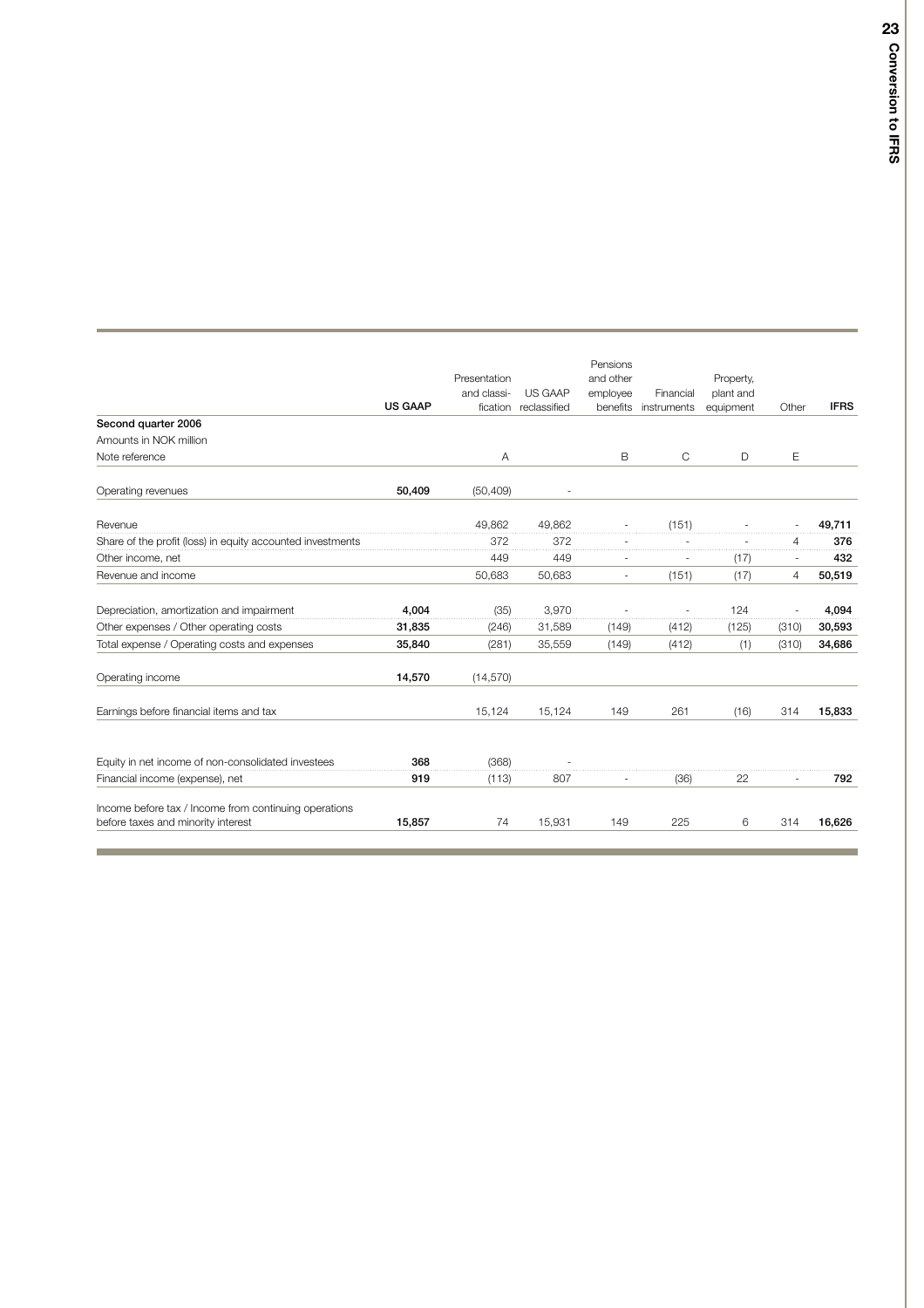|                                                                                             | <b>US GAAP</b> | Presentation<br>and classi-<br>fication | US GAAP<br>reclassified | Pensions<br>and other<br>employee<br>benefits | Financial<br>instruments | Property,<br>plant and<br>equipment | Other  | <b>IFRS</b> |
|---------------------------------------------------------------------------------------------|----------------|-----------------------------------------|-------------------------|-----------------------------------------------|--------------------------|-------------------------------------|--------|-------------|
| Third quarter 2006                                                                          |                |                                         |                         |                                               |                          |                                     |        |             |
| Amounts in NOK million                                                                      |                |                                         |                         |                                               |                          |                                     |        |             |
| Note reference                                                                              |                | A                                       |                         | B                                             | $\mathsf{C}$             | D                                   | E      |             |
| Operating revenues                                                                          | 50,090         | (50,090)                                |                         |                                               |                          |                                     |        |             |
| Revenue                                                                                     |                | 49,563                                  | 49,563                  |                                               | 746                      |                                     |        | 50,309      |
| Share of the profit (loss) in equity accounted investments                                  |                | 228                                     | 228                     |                                               |                          |                                     | 6      | 234         |
| Other income, net                                                                           |                | 308                                     | 308                     |                                               |                          | (10)                                | $\sim$ | 298         |
| Revenue and income                                                                          |                | 50,100                                  | 50,100                  | ä,                                            | 746                      | (10)                                | 6      | 50,841      |
| Depreciation, amortization and impairment                                                   | 4.206          | (31)                                    | 4,175                   |                                               |                          | 1.882                               |        | 6,057       |
| Other expenses / Other operating costs                                                      | 30,606         | (308)                                   | 30,298                  | (143)                                         | 582                      | (136)                               | 21     | 30,622      |
| Total expense / Operating costs and expenses                                                | 34,812         | (340)                                   | 34,472                  | (143)                                         | 582                      | 1.747                               | 21     | 36,679      |
| Operating income                                                                            | 15,278         | (15, 278)                               |                         |                                               |                          |                                     |        |             |
| Earnings before financial items and tax                                                     |                | 15,627                                  | 15,627                  | 143                                           | 164                      | (1,757)                             | (15)   | 14,162      |
| Equity in net income of non-consolidated investees                                          | 231            | (231)                                   |                         |                                               |                          |                                     |        |             |
| Financial income (expense), net                                                             | (741)          | (111)                                   | (852)                   |                                               | 13                       | 19                                  |        | (819)       |
| Income before tax / Income from continuing operations<br>before taxes and minority interest | 14,769         | 7                                       | 14,776                  | 143                                           | 178                      | (1,738)                             | (15)   | 13,343      |
|                                                                                             |                |                                         |                         |                                               |                          |                                     |        |             |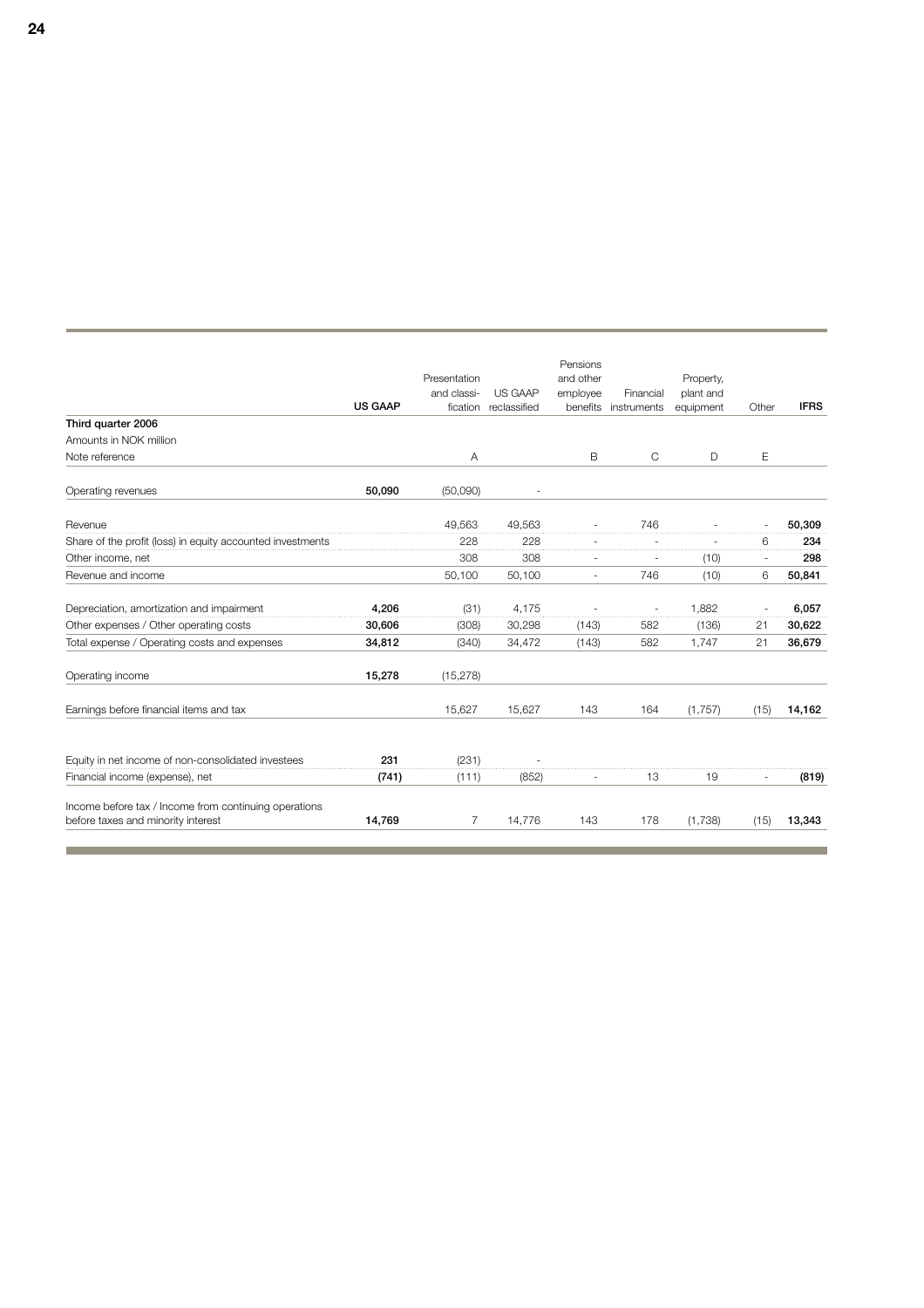|                                                                                             |                | Presentation |              | Pensions<br>and other |              | Property, |       |             |
|---------------------------------------------------------------------------------------------|----------------|--------------|--------------|-----------------------|--------------|-----------|-------|-------------|
|                                                                                             |                | and classi-  | US GAAP      | employee              | Financial    | plant and |       |             |
|                                                                                             | <b>US GAAP</b> | fication     | reclassified | benefits              | instruments  | equipment | Other | <b>IFRS</b> |
| Fourth quarter 2006                                                                         |                |              |              |                       |              |           |       |             |
| Amounts in NOK million                                                                      |                |              |              |                       |              |           |       |             |
| Note reference                                                                              |                | A            |              | B                     | $\mathsf{C}$ | D         | E     |             |
| Operating revenues                                                                          | 41,230         | (41, 230)    |              |                       |              |           |       |             |
| Revenue                                                                                     |                | 45,389       | 45,389       |                       | 2,824        |           |       | 48,213      |
| Share of the profit (loss) in equity accounted investments                                  |                | 55           | 55           |                       |              |           | 4     | 59          |
| Other income, net                                                                           |                | 485          | 485          |                       |              | (6)       | 17    | 496         |
| Revenue and income                                                                          |                | 45,929       | 45,929       |                       | 2,824        | (6)       | 21    | 48,768      |
| Depreciation, amortization and impairment                                                   | 9,898          | (17)         | 9,882        |                       |              | (1, 456)  |       | 8,425       |
| Other expenses / Other operating costs                                                      | 26,759         | 4,424        | 31,184       | (131)                 | 1,361        | (166)     | (49)  | 32,198      |
| Total expense / Operating costs and expenses                                                | 36,657         | 4,408        | 41,065       | (131)                 | 1,361        | (1,622)   | (49)  | 40,624      |
| Operating income                                                                            | 4,573          | (4, 573)     |              |                       |              |           |       |             |
| Earnings before financial items and tax                                                     |                | 4,864        | 4,864        | 131                   | 1,464        | 1,616     | 70    | 8,144       |
| Equity in net income of non-consolidated investees                                          | 54             | (54)         |              |                       |              |           |       |             |
| Financial income (expense), net                                                             | 847            | (103)        | 744          |                       | (23)         | 25        |       | 745         |
| Other income (expense), net                                                                 | 53             | (53)         |              |                       |              |           |       |             |
| Income before tax / Income from continuing operations<br>before taxes and minority interest | 5,527          | 81           | 5,607        | 131                   | 1,440        | 1,641     | 70    | 8,889       |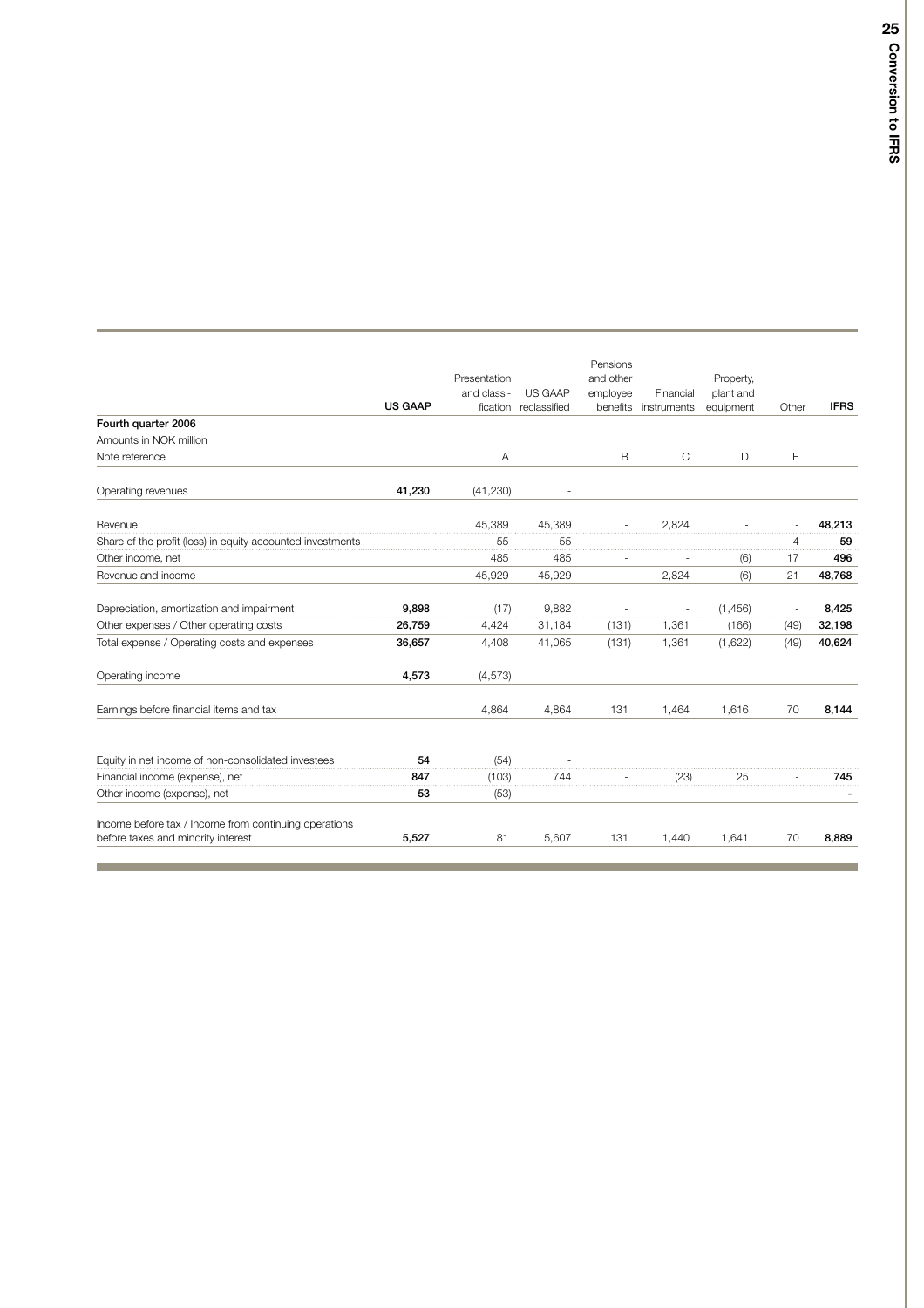## **Consolidated balance sheet 1 January 2006 US GAAP to IFRS** (unaudited)

|                                                           |                |              |              | Pensions                 |                      |           |                          |             |
|-----------------------------------------------------------|----------------|--------------|--------------|--------------------------|----------------------|-----------|--------------------------|-------------|
|                                                           |                | Presentation |              | and other                |                      | Property, |                          |             |
|                                                           |                | and classi-  | US GAAP      | employee                 | Financial            | plant and |                          |             |
|                                                           | <b>US GAAP</b> | fication     | reclassified |                          | benefits instruments | equipment | Other                    | <b>IFRS</b> |
| 1 January 2006                                            |                |              |              |                          |                      |           |                          |             |
| Amounts in NOK million                                    |                |              |              |                          |                      |           |                          |             |
| Note reference                                            |                | Α            |              | B                        | C                    | D         | Ε                        |             |
| Assets                                                    |                |              |              |                          |                      |           |                          |             |
| Cash and cash equivalents                                 | 10,463         |              | 10,463       |                          |                      |           |                          | 10,463      |
| Short-term investments                                    | 3,865          |              | 3.865        |                          |                      |           |                          | 3,865       |
| Accounts receivable                                       | 23,333         | 12.106       | 35,438       |                          |                      |           |                          | 35,438      |
| Inventories                                               | 14,553         |              | 14,553       |                          |                      |           |                          | 14,553      |
| Other current assets / Prepaid expenses and other current |                |              |              |                          |                      |           |                          |             |
| assets                                                    | 15,912         | (12, 106)    | 3,806        |                          | 3,148                |           |                          | 6,955       |
| Current deferred tax assets                               | 2.166          | (2, 166)     |              |                          |                      |           |                          |             |
| Total current assets                                      | 70,293         | (2, 166)     | 68,126       | $\overline{\phantom{a}}$ | 3,148                |           | $\overline{\phantom{a}}$ | 71,275      |
| Investments accounted for using the equity method /       |                |              |              |                          |                      |           |                          |             |
| Non-consolidated investees                                | 10.814         |              | 10.814       |                          |                      |           | 30                       | 10,844      |
| Property, plant and equipment                             | 128,191        | (5.443)      | 122.747      |                          |                      | 1.285     |                          | 124,032     |
| Intangible assets                                         | 5,153          | 5,443        | 10,596       | (225)                    |                      |           |                          | 10,371      |
| Financial assets                                          |                | 7,175        | 7,175        |                          | (2.642)              |           | 919                      | 5,452       |
| Other non-current assets / Prepaid pension, investments   |                |              |              |                          |                      |           |                          |             |
| and other non-current assets                              | 11,910         | (7, 175)     | 4,735        | (4,639)                  |                      |           |                          | 96          |
| Deferred tax assets                                       | 833            | 982          | 1,815        |                          |                      |           |                          | 1,815       |
| Total non-current assets                                  | 156,902        | 982          | 157,884      | (4,864)                  | (2,642)              | 1.285     | 949                      | 152,611     |
| Total assets                                              | 227,195        | (1, 184)     | 226,010      | (4,864)                  | 506                  | 1,285     | 949                      | 223,885     |

and the control of the control of the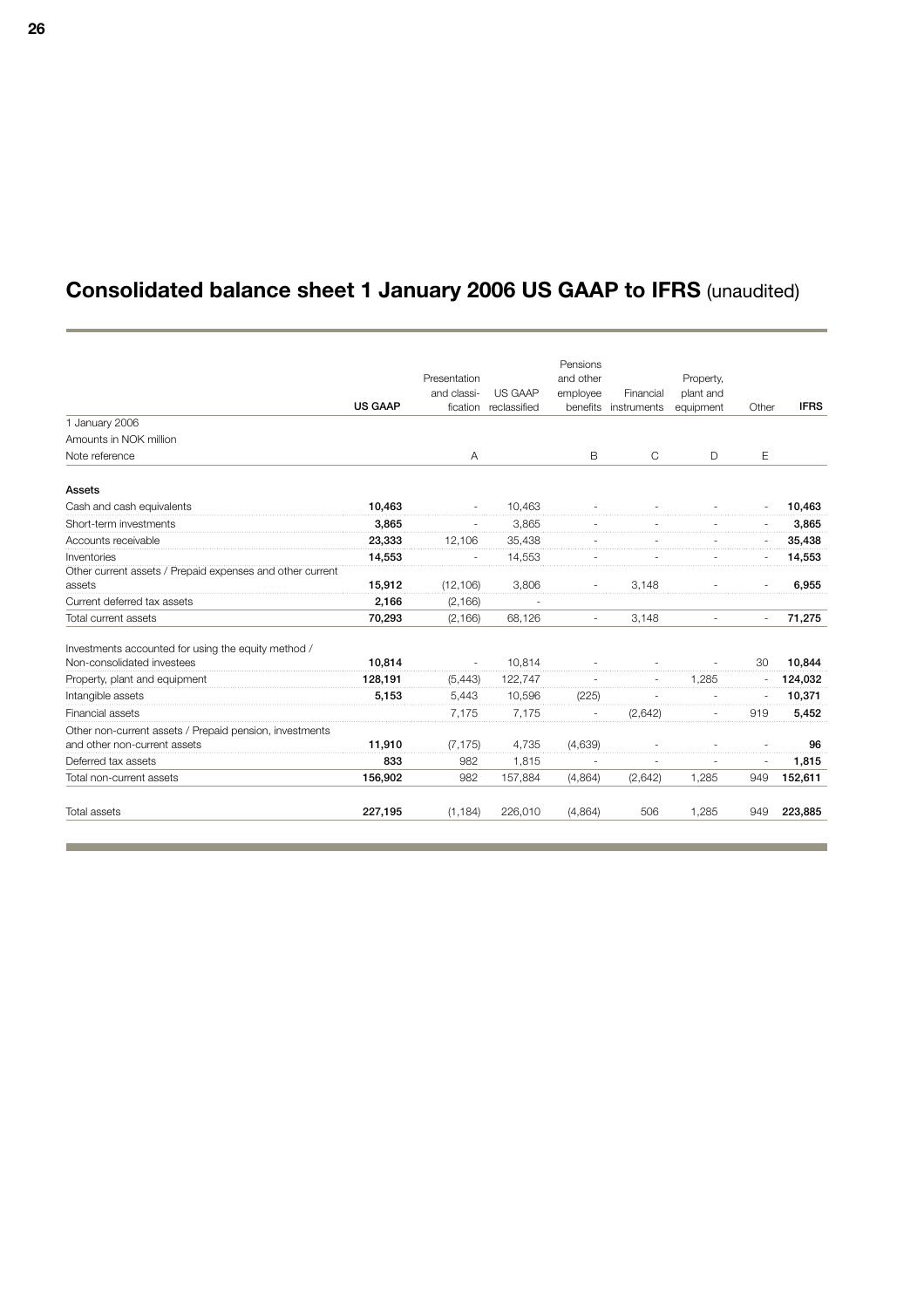|                                                                               | <b>US GAAP</b> | Presentation<br>and classi-<br>fication | US GAAP<br>reclassified | Pensions<br>and other<br>employee<br>benefits | Financial<br>instruments | Property,<br>plant and<br>equipment | Other    | <b>IFRS</b> |
|-------------------------------------------------------------------------------|----------------|-----------------------------------------|-------------------------|-----------------------------------------------|--------------------------|-------------------------------------|----------|-------------|
| 1 January 2006                                                                |                |                                         |                         |                                               |                          |                                     |          |             |
| Amounts in NOK million                                                        |                |                                         |                         |                                               |                          |                                     |          |             |
| Note reference                                                                |                | Α                                       |                         | B                                             | C                        | D                                   | E        |             |
| Liabilities and equity                                                        |                |                                         |                         |                                               |                          |                                     |          |             |
| Trade and other payables                                                      |                | 27,832                                  | 27,832                  |                                               |                          |                                     |          | 27,832      |
| Bank loans and other interest-bearing short-term debt                         | 4,658          | 379                                     | 5,037                   |                                               |                          |                                     |          | 5,037       |
| Current portion of long-term debt                                             | 379            | (379)                                   |                         |                                               |                          |                                     |          |             |
| Provisions                                                                    |                | 1,209                                   | 1,209                   |                                               |                          | (10)                                |          | 1,200       |
| Taxes payable                                                                 |                | 13,843                                  | 13,843                  |                                               |                          |                                     |          | 13,843      |
| Other current liabilities                                                     | 47,239         | (42, 885)                               | 4,355                   |                                               | 4,711                    |                                     |          | 9,066       |
| Current deferred tax liabilities                                              | 980            | (980)                                   |                         |                                               |                          |                                     |          |             |
| Total current liabilities                                                     | 53,256         | (980)                                   | 52,277                  | ÷,                                            | 4,711                    | (10)                                | $\omega$ | 56,978      |
| Long-term debt                                                                | 21,387         |                                         | 21,387                  |                                               |                          |                                     |          | 21,387      |
| Provisions                                                                    |                | 7,905                                   | 7,905                   |                                               |                          | 2,908                               | 70       | 10,883      |
| Pension obligation                                                            | 9,939          | (45)                                    | 9,895                   | 3,026                                         |                          |                                     |          | 12,921      |
| Other financial liabilities                                                   |                | 2,336                                   | 2,336                   |                                               | (1, 934)                 |                                     |          | 402         |
| Other liabilities                                                             | 12,424         | (10, 196)                               | 2,228                   | 544                                           |                          |                                     | (22)     | 2,750       |
| Deferred tax liabilities                                                      | 33,713         | (205)                                   | 33,508                  | (2, 423)                                      | (1,480)                  | (1,924)                             | 139      | 27,820      |
| Total non-current liabilities                                                 | 77,462         | (205)                                   | 77,258                  | 1,148                                         | (3, 413)                 | 984                                 | 187      | 76,164      |
| <b>Total liabilities</b>                                                      |                | 129,535                                 | 129,535                 | 1,148                                         | 1,298                    | 975                                 | 187      | 133,142     |
| Minority shareholders' interest in consolidated subsidiaries                  | 981            | (981)                                   |                         |                                               |                          |                                     |          |             |
| Share capital                                                                 | 4,739          |                                         | 4,739                   |                                               |                          |                                     |          | 4,739       |
| Additional paid-in capital                                                    | 10,501         |                                         | 10,501                  |                                               |                          |                                     |          | 10,501      |
| Other reserves / Accumulated other comprehensive                              |                |                                         |                         |                                               |                          |                                     |          |             |
| income (loss)                                                                 | (2,083)        |                                         | (2,083)                 | 1,306                                         |                          |                                     | 1,500    | 723         |
| Retained earnings                                                             | 85,927         |                                         | 85,927                  | (7, 317)                                      | (740)                    | 258                                 | (738)    | 77,390      |
| Treasury shares                                                               | (3,589)        |                                         | (3,589)                 |                                               |                          |                                     |          | (3,589)     |
| Equity attributable to equity holders of the parent /<br>Shareholders' equity | 95,495         |                                         | 95,495                  | (6, 012)                                      | (740)                    | 258                                 | 762      | 89,763      |
| Minority interest                                                             |                | 981                                     | 981                     |                                               | (53)                     | 52                                  | (1)      | 980         |
|                                                                               |                |                                         |                         |                                               |                          |                                     |          |             |
| Total equity                                                                  |                | 96,476                                  | 96,476                  | (6,012)                                       | (792)                    | 310                                 | 762      | 90,743      |
| Total liabilities and equity / shareholders' equity                           | 227,195        | (1, 184)                                | 226,010                 | (4,864)                                       | 506                      | 1,285                               | 949      | 223,885     |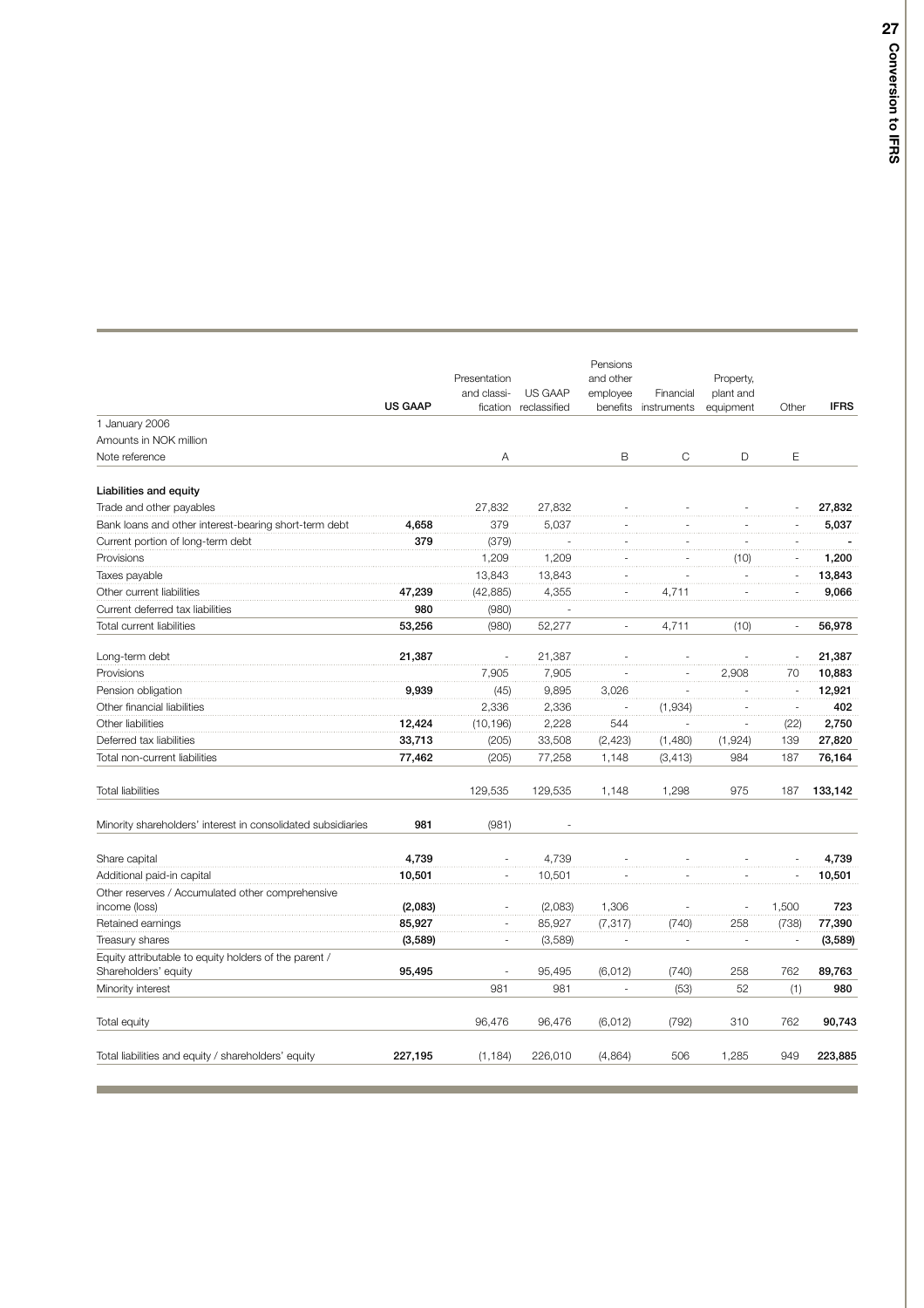## **Consolidated balance sheet 31 December 2006 US GAAP to IFRS** (unaudited)

|                                                           |                |              |              | Pensions                 |                      |           |       |             |
|-----------------------------------------------------------|----------------|--------------|--------------|--------------------------|----------------------|-----------|-------|-------------|
|                                                           |                | Presentation |              | and other                |                      | Property, |       | <b>IFRS</b> |
|                                                           |                | and classi-  | US GAAP      | employee                 | Financial            | plant and |       |             |
|                                                           | <b>US GAAP</b> | fication     | reclassified |                          | benefits instruments | equipment | Other |             |
| 31 December 2006                                          |                |              |              |                          |                      |           |       |             |
| Amounts in NOK million                                    |                |              |              |                          |                      |           |       |             |
| Note reference                                            |                | Α            |              | B                        | $\mathsf{C}$         | D         | E     |             |
| <b>Assets</b>                                             |                |              |              |                          |                      |           |       |             |
| Cash and cash equivalents                                 | 6.760          |              | 6,760        |                          |                      |           |       | 6,760       |
| Short-term investments                                    | 15,020         |              | 15,020       |                          |                      |           |       | 15,020      |
| Accounts receivable                                       | 25,608         | 8.901        | 34,508       |                          |                      |           |       | 34,508      |
| Inventories                                               | 16,497         |              | 16.497       |                          |                      |           |       | 16,497      |
| Other current assets / Prepaid expenses and other current |                |              |              |                          |                      |           |       |             |
| assets                                                    | 14,025         | (8,901)      | 5,124        |                          | 2.856                |           |       | 7,980       |
| Current deferred tax assets                               | 3.099          | (3,099)      |              |                          |                      |           |       |             |
| Assets held for sale / Current assets held for sale       | 1,122          | 2,569        | 3,691        |                          |                      |           |       | 3,691       |
| Total current assets                                      | 82,131         | (530)        | 81,602       | $\overline{\phantom{a}}$ | 2,856                | $\sim$    | ÷,    | 84,457      |
| Investments accounted for using the equity method /       |                |              |              |                          |                      |           |       |             |
| Non-consolidated investees                                | 10.455         | $\sim$       | 10.455       |                          |                      |           | 235   | 10.690      |
| Property, plant and equipment                             | 124.976        | (6,604)      | 118,372      |                          |                      | 702       |       | 119,075     |
| Intangible assets                                         | 4,861          | 6,604        | 11,464       |                          |                      |           | 11    | 11,475      |
| Financial assets                                          |                | 6.464        | 6.464        |                          | (2, 332)             |           | 782   | 4,914       |
| Other non-current assets / Prepaid pension, investments   |                |              |              |                          |                      |           |       |             |
| and other non-current assets                              | 7,763          | (6, 464)     | 1,298        | (995)                    |                      |           |       | 303         |
| Deferred tax assets                                       | 1,239          | 938          | 2,177        |                          |                      |           |       | 2,177       |
| Non-current assets held for sale                          | 2,569          | (2,569)      |              |                          |                      |           |       |             |
| Total non-current assets                                  | 151,862        | (1,631)      | 150,231      | (995)                    | (2, 332)             | 702       | 1,028 | 148,635     |
| <b>Total assets</b>                                       | 233,993        | (2, 160)     | 231,833      | (995)                    | 524                  | 702       | 1,028 | 233,092     |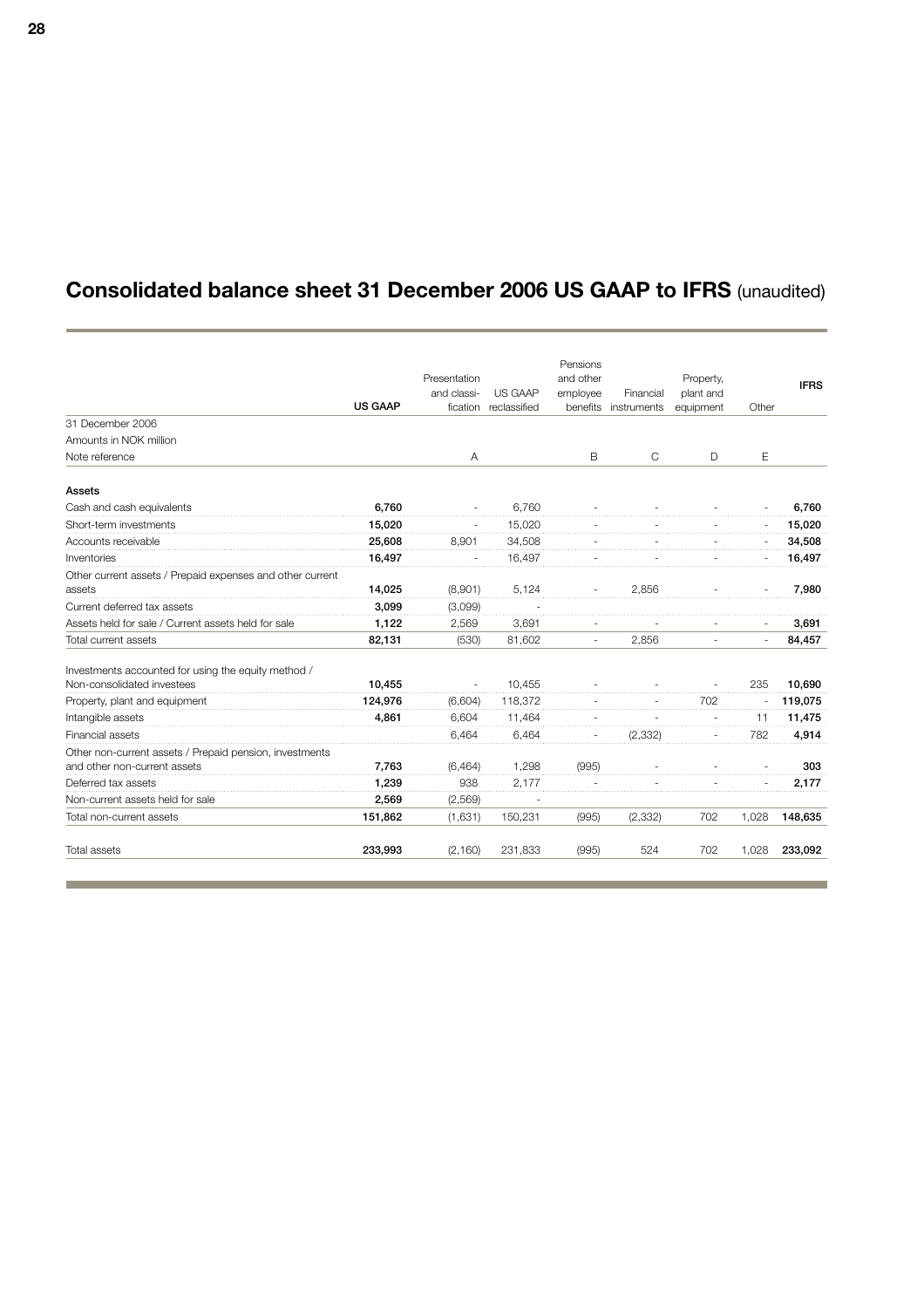|                                                                                                      | <b>US GAAP</b> | Presentation<br>and classi-<br>fication | US GAAP<br>reclassified | Pensions<br>and other<br>employee<br>benefits | Financial<br>instruments | Property,<br>plant and<br>equipment | Other | <b>IFRS</b> |
|------------------------------------------------------------------------------------------------------|----------------|-----------------------------------------|-------------------------|-----------------------------------------------|--------------------------|-------------------------------------|-------|-------------|
| 31 December 2006                                                                                     |                |                                         |                         |                                               |                          |                                     |       |             |
| Amounts in NOK million                                                                               |                |                                         |                         |                                               |                          |                                     |       |             |
| Note reference                                                                                       |                | Α                                       |                         | B                                             | C                        | D                                   | Ε     |             |
| Liabilities and equity                                                                               |                |                                         |                         |                                               |                          |                                     |       |             |
| Trade and other payables                                                                             |                | 29,785                                  | 29,785                  |                                               |                          |                                     |       | 29,785      |
| Bank loans and other interest-bearing short-term debt                                                | 3,213          | 441                                     | 3,655                   |                                               |                          |                                     |       | 3,655       |
| Current portion of long-term debt                                                                    | 441            | (441)                                   |                         |                                               |                          |                                     |       |             |
| Provisions                                                                                           |                | 2,217                                   | 2,217                   |                                               |                          | (45)                                | 25    | 2,197       |
| Taxes payable                                                                                        |                | 18,995                                  | 18,995                  |                                               |                          |                                     |       | 18,995      |
| Other current liabilities                                                                            | 55,550         | (51, 561)                               | 3,989                   |                                               | 3,960                    |                                     |       | 7,949       |
| Current deferred tax liabilities<br>Liabilities included in disposal groups / Current liabilities in | 1,134          | (1, 134)                                |                         |                                               |                          |                                     |       |             |
| disposal groups                                                                                      | 738            | 273                                     | 1,011                   | 1                                             |                          |                                     |       | 1,011       |
| Total current liabilities                                                                            | 61,076         | (1, 425)                                | 59,651                  | $\mathbf{1}$                                  | 3,960                    | (45)                                | 25    | 63,591      |
| Long-term debt                                                                                       | 19,619         |                                         | 19,619                  |                                               |                          |                                     | ÷     | 19,619      |
| Provisions                                                                                           |                | 11,913                                  | 11,913                  |                                               |                          | 2,433                               | 10    | 14,357      |
| Pension obligation                                                                                   | 12,391         | 522                                     | 12,913                  | (308)                                         |                          |                                     |       | 12,605      |
| Other financial liabilities                                                                          |                | 2,047                                   | 2,047                   |                                               | (1,694)                  |                                     | ٠.    | 353         |
| Other liabilities                                                                                    | 16,126         | (13,918)                                | 2,208                   | 510                                           |                          |                                     | (16)  | 2,702       |
| Deferred tax liabilities                                                                             | 27,307         | (1,027)                                 | 26,280                  | (294)                                         | (855)                    | (1, 914)                            | 47    | 23,265      |
| Long-term liabilities in disposal groups                                                             | 273            | (273)                                   |                         |                                               |                          |                                     |       |             |
| Total non-current liabilities                                                                        | 75,715         | (735)                                   | 74,980                  | (91)                                          | (2, 549)                 | 519                                 | 41    | 72,900      |
| <b>Total liabilities</b>                                                                             |                | 134,631                                 | 134,631                 | (90)                                          | 1,411                    | 474                                 | 66    | 136,491     |
| Minority shareholders' interest in consolidated subsidiaries                                         | 707            | (707)                                   |                         |                                               |                          |                                     |       |             |
| Share capital                                                                                        | 4,708          |                                         | 4,708                   |                                               |                          |                                     |       | 4,708       |
| Additional paid-in capital                                                                           | 9,736          |                                         | 9,736                   |                                               |                          |                                     |       | 9,736       |
| Other reserves / Accumulated other comprehensive<br>income (loss)                                    | (9, 135)       |                                         | (9, 135)                | 6,078                                         |                          |                                     | 1,524 | (1, 533)    |
| Retained earnings                                                                                    | 97,811         |                                         | 97,811                  | (6,983)                                       | (835)                    | 112                                 | (561) | 89,544      |
| Treasury shares                                                                                      | (6,624)        |                                         | (6,624)                 |                                               |                          |                                     |       | (6,624)     |
| Equity attributable to equity holders of the parent /                                                |                |                                         |                         |                                               |                          |                                     |       |             |
| Shareholders' equity                                                                                 | 96,496         |                                         | 96,496                  | (905)                                         | (835)                    | 112                                 | 963   | 95,831      |
| Minority interest                                                                                    |                | 707                                     | 707                     | L.                                            | (53)                     | 117                                 | ÷,    | 771         |
| Total equity                                                                                         |                | 97,202                                  | 97,202                  | (905)                                         | (888)                    | 229                                 | 963   | 96,601      |
| Total liabilities and equity / shareholders' equity                                                  | 233,993        | (2, 160)                                | 231,833                 | (995)                                         | 524                      | 702                                 | 1,028 | 233,092     |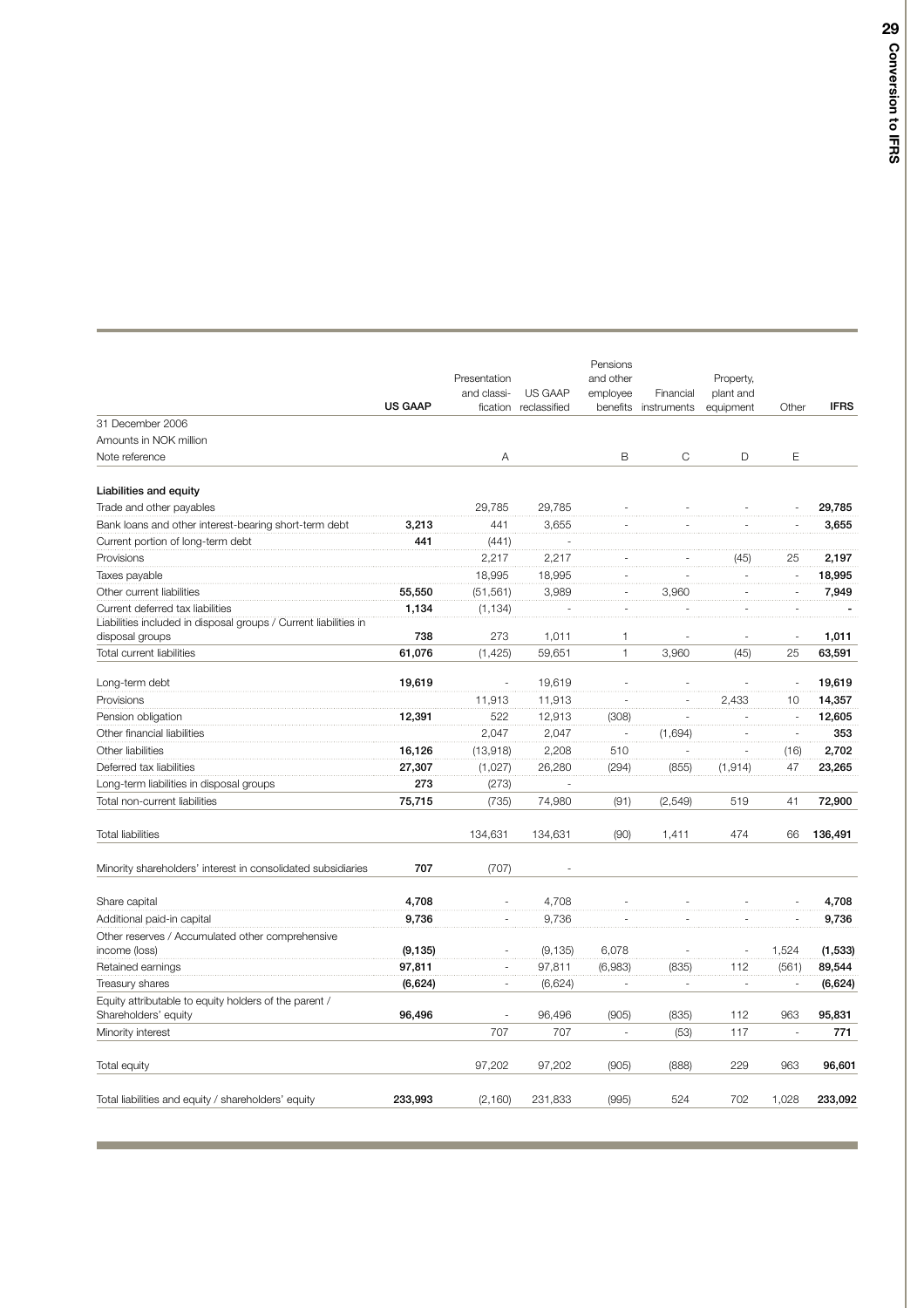# **Reconciliation of equity – 2006 quarterly presentation US GAAP to IFRS**

| (unaudited) |  |  |
|-------------|--|--|

| Amounts in NOK million                                                                               | <b>US GAAP</b> | Presentation<br>and classi-<br>fication | <b>US GAAP</b><br>reclassified | Pensions<br>and other<br>employee<br>benefits | Financial<br>instruments | Property,<br>plant and<br>equipment | Other | <b>IFRS</b> |
|------------------------------------------------------------------------------------------------------|----------------|-----------------------------------------|--------------------------------|-----------------------------------------------|--------------------------|-------------------------------------|-------|-------------|
| Note reference                                                                                       |                | Α                                       |                                | B                                             | С                        | D                                   | Ε     |             |
|                                                                                                      |                |                                         |                                |                                               |                          |                                     |       |             |
| 1 January 2006<br>Equity attributable to equity holders of the parent / Share-<br>holders' equity    | 95,495         |                                         | 95,495                         | (6,012)                                       | (740)                    | 258                                 | 762   | 89,763      |
| Minority interest / Minority shareholders' interest in consoli-<br>dated subsidiaries                | 981            | ÷                                       | 981                            |                                               | (53)                     | 52                                  | (1)   | 980         |
| Total equity                                                                                         |                |                                         | 96,476                         | (6,012)                                       | (792)                    | 310                                 | 762   | 90,743      |
| 31 March 2006<br>Equity attributable to equity holders of the parent / Share-<br>holders' equity     | 99,898         |                                         | 99.898                         | (5,896)                                       | (1, 495)                 | 267                                 | 362   | 93,135      |
| Minority interest / Minority shareholders' interest in consoli-<br>dated subsidiaries                | 907            |                                         | 907                            | ä,                                            | (104)                    | 68                                  | (1)   | 871         |
| Total equity                                                                                         |                |                                         | 100,805                        | (5,896)                                       | (1,599)                  | 334                                 | 361   | 94,006      |
| 30 June 2006<br>Equity attributable to equity holders of the parent / Share-<br>holders' equity      | 97,033         |                                         | 97,033                         | (6,032)                                       | (1,300)                  | 241                                 | 495   | 90,436      |
| Minority interest / Minority shareholders' interest in consoli-<br>dated subsidiaries                | 719            |                                         | 719                            |                                               | (103)                    | 85                                  | (1)   | 700         |
| Total equity                                                                                         |                |                                         | 97,752                         | (6,032)                                       | (1,404)                  | 326                                 | 494   | 91,136      |
| 30 September 2006<br>Equity attributable to equity holders of the parent / Share-<br>holders' equity | 103,165        |                                         | 103,165                        | (5,987)                                       | (1,436)                  | (922)                               | 516   | 95,336      |
| Minority interest / Minority shareholders' interest in consoli-<br>dated subsidiaries                | 754            | ÷,                                      | 754                            |                                               | (70)                     | 109                                 | (1)   | 792         |
| Total equity                                                                                         |                |                                         | 103,919                        | (5,987)                                       | (1,506)                  | (813)                               | 515   | 96,129      |
| 31 December 2006<br>Equity attributable to equity holders of the parent / Share-<br>holders' equity  | 96,496         |                                         | 96,496                         | (905)                                         | (835)                    | 112                                 | 963   | 95,831      |
| Minority interest / Minority shareholders' interest in consoli-<br>dated subsidiaries                | 707            |                                         | 707                            |                                               | (53)                     | 117                                 | ÷,    | 771         |
| Total equity                                                                                         |                |                                         | 97,202                         | (905)                                         | (888)                    | 229                                 | 963   | 96,601      |
|                                                                                                      |                |                                         |                                |                                               |                          |                                     |       |             |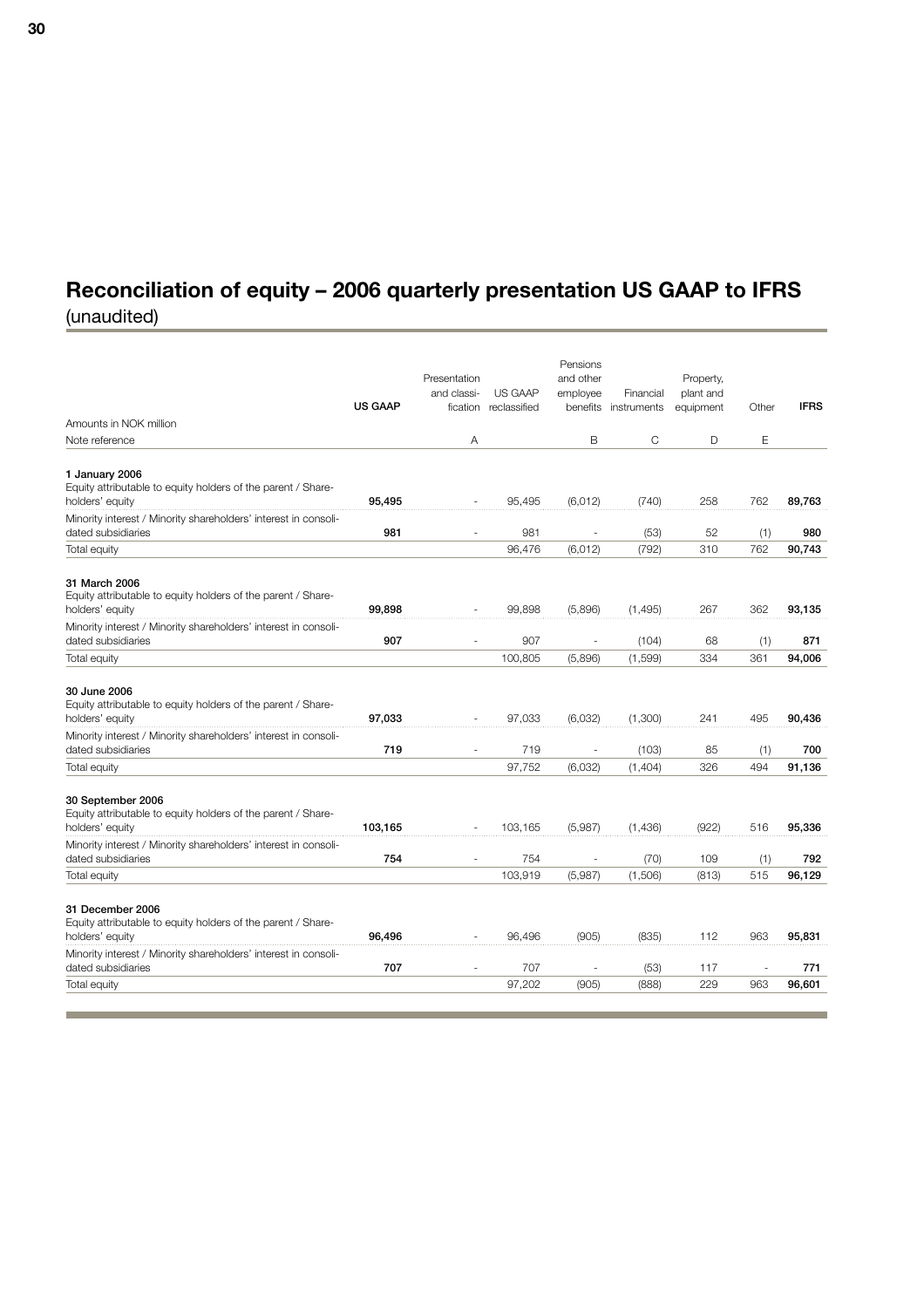## **US GAAP conversion to IFRS: Explanation of differences**

## **Introduction**

During the conversion process from US GAAP to IFRS, Hydro analyzed in detail all standards relevant for our financial statements. When comparing an IFRS to an US GAAP principle, many standards have the same reporting objective; however when comparing the details we have identified practical implementation differences for specific transactions or classes of transactions, that, while not of a material nature for Hydro in 2006, could be material for future reporting periods. These areas of possible future differences include capitalized interest, share-based payments, business combinations and financial instruments. These differences are not discussed in detail below, as the 2006 IFRS financial statements are not affected.

The following discussion corresponds to the difference columns A-E in the US GAAP to IFRS reconciliation income statements, balance sheets and reconciliation of equity presented above. The discussion covers the transition effects on the 1 January 2006 opening balance, balance sheet differences as of 31 December 2006 and income differences during 2006. The US GAAP to IFRS income statements and balance sheets give the new IFRS line name first, followed by the US GAAP line name that is being replaced. Presentation and classification changes are shown first, using US GAAP figures. The IFRS classified US GAAP figures are then adjusted in columns B-E, in respect of the IFRS measurement changes.

## **A – Presentation and classification Income Statement**

There are presentation and classification differences when comparing the IFRS to the US GAAP income statement. Operating revenues is now called Revenue. Under US GAAP, Operating revenues include some miscellaneous revenue items classified as Other income, net under IFRS. The line item Share of the profit (loss) from equity accounted investments moves up the income statement and is now included as part of Total revenue and income. The amount of Share of the profit (loss) from equity accounted investments is different after the presentation change as discontinued operations are included in the amount; IFRS does not have a line item Discontinued operations in the 2006 financial statements. The line item Other income, net, comprises some miscellaneous revenue items and gain or loss on sale of property, plant and equipment and investments previously reported as part of Other operating expenses.

One significant difference is that the Automotive Castings business is not considered a separate major line of business and thus not separately reported as discontinued operations. As a result, the line Discontinued operations is not part of the IFRS income statement for 2006, and the NOK 167 million US GAAP loss on discontinued operations is therefore distributed among the IFRS income statement line items (in column A) between Revenues, Other income, net, Raw materials and energy costs, Employee benefits expense, Depreciation and amortization expense, Other, and Financial income and Financial expense.

Accretion expense related to the asset retirement obligations is now classified as part of Financial expense; under US GAAP this is classified as part of Depreciation and amortization expense. The Depreciation and amortization expense NOK (110) million adjustment in column A represents NOK 332 million related to discontinued operations and NOK (442) million related to the ARO accretion expense. The line item Operating income is replaced by Earnings before financial items and tax as the primary measure of earnings in the segments. Financial items are now shown separately as Financial income, and Financial expense. Financial expense includes exchange gains and losses (no change from US GAAP) and accretion expense related to ARO and provisions (a change as compared to US GAAP). Provision accretion expense under US GAAP is classified as Other expenses.

Minority interest now is located on the IFRS income statement after the subtotal Net income. The final figure in the IFRS income statement is a new line item Net income attributable to equity holders of the parent, which is the equivalent line to the US GAAP line Net income. IFRS Net income is before Net income attributable to minority interests.

### **Balance sheet**

Other short-term receivables that were included as part of Other current assets for US GAAP reporting are now classified for IFRS financial reporting as part of Accounts Receivable. These shortterm receivables primarily relate to VAT receivable and other external prepaid items. Capitalized exploration costs, classified as part of Property, plant and equipment under US GAAP are now classified as part of Intangible assets. Non-current financial assets are now shown on the face of the balance sheet, reclassified from Other non-current assets.

Shares held for trading are classified as part of Short-term investments with a fair value of NOK 586 million in the 1 January 2006 balance sheet under both IFRS and US GAAP. Non-marketable shares previously classified under US GAAP as not held for trading are classified as available-for-sale under IFRS with changes in fair value booked against equity. The shares are presented in the balance sheet as part of Financial Assets. Non-marketable shares in the US GAAP balance sheet were classified as Prepaid pension, investment and other non-current assets, and measured at cost.

Trade and other payables, Taxes payable and Provisions (current) are reclassified from Other current liabilities and shown separately in the IFRS balance sheet. The current portion of long-term debt is not presented as a separate line item in the IFRS balance sheet, but instead is included as part of Bank loans and other interest-bearing debt. Provisions (non-current) and Other financial liabilities are reclassified from Other liabilities, non-current and shown separately as non-current liabilities. To achieve a more correct presentation under IFRS, NOK 45 million in the 1 January 2006 balance sheet relating to an accrual for long-term employee benefits has been reclassified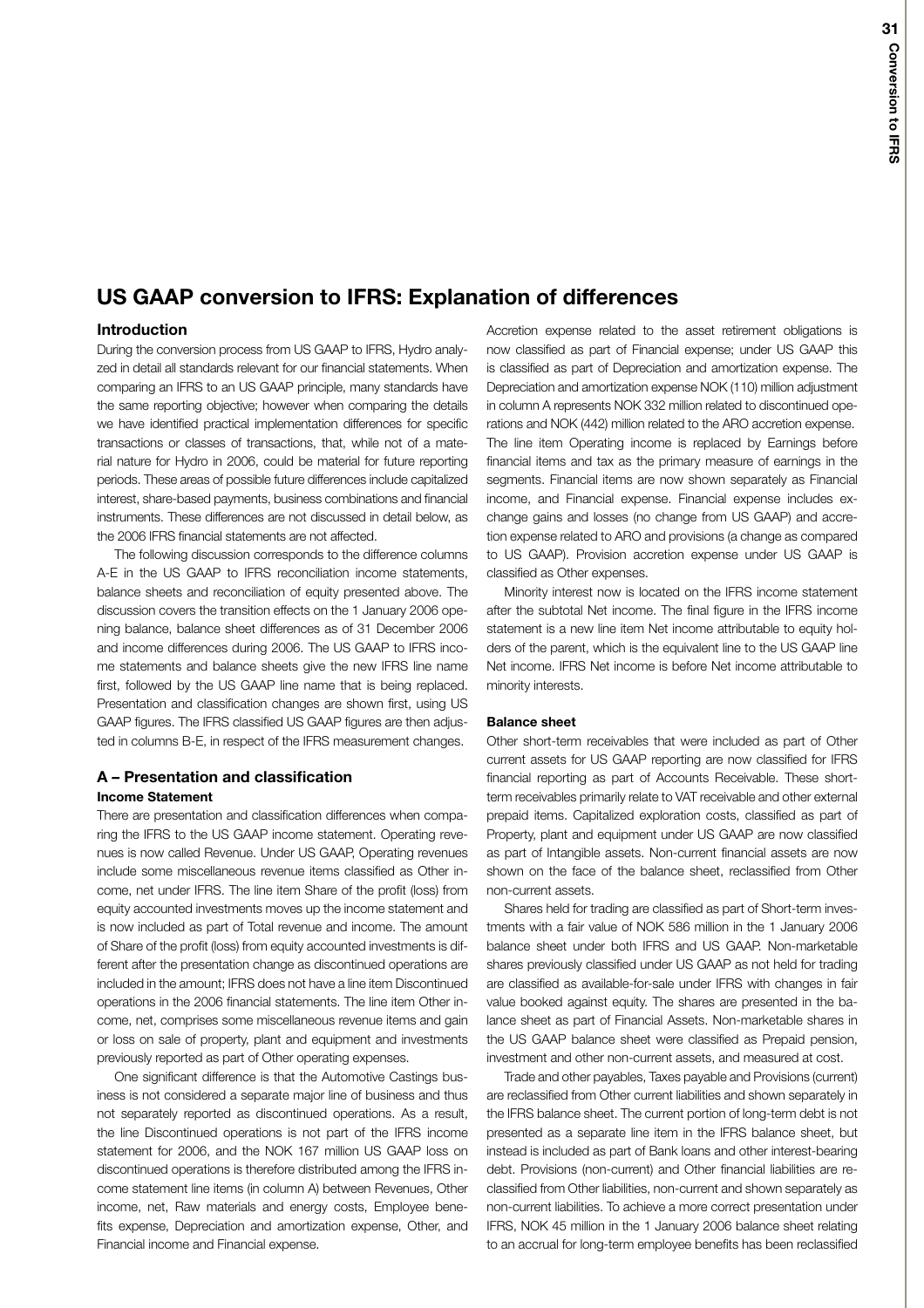from accrued pension liabilities to other liabilities, non-current. The adjustment in the 31 December 2006 balance sheet was NOK 42 million.

All deferred tax assets and deferred tax liabilities are classified as non-current; under US GAAP the requirement is to show the current and non-current deferred tax assets and liabilities separately.

The elements included in the US GAAP line item Accumulated other comprehensive income are now included in the IFRS line item Other reserves.

#### **Statement of cash flows**

The 2006 IFRS statement of cash flows is very similar in presentation and format to Hydro's 2006 US GAAP statement of cash flows, with only four presentation, classification or measurement differences related to the measurement of cash, classification of capitalized interest, presentation of capitalized capital maintenance and presentation related to Assets held for sale. These differences are discussed below. A reconciliation of the US GAAP to IFRS statement of cash flows is not presented, as it is not an IFRS requirement and our differences are not significant. See the Annual Report 2006 for the US GAAP statement of cash flows.

The IFRS statement of cash flows includes bank overdrafts in the definition of cash; bank overdrafts are excluded from the US GAAP cash definition. In the 2006 statement of cash flows, the IFRS 1 January and 31 December 2006 cash balances in the statement of cash flows are NOK 9,964 million and NOK 6,674 million, respectively. This is NOK 499 million and NOK 86 million lower than the US GAAP cash balances reported for 1 January and 31 December 2006, respectively.

Capitalized interest in the amount NOK 1,231 million is classified as an operating activity in the IFRS statement of cash flows, and is classified as an investing activity in the US GAAP statement of cash flows, included as part of Purchases of property, plant and equipment.

In the IFRS statement of cash flows, the capitalized capital maintenance for the period is presented as part of investing activities. Under US GAAP for 2006, the accrual method was used and costs related to capital maintenance are expensed in the income statement and therefore included in the US GAAP statement of cash flows as part of net income. See also the section below "D – Property, plant & equipment, Periodic maintenance."

In the fourth quarter of 2006 the results and cash flows of the Automotive Castings business were reported as discontinued operations in US GAAP. As this is not a separate major line of business, it is not separately reported under IFRS but is included in cash flows from continuing operations.

IFRS allows the financial statement preparer the choice to classify interest and dividends paid and received as part of operating activities or interest as part of investing activities and dividends as part of financing activities. Hydro has chosen the same classification

as is currently required by US GAAP, which is to classify interest and dividends paid and received as part of operating activities.

Even excluding the above specific items, there will always be overall general differences when comparing the IFRS and US GAAP cash from operating, investing and financing activities. This is unavoidable as long as there are IFRS as compared to US GAAP measurement and recognition differences in the balance sheet and income statement. These differences are discussed throughout the rest of this document, and not specifically detailed here in relation to the statement of cash flows.

### **B – Pensions**

IFRS requires either full retrospective application of IAS 19 Employee Benefits, or recognition of all cumulative actuarial gains and losses at the date of transition to IFRS. Hydro has elected to utilize the implementation provision to recognize prior periods' unrecognized gains and losses directly in equity as of 1 January 2006. As of 1 January 2006, the GAAP difference includes unrecognized prior service costs and unrecognized net losses of NOK 9,804 million. Both of these elements are amortized over the future service period in US GAAP. The US GAAP intangible assets and accrued liability related to the additional minimum liability of NOK 225 million and NOK 2,132, respectively, were reversed for IFRS reporting as IFRS does not allow for such an asset/liability to be recognized. Net of tax, the decrease in equity per 1 January 2006 related to pensions and other employee benefits is NOK 6,012 million.

As the funded status of the pension plans was recognized in the US GAAP balance sheet as of 31 December 2006, the impact on Hydro's IFRS balance sheet as of the end of 2006 was limited. The IFRS to US GAAP pre-tax difference of NOK 687 million represents net unrecognized gains and losses incurred during 2006. Under Hydro's IFRS accounting principles net cumulative actuarial gains and losses in excess of the greater of 10 percent of the benefit obligation (before deducting plan assets) and 10 percent of the fair value of any plan assets are amortized in the income statement over the remaining service period of active plan participants.

Pension costs during 2006 were NOK 564 million lower under IFRS as compared to US GAAP due to amortization differences related to past service costs and accumulated losses. Net of tax, the decrease in equity as of 31 December 2006 related to pensions and other employee benefits is NOK 905 million. Hydro applies the same economic and actuarial assumptions under IFRS as applied under US GAAP.

As of 31 December 2006, Hydro has a GAAP timing difference of NOK 78 million related to curtailments of certain defined benefit pension plans. Under IFRS, curtailment gains are recognized when curtailments occur. Under US GAAP, curtailment gains are deferred until realized.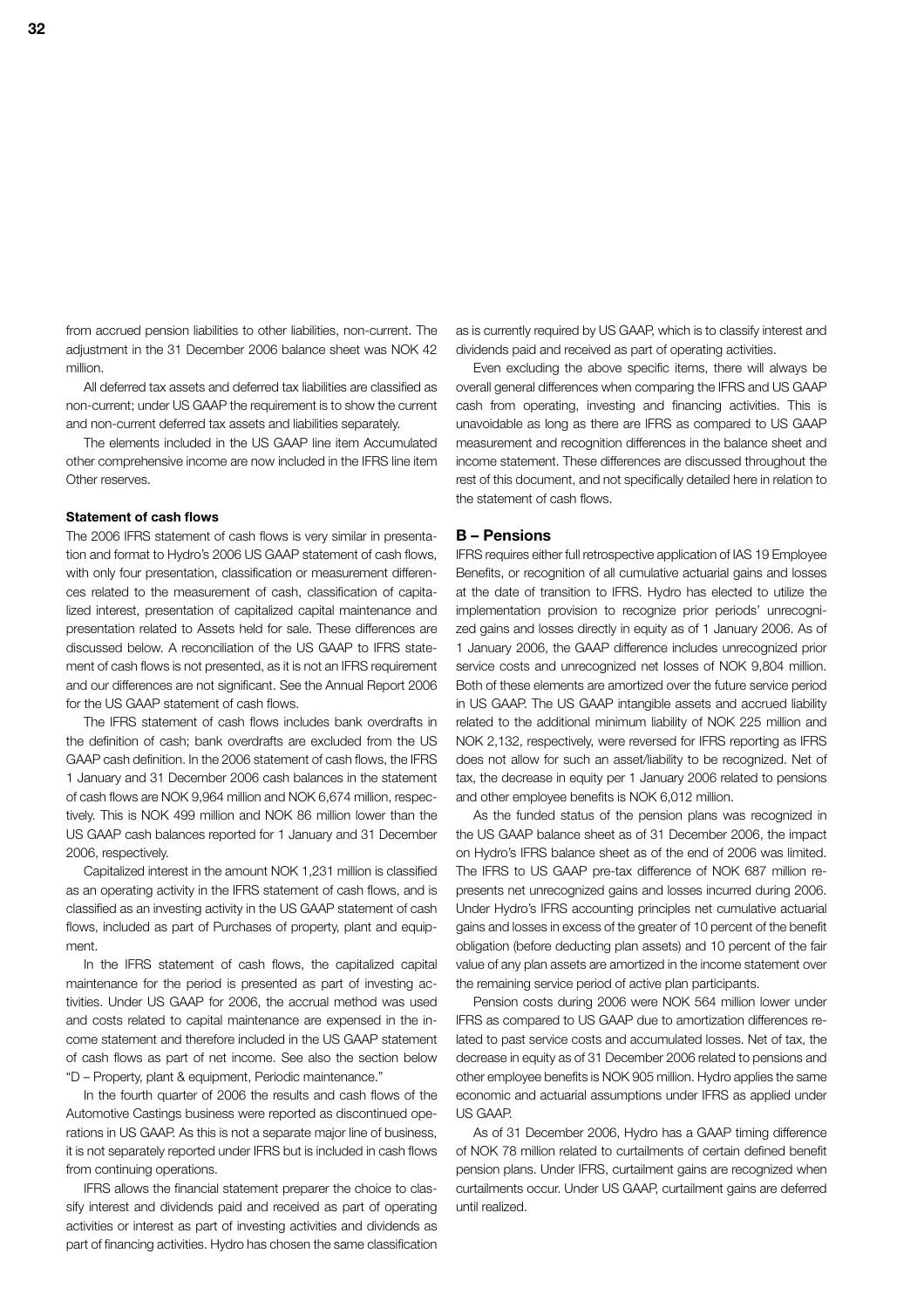## **C – Financial instruments**

## **Measurement and scoping**

Some contracts that contain embedded derivatives are accounted for as derivatives under US GAAP in their entirety, while only the embedded derivatives are separated under IFRS.

Under US GAAP, where the commodity in the contract is traded in a liquid market, Hydro would have to perform extensive documentation that the assets in the contract are for "Normal Purchase and Normal Sales" (NPNS) purposes. Otherwise, the contract would, in most cases, be accounted for at fair value. For many contracts, Hydro has elected not to document NPNS. Under IFRS, all commodity contracts that are not part of a "trading" portfolio are accounted for at cost. IFRS do not have any formal "own use" documentation requirements. This creates a difference for Hydro between IFRS and US GAAP.

Hydro enters into offsetting positions in the market for physical LME-grade and physical non-LME grade aluminium contracts. IFRS require that all of these contracts be accounted for at fair value. However, only physical LME-grade aluminium contracts are accounted for at fair value under US GAAP.

Hydro has, for US GAAP reporting, separated embedded currency derivatives from some sales and purchase contracts and values the derivatives as forward contracts. These derivatives are, for the most part, not separated for IFRS reporting purposes, as the currencies in the contracts are considered to be commonly used in the country to which the products are sold / sold from.

Contracts entered into before 1 January 1999 that contained embedded derivatives are not recognized as derivatives under US GAAP according to Hydro US GAAP implementation policy. These embedded derivatives are separated under IFRS and recognized at fair value. Hydro currently has no contracts or other financial instruments to which the fair value option has been applied.

## **Valuation**

Some embedded derivatives, previously valued as swap arrangements, are under IFRS valued as embedded forward contracts. This primarily relates to aluminium, coal and inflation price links in longterm electricity contracts.

Accounting practice has been to value contracts over the liquid horizon (typically 3-5 years) under US GAAP. Under IFRS, all commodity contracts scoped in to be accounted for at fair value are fair valued over the full contract horizon.

## **Classification**

Under IFRS derivative contracts and financial instruments are netted only when an ability and intention to net settle exists, while under US GAAP contracts are netted based on the existence of a master netting agreement.

Under IFRS all derivatives are recognized as short-term, with the exception of derivatives held for hedging purposes, while under US GAAP contracts with a final maturity date of more than twelve months outside the balance sheet date are classified as long-term.

## **Effects on 1 January 2006 opening balance and quarters**

The table below shows the effect in NOK million, between IFRS and US GAAP, on the 1 January 2006 opening balance and the quarters, respectively:

Negative amounts relating to balance sheet indicate a net decreased asset, increased liability under IFRS compared to US GAAP. Negative amounts in the profit and loss statement indicate a net decreased result under IFRS compared to US GAAP.

Different valuation horizons, and different scoping of contracts based on embedded derivatives under the two GAAPs, creates the majority of IFRS to US GAAP reporting differences as presented above for Hydro.

## **D – Property, plant & equipment Periodic maintenance**

Under US GAAP for the period prior to 1 January 2007, expenditures for periodic maintenance and repairs applicable to production facilities are accounted for on an accrual basis. Under IFRS periodic maintenance is capitalized and depreciated. In the 1 January 2006 US GAAP to IFRS balance sheet, Property, plant and equipment is increased by NOK 1,362 million related to periodic maintenance. US GAAP provisions of NOK 10 million, current and NOK 131 million, non-current, are reversed in the 1 January IFRS balance sheet. In the 2006 income statement IFRS deprecation is higher than US GAAP depreciation by NOK 436 million. Other (expenses) are lower for IFRS by NOK 522 million.

As of 1 January 2007, Hydro will use the same accounting treatment for capitalized capital maintenance for US GAAP reporting as under IFRS. Therefore, this difference ceases to exist after 31 December 2006.

| (unaudited)                                   | balance                  | ⊢irst<br>auarter | Second<br>quarter | Third<br>auarter | -ourth<br>auarter |
|-----------------------------------------------|--------------------------|------------------|-------------------|------------------|-------------------|
| Derivatives differences, net IFRS to US GAAP: | 2006                     | 2006             | 2006              | 2006             |                   |
| Balance sheet, pre-tax                        |                          | (3.582           |                   | (3.190)          | 742)              |
| Income statement, pre-tax                     | $\overline{\phantom{0}}$ | .311             |                   |                  | 440               |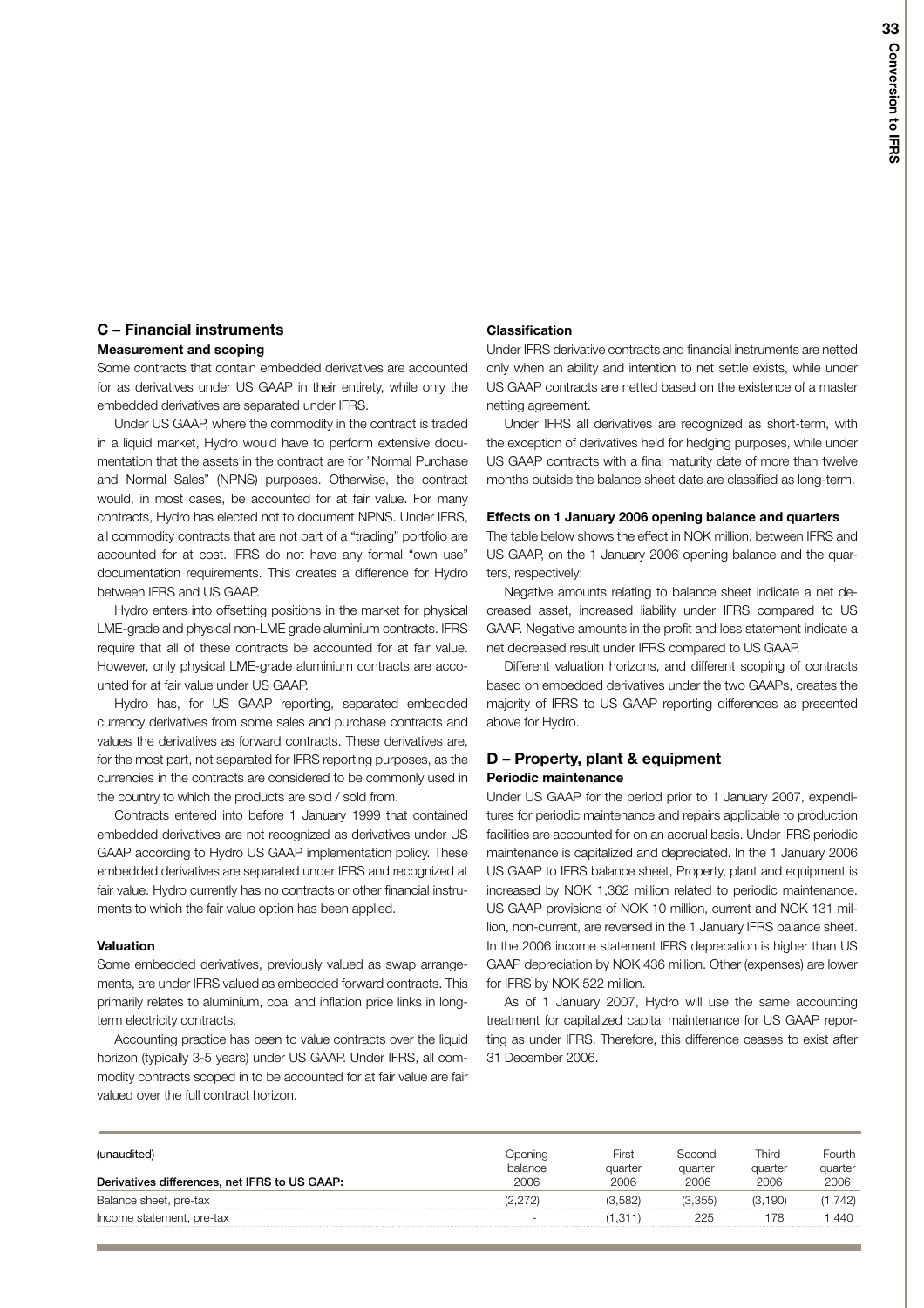### **Asset Retirement Obligations**

The total estimated present value of asset retirement obligations is NOK 10,733 million as of 1 January 2006 and NOK 14,633 million as of 31 December 2006, which is NOK 3,040 million and NOK 2,573 million above the estimated present value according to US GAAP as of 1 January 2006 and 31 December 2006, respectively. The majority of the obligation relates to future decommissioning of oil and gas installations on the Norwegian continental shelf and in other parts of the world where Hydro has interest in oil and gas production. The removal is expected to take place in the period 2007 to 2041, with the majority of the estimated costs related to removals expected in the period 2020 to 2030. The estimates for decommissioning costs and time are the same for IFRS and US GAAP. However, the estimates are discounted using the current risk free interest rates in the interval 3 percent to 4.5 percent for IFRS purposes, while the discount rates used for US GAAP purposes represent credit adjusted risk free interest levels at inception of the obligation and range from 5.5 percent to 7.5 percent. The interest rates used for discounting refer to the duration of the liability and the currency in the economic environment where the liability is incurred. The lower interest rate level used for IFRS purposes will result in a comparatively lower accretion expense recognized under IFRS as compared to the accretion expense recognized under US GAAP.

Classification of the accretion expense related to the ARO is different under the two GAAPs. Under IFRS, the accretion expense is classified as part of Financial expense, while it was previously classified under US GAAP as part of Depreciation, depletion and amortization.

Depreciation of the related asset will be higher under IFRS as compared to US GAAP, as the related assets are NOK 361 million higher under IFRS compared to US GAAP as of 31 December 2006. This is due to interest rate differences.

### **Impairment of Property, plant and equipment**

The accounting principles under IFRS differ from those applied under US GAAP. The most important differences for Hydro are as follows. US GAAP requires a two-step test where the first step involves testing the asset's carrying value against the sum of undiscounted expected cash flows from the asset. If this test implies that the asset is impaired, the asset is written down to its estimated fair value. In IFRS, there is a one-step impairment test whereby the asset's carrying value is compared to the higher of its estimated fair value and its value in use based on discounted expected cash flows from the asset. Generally, the difference related to the impairment testing procedure implies that impairments can be expected to occur earlier under IFRS than when applying US GAAP. Additionally, under IFRS, impairment losses are reversed if the reason for the impairment is no longer present, whereas under US GAAP reversal of an impairment loss is not allowed.

As of the adoption of IFRS, Hydro recognized the reversal of previously reported NOK 174 million impairment loss related to one

asset in the Oil & Energy segment. At the time of adoption of IFRS, market conditions had significantly improved and the basis for impairment of the field was no longer present. The impairment was reversed with a total of NOK 84 million, reflecting what would have been the carrying value after depreciation had the asset not been written down as impaired.

In addition, Hydro recognized impairment losses related to two plants, which both are considered cash generating units, in the Rolled Products sub-segment of the Aluminium Products segment. For both the plants, expected future cash flows exceed the carrying value of the assets when not discounted, i.e. no impairment was recognized in US GAAP. However, discounted future cash flows did not cover the carrying value of the asset. An impairment loss of NOK 60 million was recognized on the Malaysian plant. For the Hamburg operation, the impairment loss identified was NOK 102 million.

During 2006, additional impairment losses were identified. In the second quarter an impairment loss of NOK 23 million was recognized related to the Automotive Products plant in Holland, USA, which is part of Automotive Products. In the fourth quarter, a renewed evaluation of the situation in Malaysia was carried out based on continuing operating losses. An impairment loss of NOK 150 million was recognized in the fourth quarter. Also in the fourth quarter, an impairment loss of NOK 66 million was identified related to a remelt plant in Metal.

An impairment loss of NOK 5,240 million relating to Hydro's oil and gas operations in the US Gulf of Mexico was recognized in US GAAP in the fourth quarter. When Hydro issued its third quarter interim report, the assets were evaluated for impairment as a result of continued production shortfalls, but an impairment was not recognized at this time under US GAAP as the undiscounted cash flows exceeded book value. Based on the estimates available as of the issuance of the third quarter, an IFRS impairment loss of NOK 1,804 million was recognized in the third quarter, based on the IFRS impairment test requiring the use of discounted cash flows. An additional impairment was recognized in IFRS in the fourth quarter, based on new information available at that time.

#### **E – Other**

Other effects comprises differences that have a less material impact on Hydro's equity and net income than the differences discussed above, and are expected to not significantly change the reported equity or results in the future.

#### **Equity accounted investees**

The 2006 financial statements of Hydro's associate and joint venture investees have been reviewed for differences between US GAAP and IFRS, and between IFRS as applied by Hydro and as applied by our investee. For Hydro's investees there is a very limited accounting effect related to the different GAAPs. The identified US GAAP to IFRS differences of our investees are the same as for Hydro, and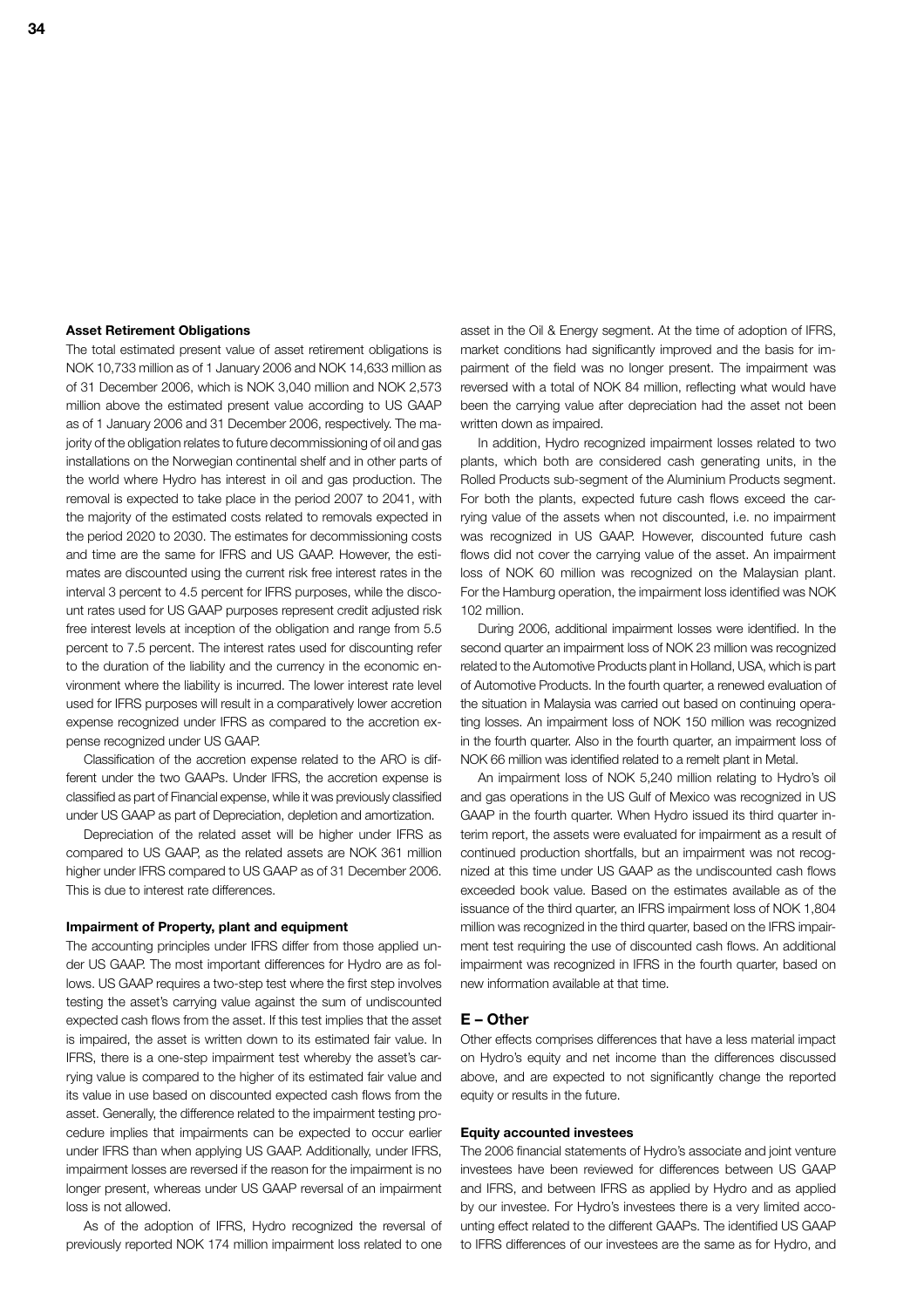include defined benefit pension and other post employment schemes, capitalization and depreciation of maintenance costs, and differences related to recognition and measurement of contracts in scope of IAS 39 *Financial Instruments* versus the corresponding US GAAP standard, SFAS 133 *Accounting for Derivative Instruments and Hedging Activities*.

The previously recognized US GAAP impairment write-down related to the Naturkraft investment of NOK 85 million was reversed as of 1 January 2006 under IFRS. The reversal of the write-down reflects the fact that the partners as of 1 January 2006 had reassumed their work towards completing the planned investment after securing authority approval at acceptable terms; the reasons for impairing the asset no longer exist.

The IFRS gain on the sale of Hydro's investment in Hydro Texaco in the fourth quarter 2006 was NOK 70 million, which is NOK 17 million higher than the gain recognized under US GAAP. The difference is primarily due to Hydro setting to zero all 1 January 2006 foreign currency translation differences in the IFRS opening balance sheet and IFRS to US GAAP differences in the Hydro Texaco financial statements.

### **Equity investments**

Under IFRS, non-marketable equity securities are recognized at fair value in the balance sheet. Hydro has elected to recognize changes in fair value directly in equity, thus no IFRS-US GAAP difference related to non-marketable equity investments is, or will be, recognized in the income statement. The 1 January 2006 IFRS carrying value of these investments is NOK 919 million above cost. The carrying amount under US GAAP was NOK 1,138 million as of 1 January 2006 while the IFRS fair value as of 1 January 2006 is NOK 2,058 million. Net of tax, the increase in carrying value compared to US GAAP is NOK 663 million. These investments are not traded on stock exchanges or similarly regulated markets. Valuation is, for the largest investments, based on an initial external valuation combined with periodic valuations based on Hydro's internal valuation models. For smaller investments, valuations are based on internal models. The valuations often are based on a model utilizing cash flow estimates and a market based discount rate for return on equity combined with earnings multiples.

#### **Provisions**

The recognition criteria are different in IFRS compared to US GAAP. IFRS require recognition of a provision when outflow of economic resources is "probable" defined as more likely than not, generally any probability above 50 percent. US GAAP requires recognition of a provision when the outflow of economic resources is "probable", meaning a significantly higher probability than "more likely than not". This is generally interpreted to mean a probability of at least 70-80 percent.

There is also a difference in measurement when the expected outflow is a range of results where no single outcome has a higher probability than any other outcome within the range. In those situations US GAAP require recognition of the lowest possible outcome within the range, while IFRS require the mid point of the range. For exit activities, including costs related to work force reductions, IFRS require recognition of a liability when management commits to a plan to incur such costs, and communicates its intent in a way that raises valid expectations among those who will receive compensation as part of that plan. US GAAP does not allow recognition of such costs based on a communicated plan alone, and generally require later recognition than IFRS.

The IFRS to US GAAP differences resulted in an increase of recognized provisions of NOK 70 million as of 1 January 2006, mainly resulting from work force reductions in the Metal operations in Neuss, Germany, which was recognized as of 1 January 2006. Certain exit costs related to the closure of the aluminium smelter in Stade, Germany, were recognized in the amount of NOK 289 million in IFRS in the first quarter of 2006, while the provision was recognized in the second quarter 2006 under US GAAP.

#### **Development costs**

Under IFRS, development costs are capitalized providing certain criteria are met. Under US GAAP, development costs are expensed unless they relate to the development of information system software or information technology systems or in certain situations related to the construction of property, plant and equipment. Only one project related to smelter technology has, in the fourth quarter 2006, reached a stage where development costs are now capitalized under IFRS, but not for US GAAP. The project will continue in 2007.

## **Deferred tax and tax expense**

There are certain differences in how deferred tax is measured under IFRS as compared to US GAAP. The most important difference for Hydro results from subsidiaries having tax payments in a currency different from their functional currency. This relates to certain subsidiaries both within Oil & Energy and Aluminium Metal. These subsidiaries generally have the US dollar as their functional currency, while taxes are paid in the local currency in the country of incorporation or the country where the operations are conducted. Another difference relates to unrealized gains on inventory that are calculated with the buyer's tax rate under IFRS, while US GAAP require the seller's tax rate to be used. This difference is not material for Hydro.

## **Sale and leaseback contracts**

Hydro has one sale and leaseback contract related to a production vessel in the Oil & Energy segment where the original gain is amortized over the lease term. As the lease contract is an operating lease, IFRS requires immediate recognition of the gain. The remaining unamortized gain in US GAAP of NOK 22 million (NOK 5 million after tax) has been recognized as reduced liabilities and increased equity as of 1 January 2006. The amortization of NOK 5 million during 2006 for US GAAP reporting purposes represents a difference in IFRS as compared to US GAAP net income.